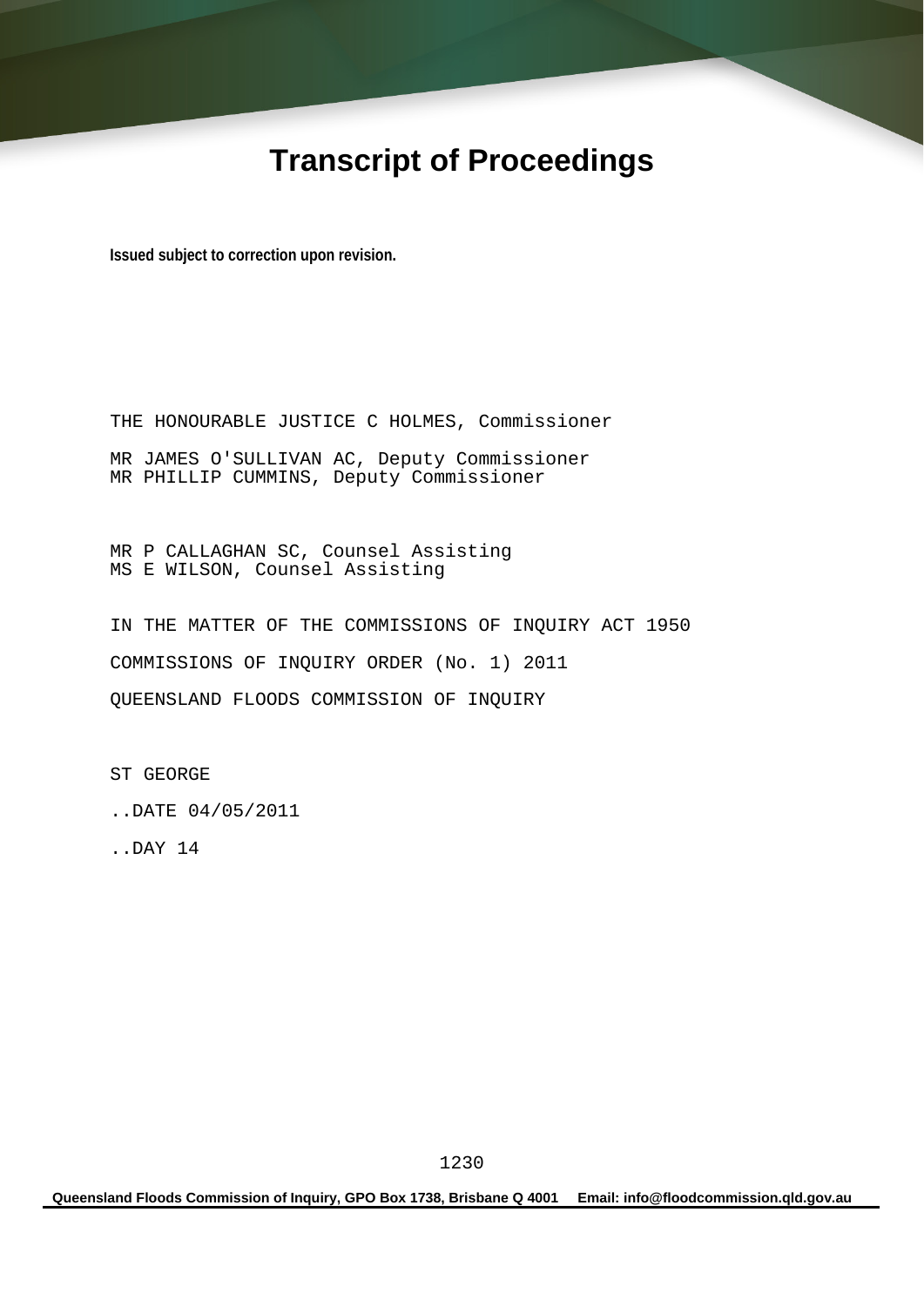THE COMMISSION RESUMED AT 10.16 A.M.

COMMISSIONER: Yes, Ms Wilson? We will just take the appearances for the day again. Ms McLeod, you are with us again? MS McLEOD: With Ms O'Gorman for the Commonwealth. COMMISSIONER: Mr Rolls and Ms Brasch. MR ROLLS: For the State, yes, Your Honour. COMMISSIONER: Mr Favell? MR FAVELL: For the Balonne Shire Council. COMMISSIONER: And we have got Mr Dollar?

MR DOLLAR: For SunWater, thank you.

MS WILSON: Commissioner, just one matter of housekeeping. As I indicated yesterday, we will be tendering a statement of Kathryn Margaret Jefford. You will note that there is a paragraph that has been struck out. That is paragraph 10. I understand that has been done on instructions. I tender the statement of Kathryn Margaret Jefford.

COMMISSIONER: Exhibit 260.

ADMITTED AND MARKED "EXHIBIT 260"

MS WILSON: Commissioner, the Queensland Flood Commission of Inquiry is sitting today at St George. St George lies in the Balonne Shire, which is known as river country due to the numerous river systems that wind across the countryside and are the lifeblood of agriculture in this area.

With rivers comes floods and the Balonne region has a long history of flooding since records began in St George back in 1890. The floods that are the focus of this Inquiry took place in January 2011 with the Balonne River peaking at St George on the 8th and 23rd of January. The record flood of St George occurred only nine months prior in March 2010, and it should be noted that the Balonne River flooded here again little more than a week ago. Other towns within the shire that were affected by the January floodwaters include Dirranbandi, Thallon Hebel and Mungindi.

In all these towns and outlying areas, flood mitigation measures, including levee banks, are used to protect homes, **1**

**10** 

**20** 

**30** 

**40**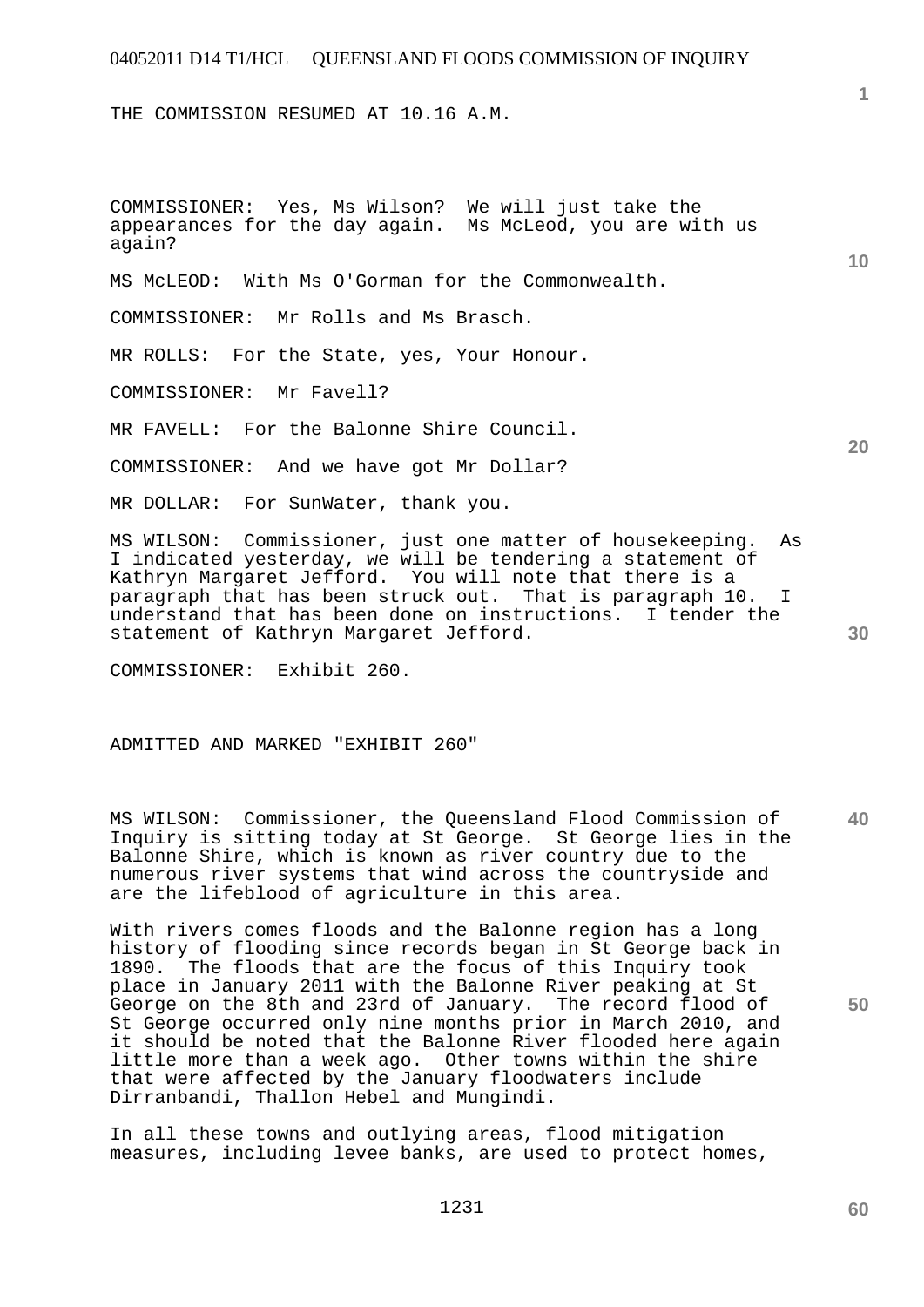crops and property from the rising floodwaters. The Balonne River is dammed upstream from St George by the EJ Beardmore Dam. This dam is not built to mitigate floods but simply to hold water for use in the local area. Its operation manual requires the dam operators, SunWater, to let out whatever water flows in during a flood.

The Balonne Shire Council lies within the Roma Disaster District. This district also covers the Maranoa Regional Council.

The Commission will also hear about the flooding that occurred in Surat in the south of the Maranoa Council during the January flood event. There the Balonne reached a record peak on 4 January.

Surat is fortunate to be built on a natural rise to keep most of the township above floodwaters of the Balonne. However, the January event saw Surat isolated by road in all directions making the town an island sitting above the flood.

Surat and other towns in the Maranoa Council area have also been affected by more flooding in the months since then.

The first task for the Commission pursuant to the terms of reference is to provide an interim report due on 1 August 2011 on matters associated with flood preparedness to enable early recommendations to be implemented before next summer's wet season. To that end, we will examine any practical legislative changes that will contribute to a more effective response by government agencies. A purpose of these hearings is to understand what worked well, what can be improved, and what didn't work to assist in making recommendations so that this region and Queensland is better prepared for the next wet season and for seasons to come.

Today we will call witnesses from a wide range of backgrounds to assess the impact of the floods in the region. We will call Mr Scott Norman, the Chief Executive Officer of Balonne Shire and Local Disaster Coordinator for the Balonne region. Mr Norman will be asked to comment on the overview of the flood event in the shire and the action taken by the local government group. He will be also asked to comment on the levee bank systems in the shire and the lessons learnt from the floods. He will also give a slide presentation about the flooding in relation to the flooding in this region.

We will hear from Inspector Mark Stiles, the Roma Disaster District Coordinator during the flood event who helped support the local disaster groups in the Maranoa and Balonne councils. He will be asked to comment on his role during the floods and the effectiveness of the current disaster management arrangements.

We will hear from Cleave Rogan, a local cotton grower who offered suggestions about more rain gauges in the area.

We will also hear from Kylie Kilroy a local resident just

**10** 

**1**

**20** 

**30** 

**40** 

**50**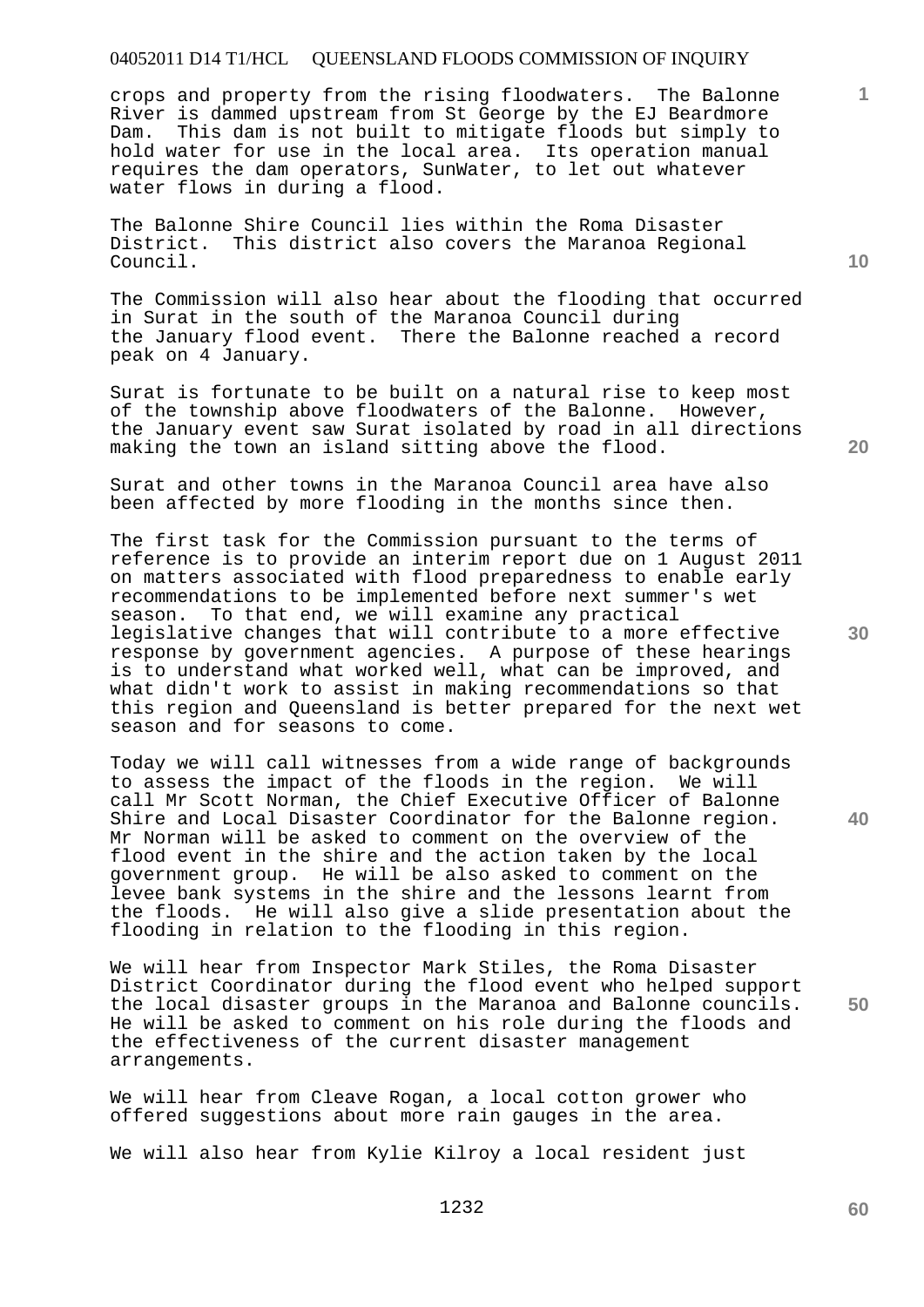outside St George whose home was inundated during the January floods.

From Surat we will hear from Wendy Newman, who assisted in the emergency response coordination for the town. She chaired teleconferences to the Maranoa Local Disaster Management Group and was able to assist in addressing the issues that affected that town and its residents.

We will also hear from another Surat resident, Betty Mickelbrough, the owner of an abattoir in Surat who has been hard hit by the isolation caused by this flood event and others in recent times.

The Commission's work does not stop after these hearings today. These public hearings are only part of the Commission process. If there are matters that need further clarification and investigation, this will be done after the hearings and within the time constraints of meeting report deadlines.

Madam Commissioner, may we now adjourn for a short period before we call the first witness?

COMMISSIONER: We will adjourn. You can let us know when you are ready.

THE COMMISSION ADJOURNED AT 10.25 A.M.

**30** 

**20** 

**50** 

**1**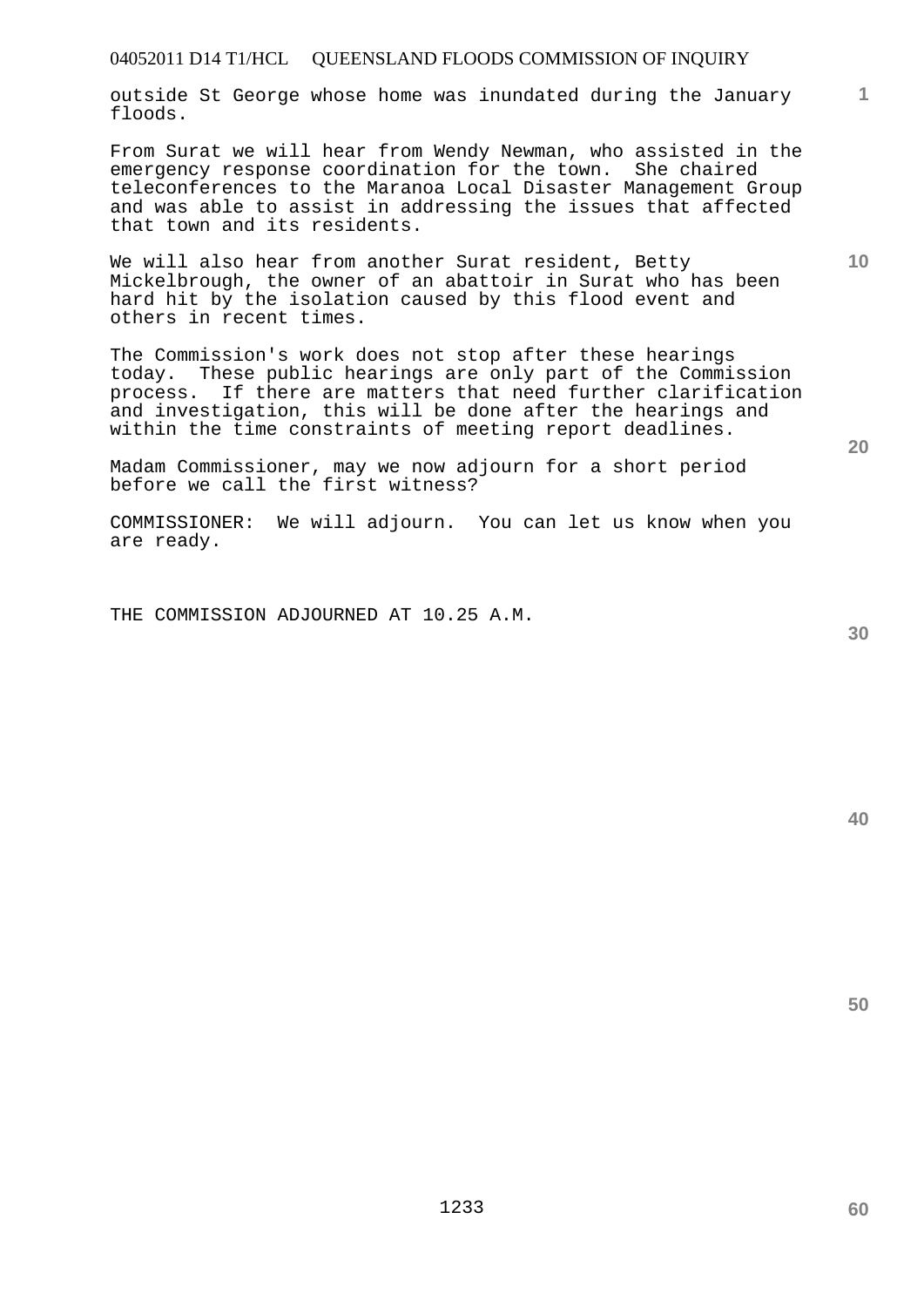THE COMMISSION RESUMED AT 10.27 A.M.

COMMISSIONER: Yes, Ms Wilson?

MS WILSON: Madam Commissioner, I call Scott Norman. He is in the witness-box at the moment.

SCOTT LESLIE DANIEL NORMAN, SWORN AND EXAMINED:

MS WILSON: Is your full name Scott Leslie Daniel Norman?-- Yes.

Are you the Chief Executive Officer for the Balonne Regional Council?-- Balonne Shire Council.

Balonne Shire Council?-- Yes.

Are you the local coordinate for the Balonne Local Disaster Management Group?-- Yes.

Have you prepared a slide show in relation to the flood events of 2010/2011?-- Yes.

**30**  Madam Commissioner, it is intended for Mr Norman to present that slide show now, then for him to be stood down and to be recalled later this afternoon to give evidence.

COMMISSIONER: Does it appear on a disc? Is it contained in some way?

MS WILSON: It appears on a disc and we can tender the disc?-- Yes.

**40**  Madam Commissioner, can the witness leave the witness-box to be able to-----

COMMISSIONER: Of course, yes.

WITNESS: What we have prepared sets the scene for what happened over the two months December/January 2011. As previously stated, Balonne Shire is located at the terminus point of a lot of rivers that collect water across the Murray-Darling basin, then funnel it down through the Balonne Shire into New South Wales. This map is probably not big enough for everybody to see but it is the entire Murray-Darling basin in Queensland. You will see-----

COMMISSIONER: Mr Norman, don't forget we're the inquiry and need to see some of this?-- Sorry, yes. I will hand this up. It funnels all those rivers down through the Balonne Shire and I will refer to the slide show now to-----

**1**

**10** 

**20**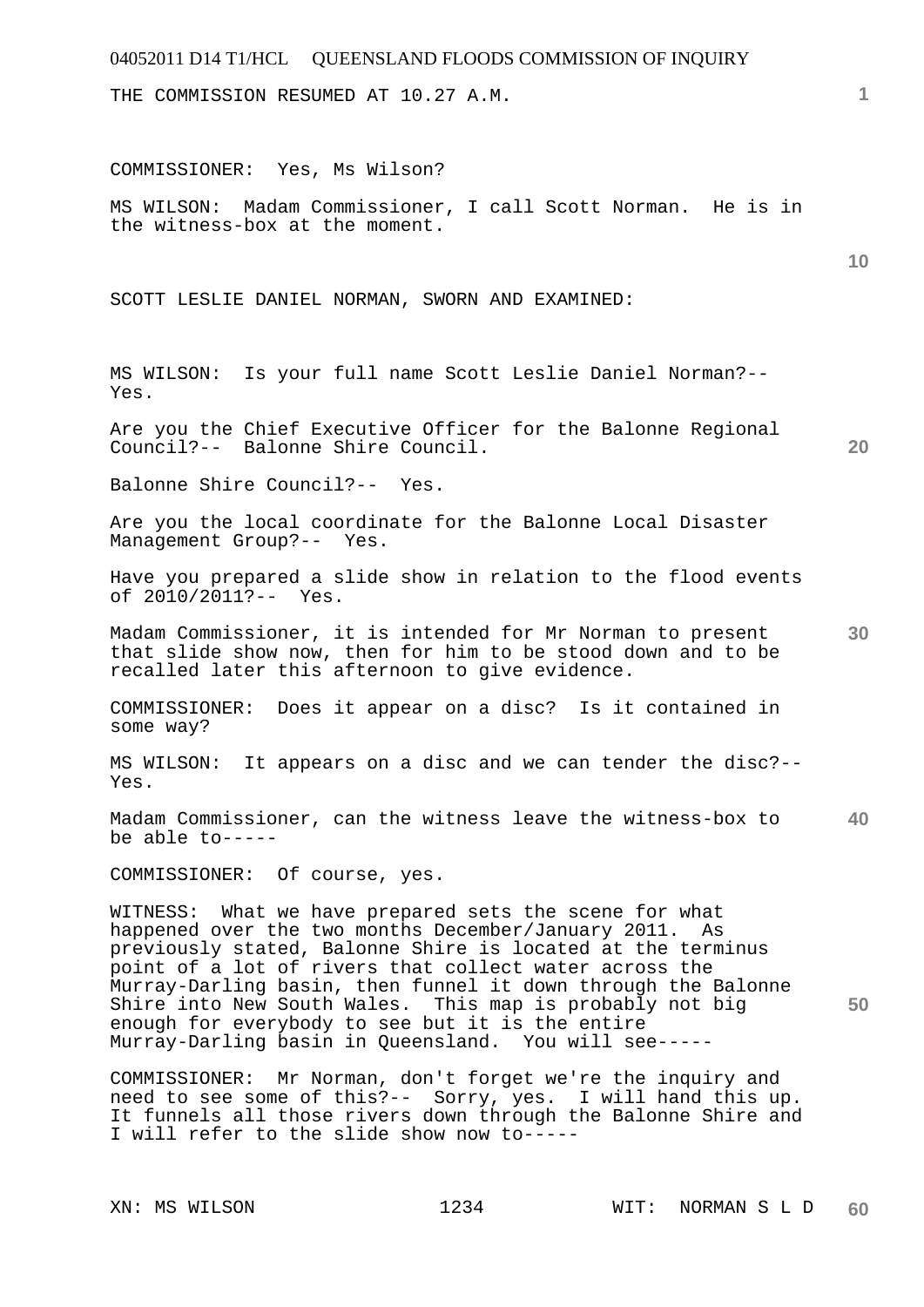This can be an exhibit.

MS WILSON: I tender that map.

COMMISSIONER: 262.

ADMITTED AND MARKED "EXHIBIT 262"

WITNESS: Thank you. Can we have the first slide, please?

COMMISSIONER: 265, sorry.

WITNESS: Okay. This is the Balonne Shire. This is the New South Wales border down here. As you can see, we were dealing with three river systems. The first was the Maranoa Balonne, which starts at Mitchell there. That's the Maranoa River, the Beardmore Dam. The Balonne River joins the Condamine further up. Then also feeds to the Beardmore Dam. It then progresses down to St George and that was our first flood peak. From there, it moves down to Dirranbandi. It takes - the amount of time it takes to travel depends on the velocity of the water, obviously, and then to the town of Hebel. So we had separate floods peaks in all those towns and on the river system between all those towns over that period of time. The second river system we're talking about is the Moonie River system, which has a catchment that begins around Tara, and will flow through into New South Wales joining into the rest of the Murray-Darling. We have a village of Nindigully on the Moonie which is not shown there. It is a pub and a couple of houses. It had flood peak. Town of Thallon had a flood peak. Border of the shire just picks up the Barwon system and that's the water that came down from Goondiwindi and moved through Mungindi. The town of Mungindi sits on the Queensland New South Wales border. The Queensland half of the town is in the Balonne Shire. As mentioned before, we had a larger flood event in March 2010 which also included the creek system over here. What you have got to remember is we're trying to manage all three of these river systems at the same time and moving from one peak to the next as it travels through. Can I have the next slide, please? Okay, I will run through the towns separately just to give you an idea of what happened. We peaked - we had two separate peaks with a bit of a lull in the middle. The bridge across the Balonne River went out on the 1st of January 2011 and was out for all of that month except for a brief period in between where we had about 36 hours we could get across in between the peaks. The first peak was the highest, 13.2 metres. That compares to the record of 13.4 metres. Total amount of damage 46 properties were affected in total in St George, 13 water above the floorboards. Seven were protected by private levees that were put up by individuals. As the floodwaters approached, 26 had water in and around the house yards. Can we have the next slide, please? We're going down the river now to Dirranbandi. Dirranbandi is surrounded by a levee. That levee held but

**1**

**20** 

**30** 

**40**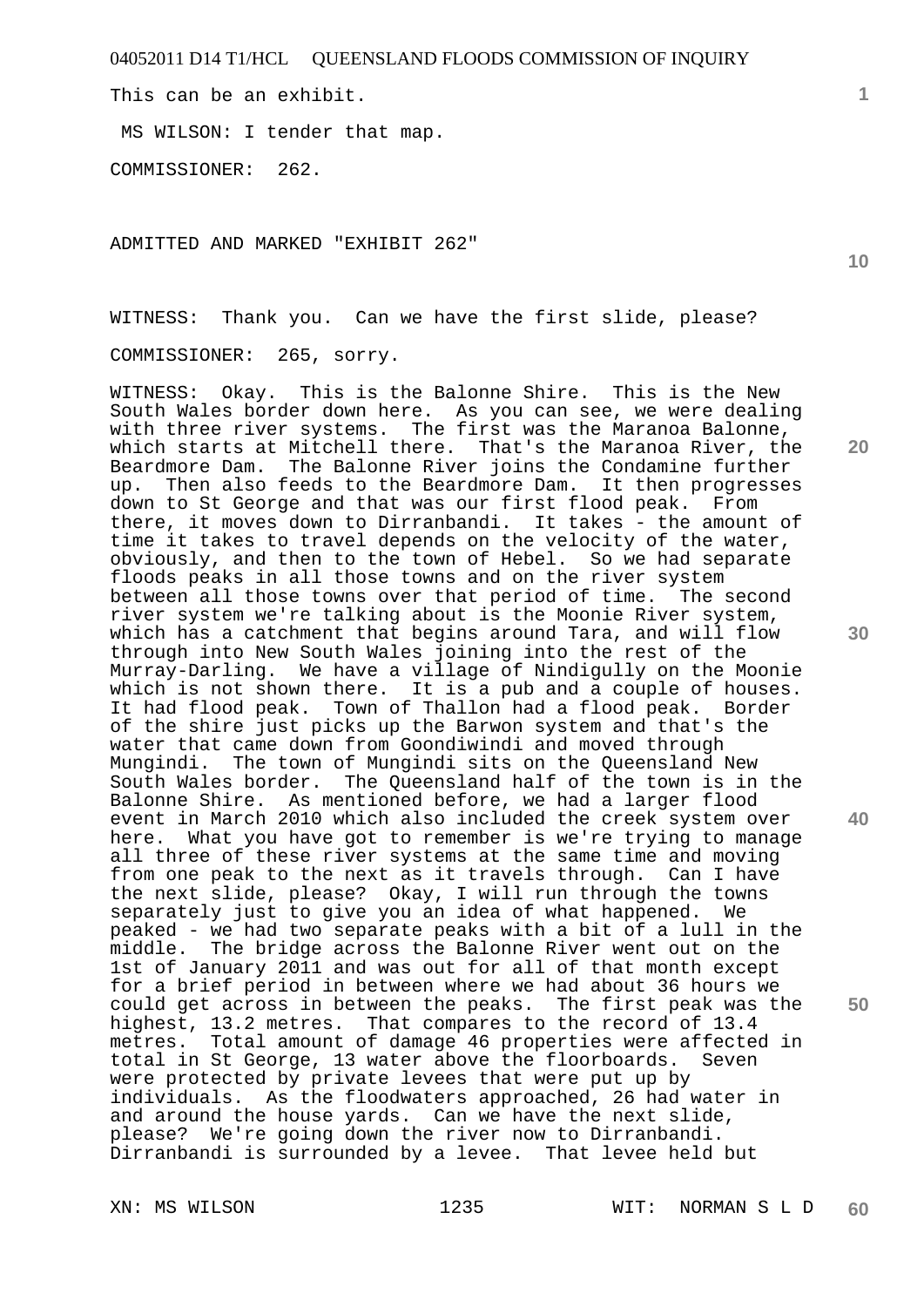Dirranbandi was isolated for a long time. We resupplied via air where we had to but primarily by high vehicle pushing through the floodwaters. That means we could get a greater quantity of goods in there. The peak was - was just under the 2010 peak. The amount of water that collected around Dirranbandi was probably significantly less as compared to the 2010 peak because of change flows in the river plus a gap in the railway line that was holding it up the previous time. Next slide, please. Little town of Hebel benefits from being built on a natural rise, however it was isolated for a total of six weeks and resupply was the big issue there. From times it was resupplied from the south and as the water moved south it was resupplied from the north. Town of Thallon, again protected by levees. Those levees breached in March 2010 but they were increased in height before the January flood and they held this time. The flood at Thallon peaked just below the March total and it was isolated for about 10 days. Next slide, please. Mungindi was a watching brief. We had heavy equipment down there just in case. It was isolated. I have got Xs there but I know the levees at Mungindi are nine metres above the river bed datum and I think it peaked at 7.7 metres, well within the levees, and there was no real problem. Next slide, please. This is a history of the flood flows and heights going back to 1890. This was obtained off the Bureau of Meteorology website. As you can see, the highest point at St George was 13.39, 13.4 back in March '10. However, the flood in December/January had a greater volume of water going through. That is because the flow lasted for a much longer duration and there were several rain events backing it up. The water came from much the same direction. Some of it came down the Maranoa River and a lot of it came from the Darling Downs.

COMMISSIONER: Could I get you to just move for a minute and we will have a look at that. Thanks for that?-- Yep. Can I have the next slide, please? Okay, this is flood mapping in St George that was done in March 2010. It was done by a local surveyor shooting flood heights and developing contour lines. This was our earlier response and during that March flood there was some aerial survey work done that generated elevation heights across the town and a lot of the key infrastructure, and from that we developed - can we have the next slide, please - this defence line which we used in St George in January 2011. Now, that line identifies a natural ridge which you can augment with some minor capital works to use to defend the town to about 14 and a half metres. It is problematical in that it does put some houses on the wrong side of the levee. However, it was held back until the absolute last moment so we didn't get people off side in the event the floodwaters only just reached that line.

What would you actually do if you were going to build that line? How would you do it?-- That line was built up, and you can see the remnants straight out the front here, the small rise above the footpath there? That is 14 and a half metres. We then put soil along roadways and just followed the line as best we could until we reached the next height point. There was general agreement within the Local Disaster Management

**10** 

**1**

**20** 

**30** 

**40**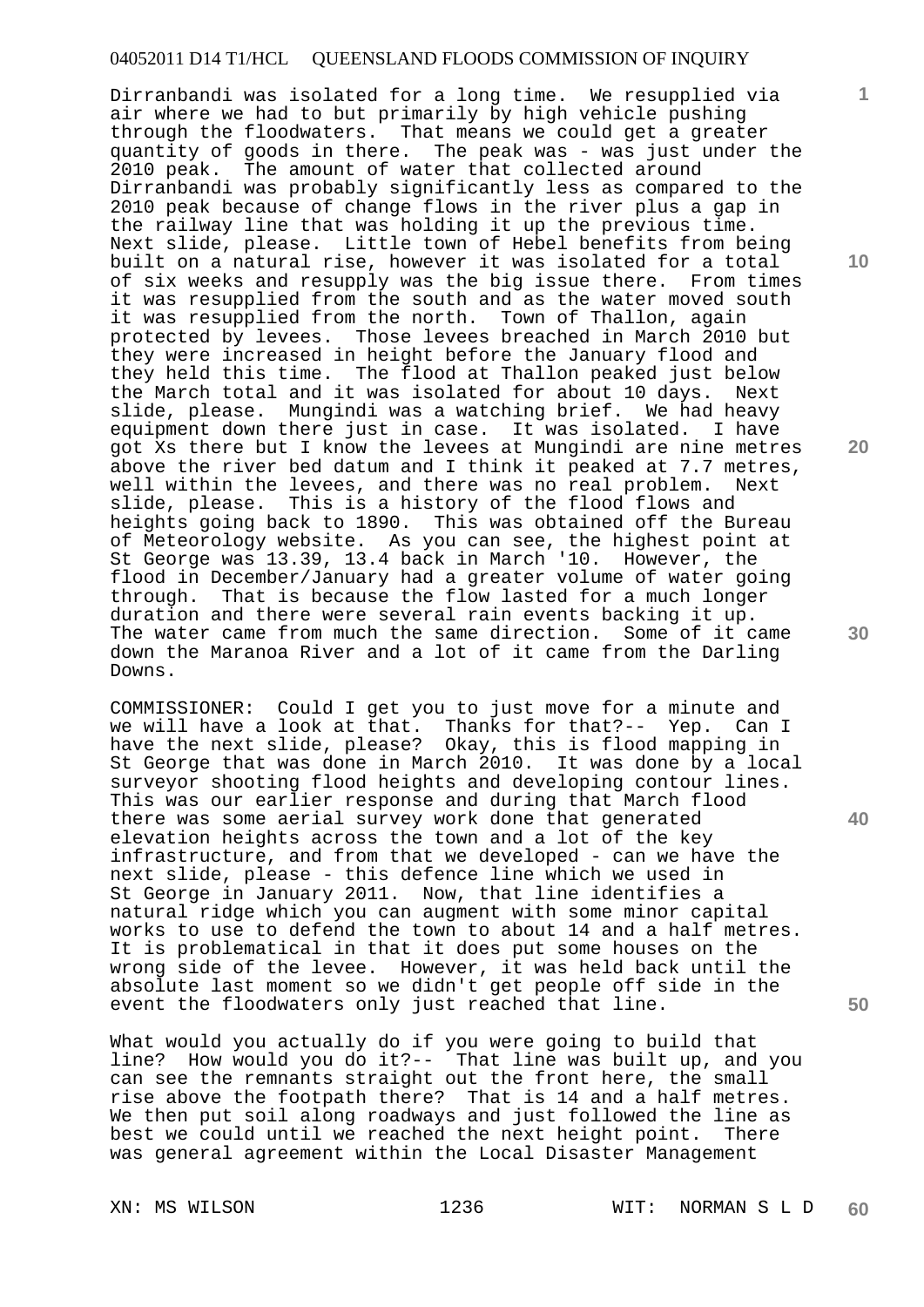Group if the water got to 14.25 there was to be an evacuation of the town. That is because the vast majority of the town on this side is under 14 metres. Once it gets over that natural rise, the town will inundate. But we never got there, thankfully. And that is a brief summary of what happened here in January. Thank you.

MS WILSON: Thank you. Madam Commissioner, I tender that disc that that slide presentation is on.

COMMISSIONER: That will be Exhibit 263.

ADMITTED AND MARKED "EXHIBIT 263"

MS WILSON: And-----

COMMISSIONER: And, Mr Norman, you are excused. Is that the idea?

MS WILSON: That is the case.

COMMISSIONER: Until you are called to give evidence later today.

WITNESS STOOD DOWN

MS WILSON: Now, Commissioner, I can - also with that tender should be accompanied by a hard copy of the slide presentation that we just saw. I call Cleave Rogan.

**50** 

**10** 

**1**

**20**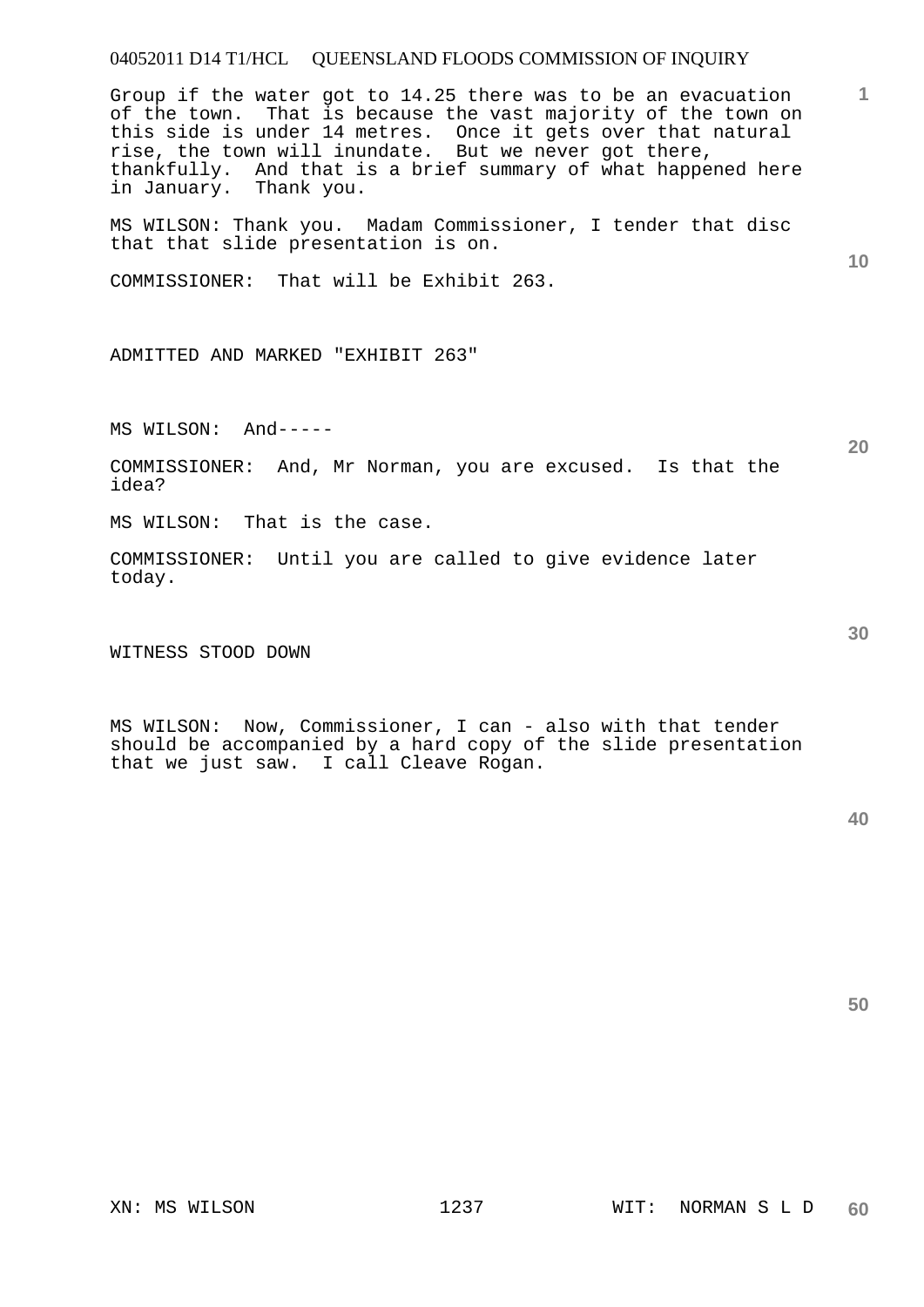CLEAVE GRAEME ROGAN, SWORN AND EXAMINED:

MS WILSON: Take a seat. Is your full name Cleave Graeme Rogan?-- Correct. And you reside at Bookamerrie?-- Yes. Which is a 500 hectare cotton farm?-- Yes.

And how far away is Bookamerrie from St George?-- Bookamerrie is about 15 kilometres south-east of St George.

And you have lived on this property since 1996?-- Correct.

And you have lived in the area since 1974?-- Yes.

**20**  Now, you have made a statement to the Queensland Flood Commission of Inquiry?-- Yes.

Can I show you this document, please? Is that the statement that you have made?-- Yes.

Is that statement true and correct?-- It is true and correct, yes.

Madam Commissioner, I tender that statement.

COMMISSIONER: Exhibit 263.

ADMITTED AND MARKED "EXHIBIT 263"

MS WILSON: Now, have you got a copy of that statement there?-- Yes, I have.

Can I take you to a couple of matters in your statement? Paragraph 2, you talk about Bookamerrie is a cotton farm which is dependant upon a channel farming system?-- Yes.

Can you explain to us how the channel irrigation system works?-- The channel irrigation system in the St George irrigation area works by delivering of water from Beardmore Dam, is the primary source, but has also sourced water from Jack Taylor Weir. When St George irrigation area was first developed the water was originally from the Jack Taylor Weir.

Okay. How does the channel irrigation system work when there is flooding in the area?-- When there is significant flooding in the area, the channel irrigation system is designed to when there is large rain within the area, the natural water flow will go into drains that have been built specifically to drain water off the farms and out into the river systems.

**1**

**10** 

**40** 

**50**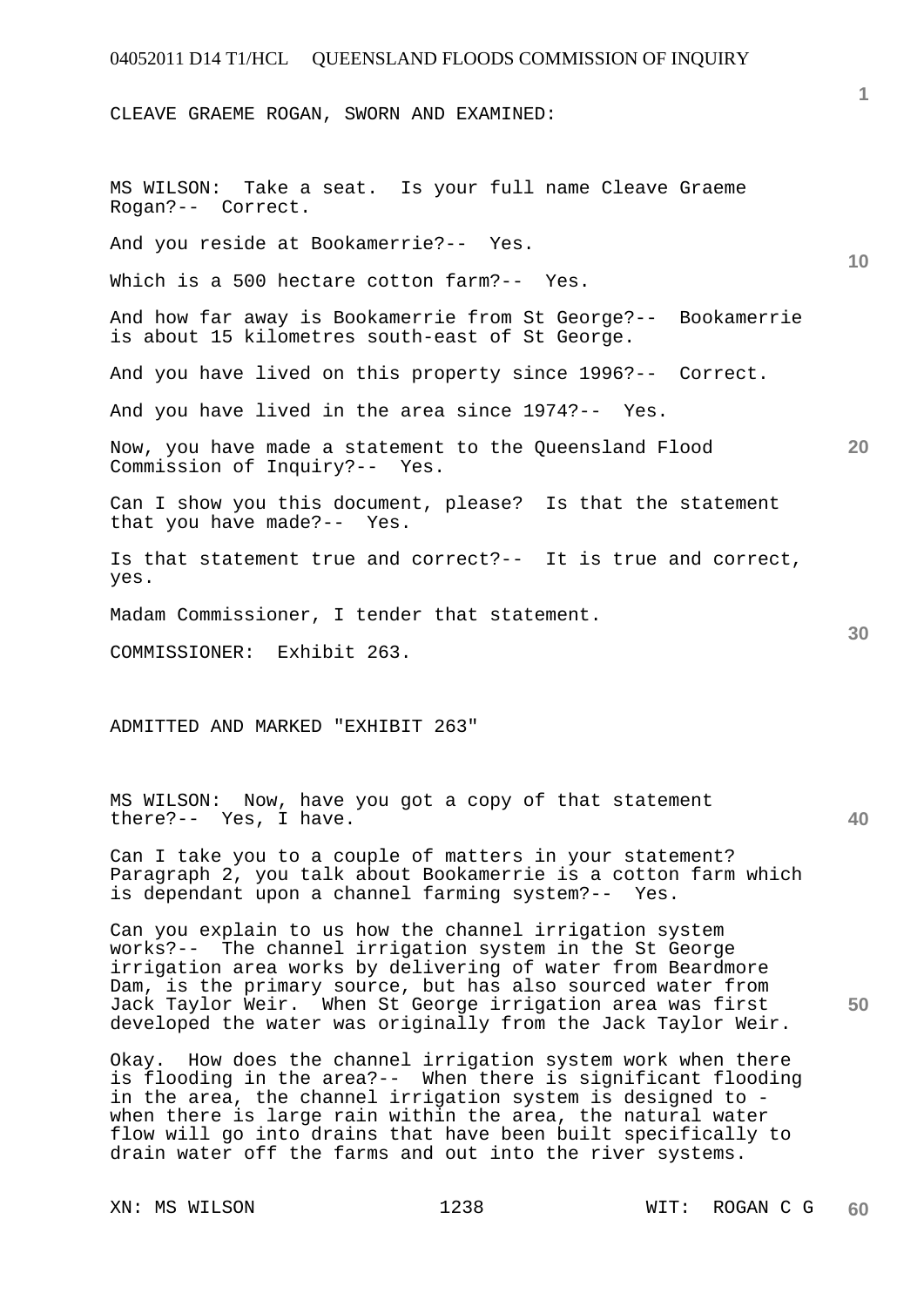These channels that actually deliver water from Beardmore Dam to the local farms in some areas create a levee bank from the river actually inundating the local farming area.

And what consequences does that have in relation to your own property in times of flooding?-- In times - in big floods and you have to remember that the last two floods, the two floods that are significant major floods that had potential to inundate farms, these channel banks prevented my farm from going underwater.

Okay. Now, in paragraph 2 you also say, "In addition to the channel system, the river property owners also gain approval to construct dams and other distributions along the Balonne River that also assist in the irrigation of their farms."?-- Yes.

Can we take - can we discuss this sentence in various stages? You say you also gain approval to construct dams. Who do you gain approval for that?-- I don't live along the river, so I have - I am not privy to having gone through the process of applying for dam construction and channel construction but I am aware that this approval has to be sought from different departments, that departments have changed over the years. It means approval is granted for construction of irrigation infrastructure along the river systems.

When you are referring to other distribution systems, what are you referring to?-- An irrigation farm requires an off-farm storage which is located usually close to the river. It has the dam has a channel that will lead into the river system, the water will be pumped into the dam. From that dam, there will be several channel systems that will deliver water to the irrigation area where the farm has been set up.

Are you aware whether that also has to be - approval has to be given?-- Yes. I understand that channel and levee banks that are across floodways seek approval prior to being built.

Now, can I take you to paragraph 9 of your statement? And from paragraph 9 onwards you raise issues and suggestions in relation to the flood events. The first issue that you raise is the consistency of rain gauge locations and central website?-- Yes.

Could you discuss that for us?-- Yes. For instance, at St George there are two departments, Bureau of Meteorology - BOM is one organisation and DERM, which is another organisation. Department of Environment Resource and Management have gauge stations that their identity is St George but they are actually in different locations along the river at St George, and the DERM one is an automatic station and the Bureau of Meteorology, as I understand, is a manual gauge station.

**10** 

**1**

**20** 

**40**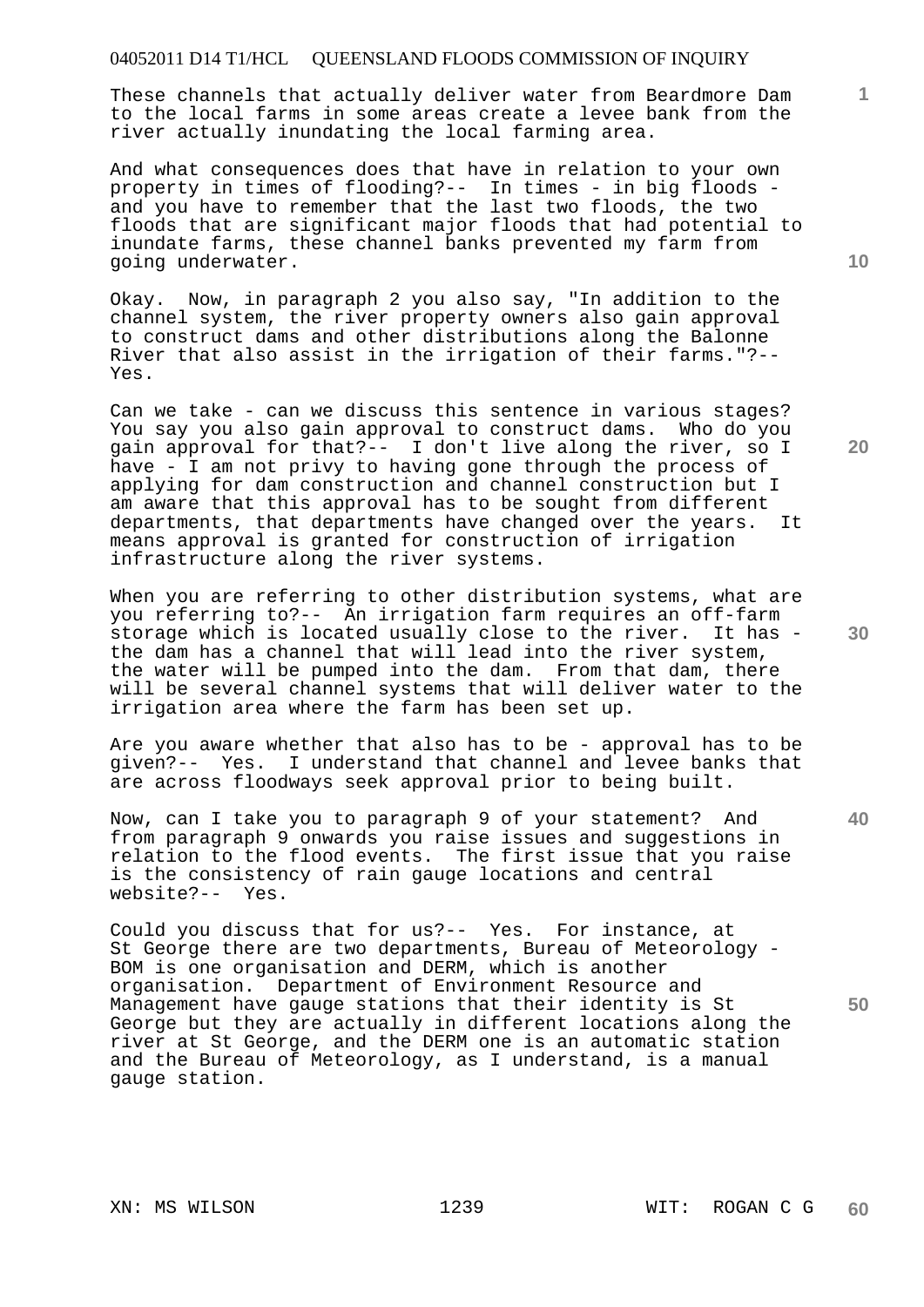Due to their slight different locations within the river system, the classified identification of St George, they give a different reading. And consequently as an irrigator, water is crucial for our industry. I rely on both systems to try and regulate whether I need water on my farm or at what stage to I need to try and keep water out.

And your ultimate suggestion is that there needs to be some consistency with the gauge location's ID and possibly one website that covers all readings?-- So as a cotton grower in this area, as I've already stated that I rely heavily on water and also access for production - produce going out of the area, and I use about five websites to gain my knowledge. It's very difficult to through all these particular websites working out what the flow is, what the height is, what roads are going to be, cut when I try to get produce in and out.

In paragraph 10 you refer to the lack of backup systems for river gauges?-- Yes.

Can you explain what your issue is there?-- As I've stated already, that I rely - as an irrigation farmer, I rely very heavily on water to supply irrigation and water to my farm. I also have on farm storages. In fact SunWater, who regulate the dam, issue me an email twice daily to indicate how much water is coming down the dam, at what levels can I take water, and these river gauge readings upstream will indicate to SunWater on what levels of water are coming down. As I understand - and I'm not on SunWater, but I'm aware that during peak floods that some gauging stations became inoperable, and so they had to rely on local knowledge. Local knowledge is very good in the area because there are a lot of<br>traditional families that have been on these properties. Some traditional families that have been on these properties. of them even prior to automatic rain stations in actual fact had manual stations on their properties, very aware of flooding, so they can give good, accurate information to people that are trying to regulate the streams. But I guess in time these properties may change, knowledge may be lost, and so potentially we may need more stations.

And your ultimate suggestion there is there needs to be some other backup systems in the form of further gauges and telemetry stations?-- Correct.

You talked about when SunWater contacted. You are referring then to they contact you in flood events; is that the case?--Correct. By email.

By email. The last issue that you raise is the ability to fix roads; that is, the suggestion that you provide is that landholders in times of flood when roads have been damaged should be able to fix up roads?-- Correct.

Can you explain to us why you make that suggestion?-- As you can understand by seeing Mr Norman's presentation, there is a large river system complex through the whole area. By nature cotton farms are associated with these river systems. These roads become under great stress during flood events and are

**20** 

**1**

**10** 

**30** 

**50**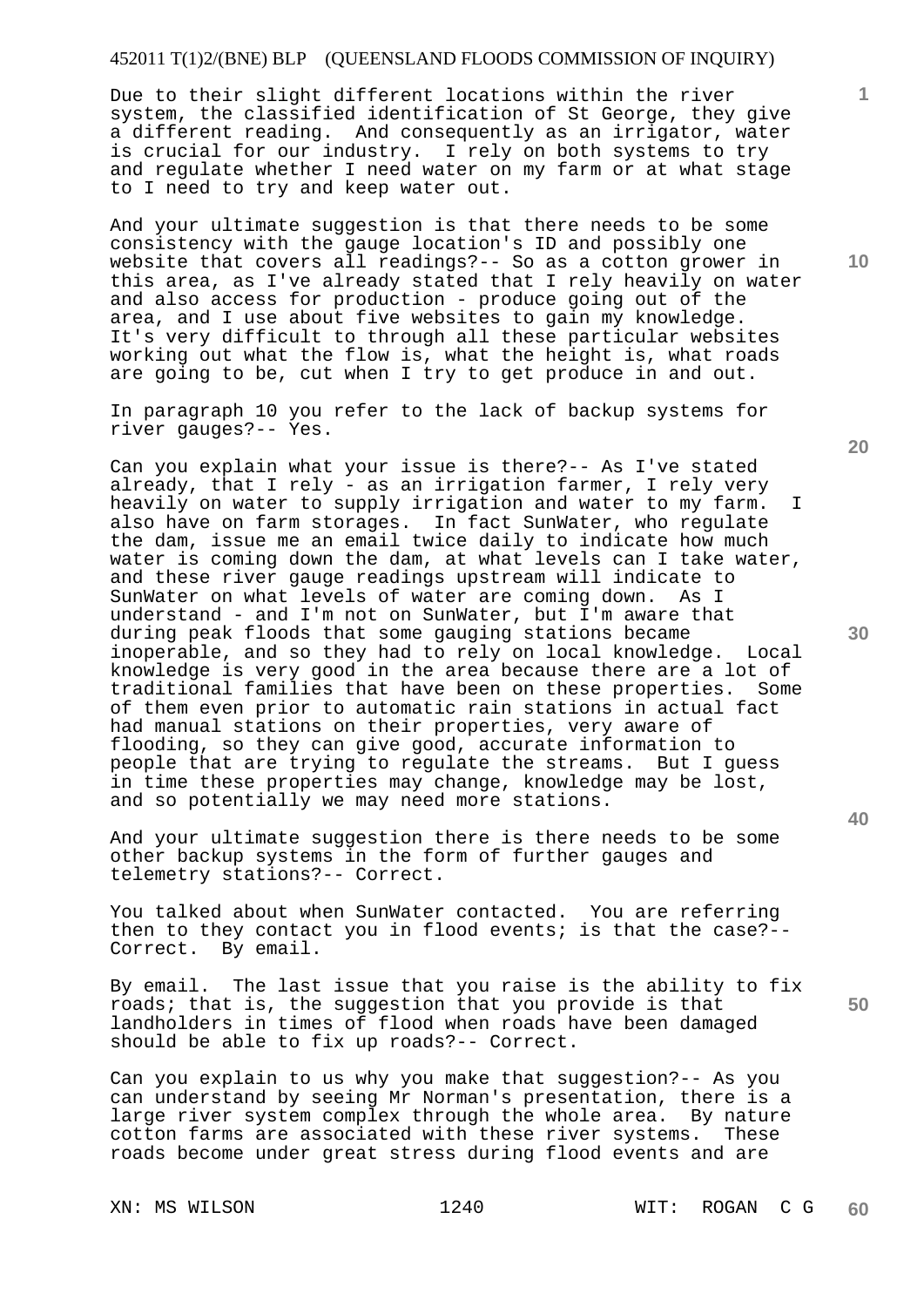quite often badly damaged during large flood events. In the last few years farmers have been accustomed to repairing their own roads and systems on their own properties and are very proficient at doing so. The roads are often very isolated from the local council workshops and infrastructure, and the local landowners in these areas where roads are badly damaged often wish to transport their produce from their properties to market, and these roads are not able to be repaired in a time often in relationship to this produce movement. So these there are legal ramifications that landowners are not able to repair roads, and I suggest that under natural disasters, in particular in the last two flood events, that landowners seek approval prior to any flood event from a council that has a State-wide pro forma that under extreme conditions like we've just received, that the landowner will notify the council, which is already set out in what is required. The council will then be able to notify the landowner on what process he is able to go through to repair that road, and then from there the road could be brought only to a minimum trafficable standard. It's not to try and bring it back to brand new. In that process, the council then knows exactly what has happened, the formation of that road to that minimum trafficable standard, and then the council will then go through their approval process to bring that road back to a full trafficable standard.

There may be a problem with that in the sense of quality control, wouldn't there be?-- By seeking approval from the local council engineer, this will potentially overcome that problem of quality control, I think.

Thank you, Mr Rogan, I have no further questions.

MS McLEOD: Mr Rogan, can I just clarify. You say there were two river gauge stations; one owned by the bureau and one owned - that's the manual one, the one owned by DERM. The automatic one, is one of those upstream of the weir and one downstream?-- Correct.

**40**  One will obviously be affected by the operation of the weir?-- That's correct.

Thank you?-- Can I say something else?

COMMISSIONER: Yes?-- Obviously during a large flood, the weir has not a lot of significance in these large floods, as you might have seen water going over the top of the bridge. It's not much help.

MR DOLLAR: No questions, thank you, Commissioner.

MR ROLLS: No questions.

MR FAVELL: Mr Rogan, I think you made mention property owners gain approval to construct dams and other distribution systems

**10** 

**1**

**20**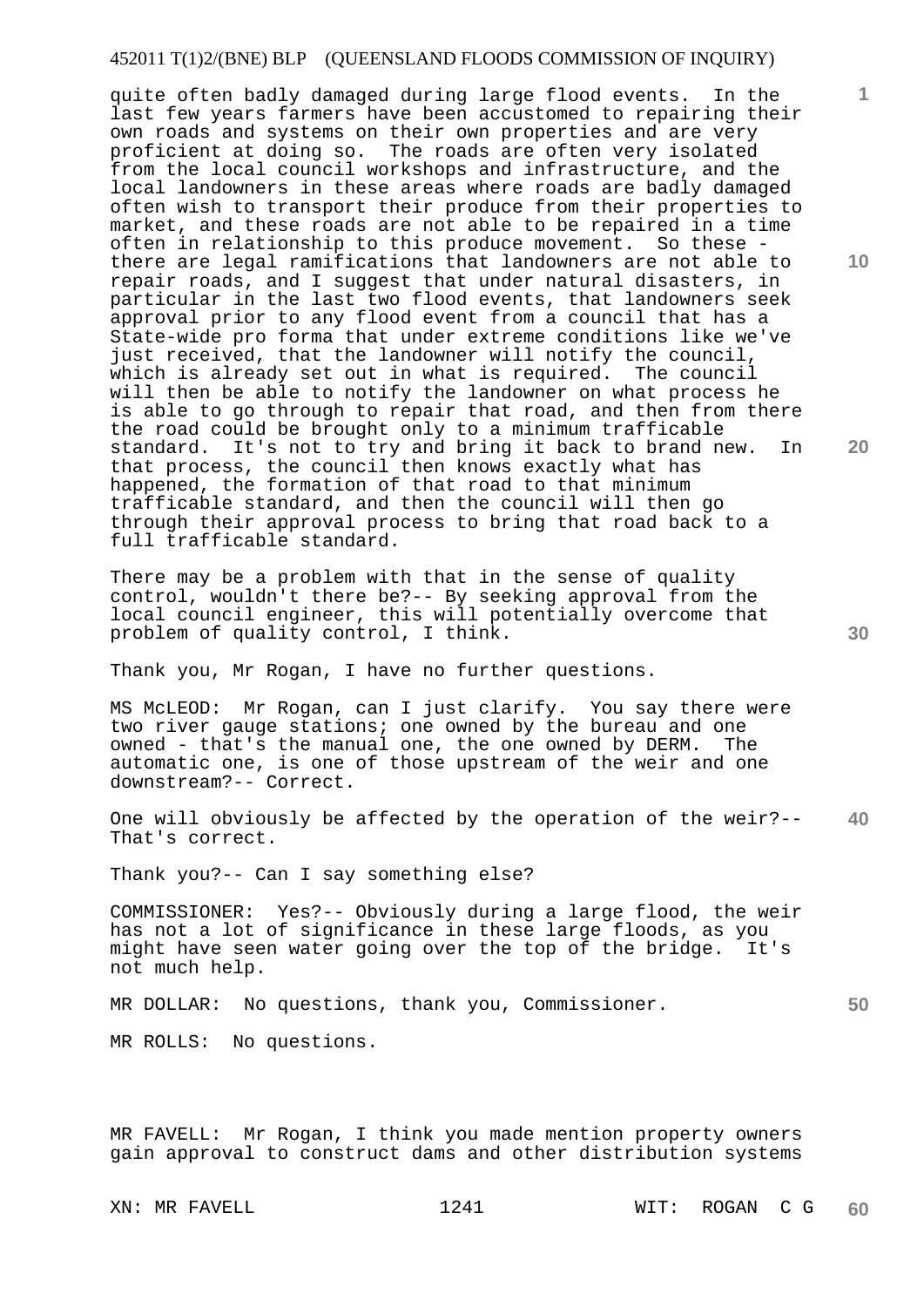on the Balonne River that assist in the irrigation of their farms, and also I thought you said there was approval to be sought in respect to levies; is that so?-- Correct.

Do you know from whom that approval should be sought?-- No, I haven't gone through that process. My farm is not in an area where I have to go through that process.

MS WILSON: No re-examination. May Mr Rogan be excused.

COMMISSIONER: Thanks, Mr Rogan, you're excused.

WITNESS EXCUSED

MS WILSON: I call Wendy Newman.

**30** 

**1**

**10** 

**20**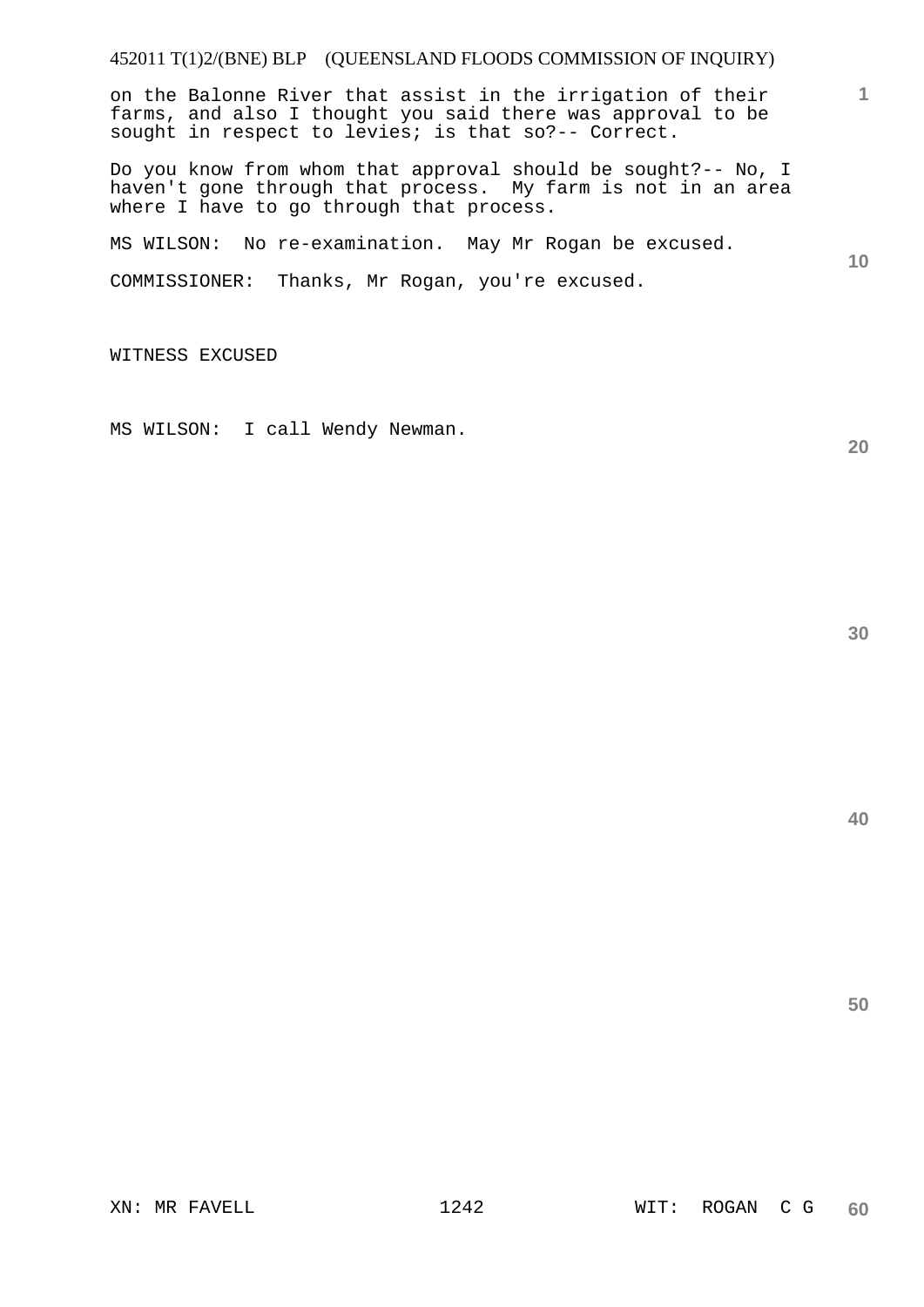# 452011 T(1)2/(BNE) BLP (QUEENSLAND FLOODS COMMISSION OF INQUIRY) WENDY MARGARET NEWMAN, SWORN AND EXAMINED:

MS WILSON: Is your full name Wendy Margaret Newman?-- Yes. And you reside in Surat?-- Yes.

And in October 2010 you were elected to the Maranoa Regional Council?-- Yes.

You've made a statement to Queensland flood Commission of Inquiry as to the flooding in Surat?-- That's right.

That statement is not made by you as a councillor?-- No.

Can you have a look at this document, please. Is that your statement that you made to the Commission of Inquiry?-- Yes.

**20**  Do you swear that that statement is true and correct?-- I do.

Madam Commissioner, I tender that statement.

COMMISSIONER: Exhibit 264.

#### ADMITTED AND MARKED "EXHIBIT 264"

MS WILSON: I'll just give you a copy of that statement there. Can I take you to paragraph 6 of your statement, where you say that on 30 December 2010 you chaired the first teleconference between the Roma LDMG and the local emergency services agencies at Surat. Why was it the case that this occurred on 30 December?-- The day before, I believe, I had been approached by a community member who was very concerned because they had no - they were about to run out of medication. We don't have a chemist in Surat. So responding to that with my local knowledge, I contacted the Roma chemist and asked if it would be possible to - for them to fill that prescription, and then we would contact the SES to see if that could be delivered to the - to Surat, because I knew the SES were coming in and out of town. When that occurred I believe there was some concern that as a new councillor I was trying to set up an independent process, which I hadn't been. But we decided that a teleconference where we could all get together and discuss what was going on would be useful. It was useful, and it was so useful we just kept doing them because it provided a one-time opportunity for all of the people involved in the various activities to share information efficiently.

The meeting that occurred on 30 December 2010, was that only to address the issue of getting medication?-- It was to address the issue of what are the lines of communication, what are the different responsibilities of the groups involved, and to make sure that this was being well coordinated in Surat.

**30** 

**40** 

**50** 

**10**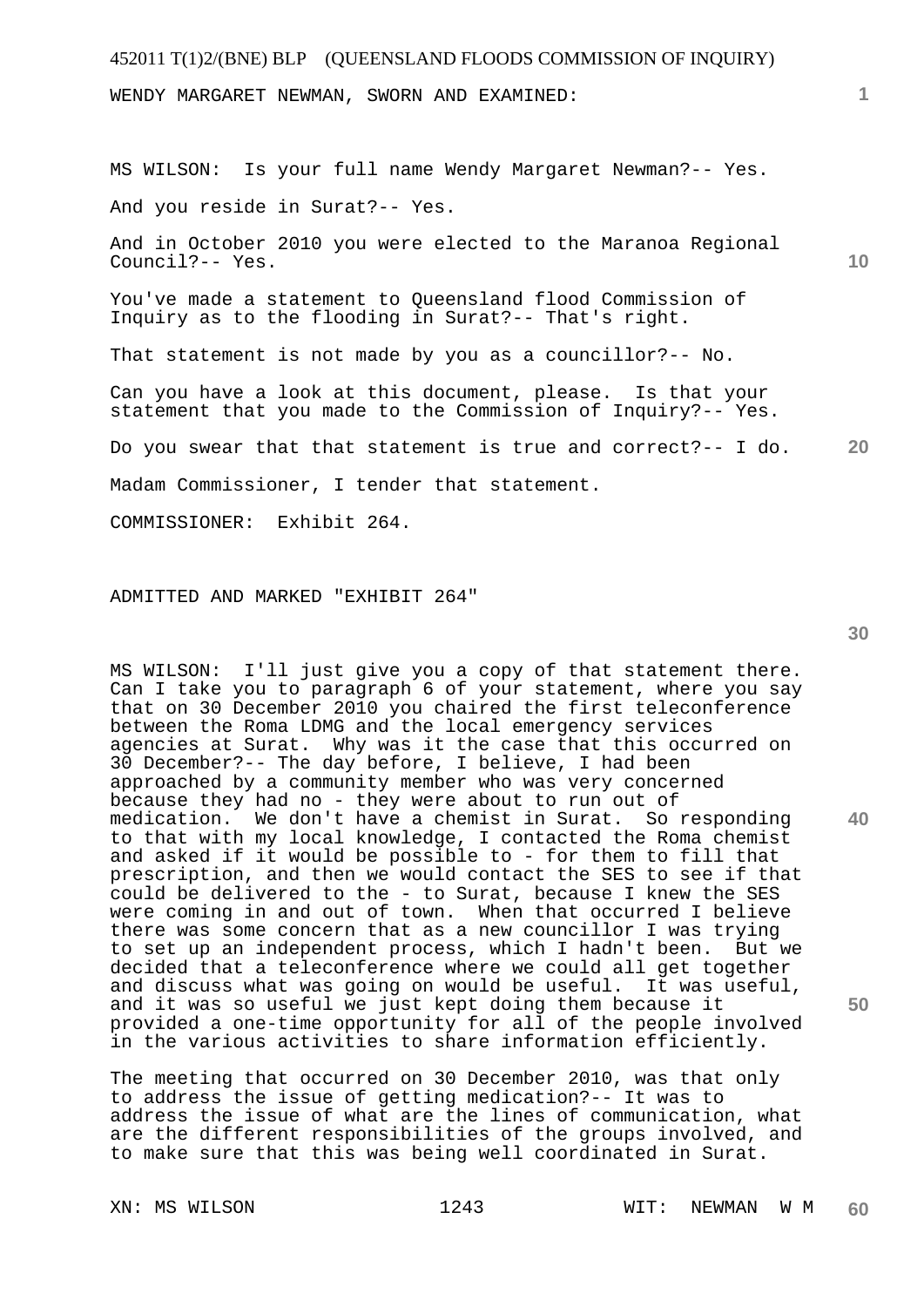During the peaks of the flooding events you decided to continue a teleconference on a daily basis, and at the very height it was a twice-daily basis?-- Yes. That was the decision from Roma each time, not from Surat. That was at their request, and they scheduled each of the teleconferences.

And who attended these teleconferences from the Surat perspective?-- All possible emergency services people at the time. So that across the board always included SES, fire auxiliary, ambulance, hospital, Maranoa Regional Council, because they were all involved at the time, and we kept a very open door policy. We had a room large enough to do that. So it included any visiting emergency services staff, it included water police, swift water rescue teams, the SES teams, et cetera.

And the information that you were conveying back, was that information in relation to the coordination of agencies, or local information about the conditions in Surat?-- It really was more the local conditions in Surat. All the agencies were working very efficiently. I mean, there was never any concern about the disaster management process that was going on. It was - the specific local questions of concerns were being addressed, and that could be as general as saying it looks like the road to Roma will be open tomorrow at approximately 10 o'clock. That will mean there will be a deluge of people from Surat trying to get supplies. Are there any in Roma? Whatever was a concern at the time after we went through all the agencies, give them the opportunity to give reports or ask questions, the question was always asked: is there anything else? And it was as wide ranging as it needed to be at any time.

If you gained information like that, would there be supplies available, how was that information then conveyed back to the residents of Surat?-- We kept up a communication flow in writing mainly. It was interesting. Because we're cut off, there was no mail deliveries even. So Surat has one main point where everyone knows to look for information. That's at the board outside the post office. So we were putting notices up in all key places, but anything that was really important we would door knock it and make sure it was hand delivered to everyone involved. There was two levels of that. Once the surveyor - at the start of this event there were no flood levels known - current flood levels for Surat, so we weren't sure, if it got as high as it was predicted to get, which houses would actually need to be evacuated. So a surveyor was brought in. He spent two and a half days there surveying the town. In the process, of course, he was talking to the locals anyway in that area, but the moment we had the information sent back to us, we pulled together - we'd already organised what would happen, where will people have to go, what have we got to organise. All that was put in writing, and the people who were possibly going to flood were door knocked, had explained to them individually, and they were given the written information as well.

**10** 

**1**

**20** 

**30** 

**40**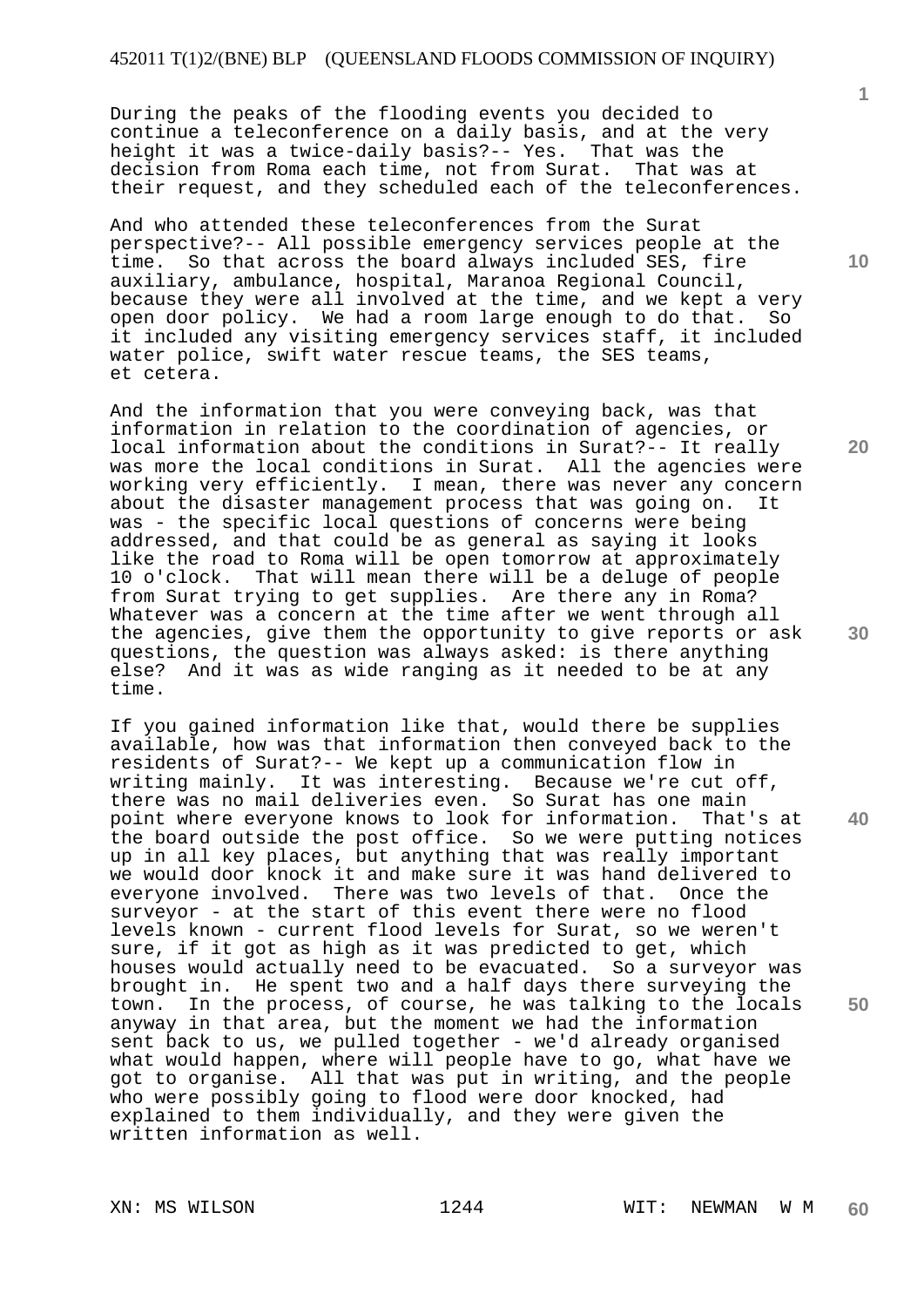How big a task was that? How many people - when you're talking about in relation to door knocking?-- For that one, there would probably have been about a dozen people on the go. That was a mix of SES staff, some of their relatives of Maranoa Regional Council staff, some of the fire auxiliary. It was constantly a very much community response, not a one we weren't looking in terms of this is this organisation's task. It was who is available today and is able to do this activity.

In paragraph 8 of your statement you discuss that in one instance your group organised specialised equipment to be sent to the swift water rescue teams based in the town. This was enabled due to the local knowledge of community members being imparted to the emergency services?-- Right. That directly came out of - specialised equipment is quite right, that it's not exciting in a sense. It was some ski ropes. When the swift water team arrived, they were sent to Surat in response to mention being made at one of the teleconferences that this was the fastest we've ever seen the river flowing and the March 2010 flood when water was going through at an extremely rapid rate. It was being measured at a third again faster. It was horrifically fast as it flowed around the town. This was mentioned, as a consequence, two swift water team members were sent down from Townsville. When they sat in at the first teleconference and had a chat to everyone they said, "Are there any ski boats in town?" And we sort of said - we named a few people who we thought might have them and we asked "Why?" "Well, we need some ski ropes." "Oh? Why?" "Because they float." In Surat you don't think of things like that. We've got plenty of rope, but we've never thought about the different in ropes. That moment that was said, one of the SES family members sitting there said, "The fishing club has got plenty of that in their shed," and in five minutes later we had it, which was the effectiveness of that process.

You state some issues of concern which start at page 4 of your statement. If I can take you to a couple of those. At paragraph 12 you refer to a lack of a contact register?-- Yes.

Can you explain your concern in relation to that?-- As the river was rapidly rising - and each time there is a flood, the floods act a little bit differently. It depends which rivers are coming down, which ones back up. Sometimes the river the Balonne at Surat will be running in a different direction if there's more water come down from another river to block it and back it up. So we weren't sure exactly which properties would be flooding when. We wanted to get in contact with all properties. The starting point for that had to be sitting down with the local stock routes officer, who has lived in the area all his life and has a tremendous knowledge of the area, sitting down with him and getting a list of names from him, and then we started chasing up phone numbers. And this was all voluntary, of course. People then were just manning phones and ringing around. But we didn't know - if the phone wasn't answered, we didn't know if they were away for Christmas or they were in strife. So I'm very strongly of the belief that we should - when you know that an event like this

**10** 

**1**

**20** 

**30** 

**40**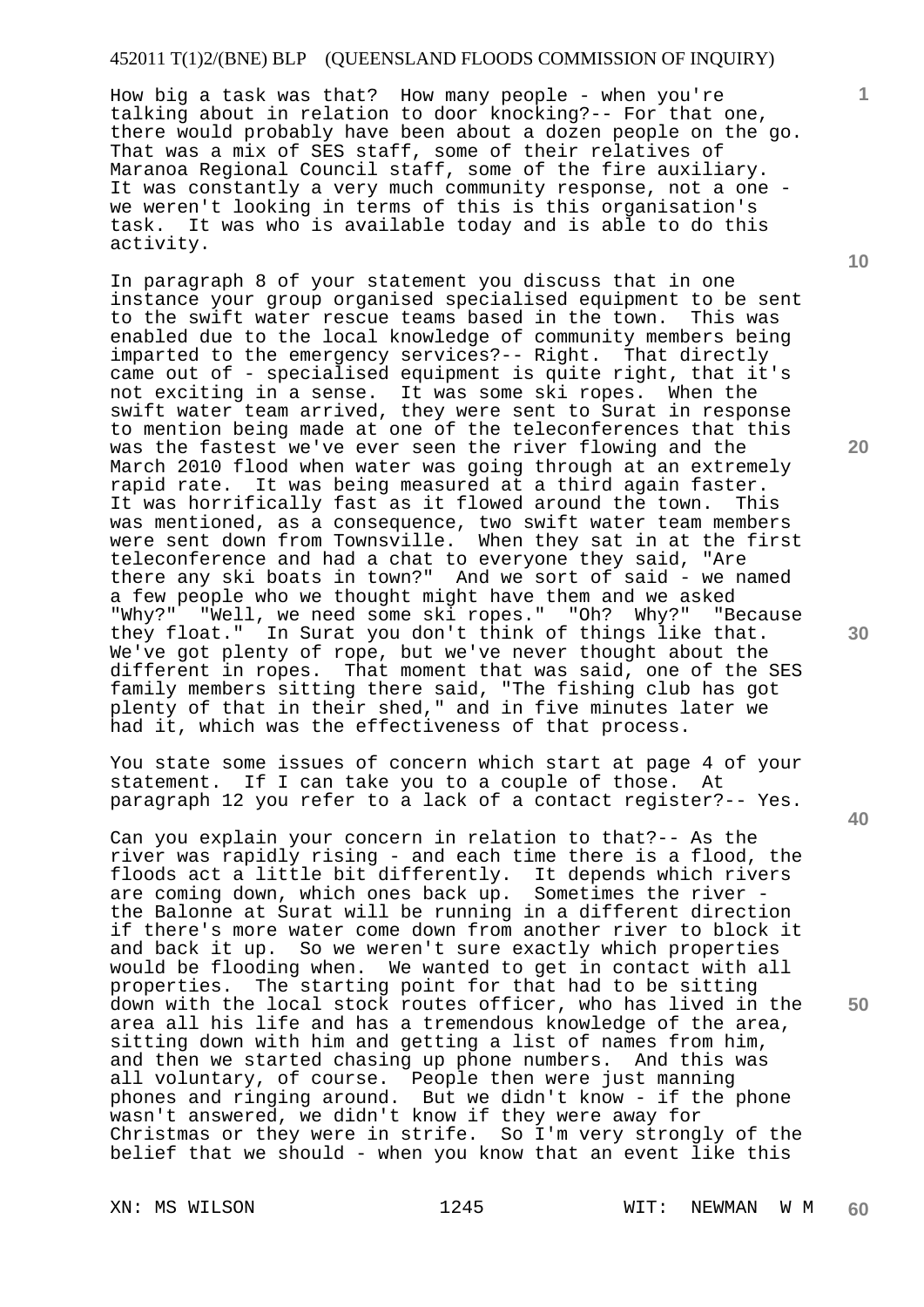is potentially going to occur, the contact information should be available before the event, not when we're trying to cope with the event.

And you suggest that in future a central register be kept by the council with up-to-date information on outlying residents' whereabouts and their contact details so authorities can contact them in a time of crisis?-- I suggested we maintain and continue what we started for this process, yes, and that the council would probably be the easiest agency and the most appropriate to do this work.

COMMISSIONER: You'll never overcome the problem, will you, of people being away for the holidays. It's unlikely are going to tell you every time?-- No, it would be more the case of if people knew - say in October a form went out to say, "Could we please have an update of who is on your property?" Because sometimes properties sell and there's nobody living there now, but there's no one for them to notify us of that. But if around October each year there was that quick update which included - and we had, by the end of this process, devised a form that included all the information that the various agencies wanted like the GPS positioning and email, et cetera, we'll never get it 100 per cent, but if people in the area all know the process is there, they will also be more probably aware to notify us if they know their neighbours are away. The local knowledge is there, but the process hasn't had to be in place very often, so people aren't just automatically passing information on.

MS WILSON: Can I also take you to paragraphs 15 and 16 of your statement, where you refer to the denial of local knowledge and resources?-- Um hmm.

And one of the concerns that occurred at the time of the flooding and the response to it was that locals were helping each other, but by doing so came to the attention of the water police and authorities. Can you explain that?-- Yes. There are two residents in the Surat area. They both individually own - I'm not good on boats. I think they are called positive buoyancy boats or something. They are basically you fill them with water they still won't sink, is how they were described to me. They both have a lower - a low draft, so they can actually get places that the SES boats that are currently in the area can't reach. There's often small flood events in the area. Not a major - not a disaster, nothing of - but people get cut off. And these two gentlemen, who were very sensible and very experienced, are often going out and taking some supplies out to people or checking cattle for people if they can't get to a particular area of their property. They are well known for it. They never take money for it. They are very well respected in the area for this work, and it did cause a lot of anger when they were - anger in the community, I mean by that - when they were getting into strife for doing something which wasn't cutting across what the SES was doing, but in many instances there were many needs that the SES don't meet. For example, they were going out - they kept four quite good high value horses alive because they were going out and

**10** 

**1**

**20** 

**40**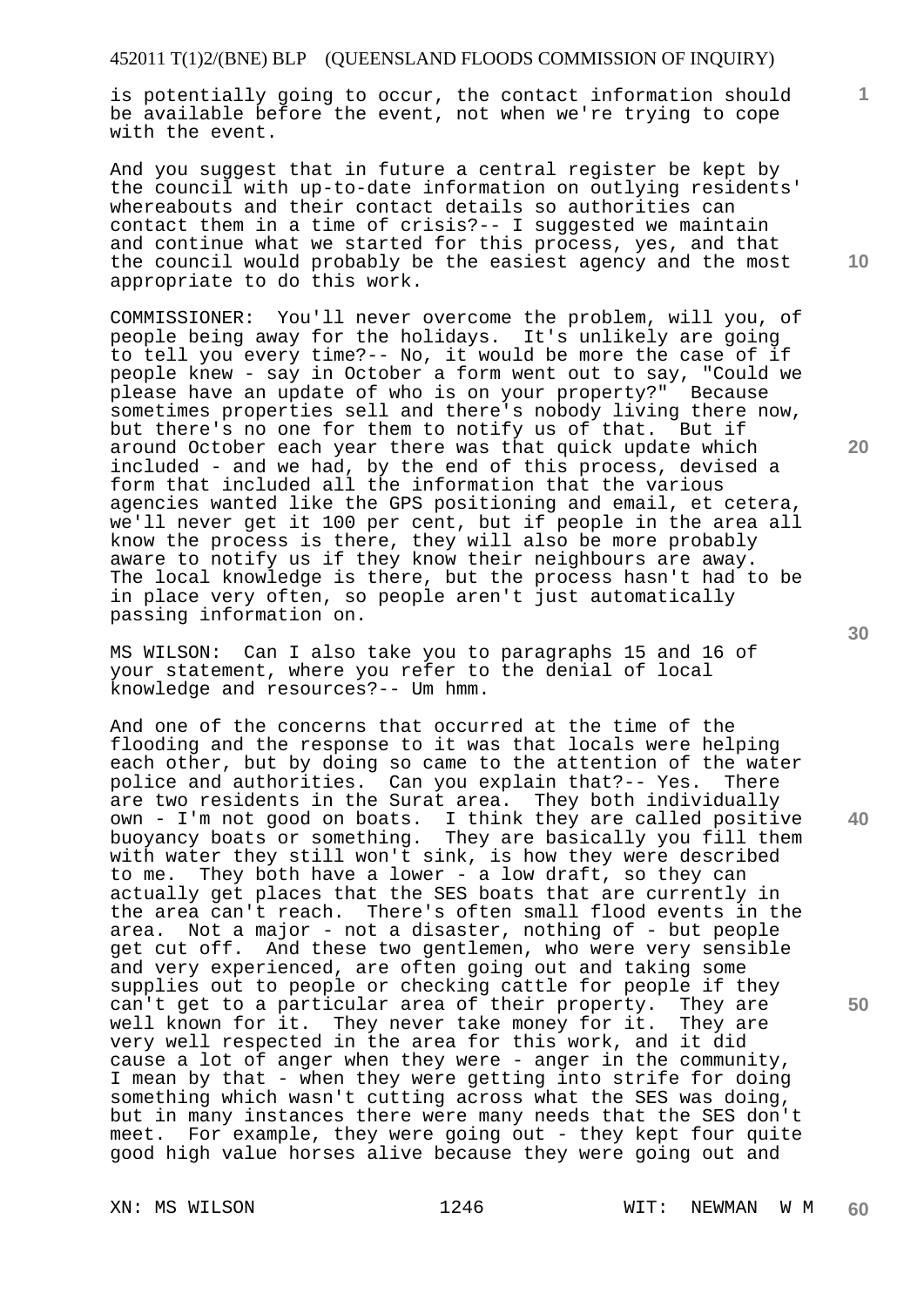checking them every couple of days and making sure they had water and were still safe. They managed to move over 200 head of cattle to a safe area. They - and remembering we're cut off for a month, they were helping families where there were custody issues with children where children had to get from parent A or parent B or back because, for various reasons, the parents weren't prepared to make allowance for what was going on. So they were providing very good support, including keeping the hotel supplied with food. Because, of course, what the hotel really needed was a bit above - I'm not talking about the alcohol; I'm talking about the food - was more than the essential supplies. So the irony of the situation when the water police were sent down to speak to them was that they were staying at the hotel and eating food these chaps had got into town.

You suggest a process that this could be solved by having a permanent local police liaison deal with the issue of having a simple sign-out-and-return form for people visiting the properties. Can you explain that one?-- Along with recognising the problem and the angst it caused in the community, I also greatly appreciate the need to know what's going on, that you don't want cowboys all over the place - you don't want cowboys full stop, - and if there was - you know, a cut-off small town, it's relatively easy to set up some point which the police either are at or checking regularly so that everybody knows with people are. If they are going out to check the cattle, they say where they are going and when they come back. Something along that line.

Thank you, I have no further questions.

MS McLEOD: No questions, thank you.

COMMISSIONER: Mr Rolls?

MR ROLLS: No questions, thank you.

MR DOLLAR: No questions, thank you.

MR FAVELL: No questions.

COMMISSIONER: Thank you, you're excused.

WITNESS EXCUSED

MS WILSON: I call Betty Mickelbrough.

**1**

**10** 

**20** 

**30** 

**40**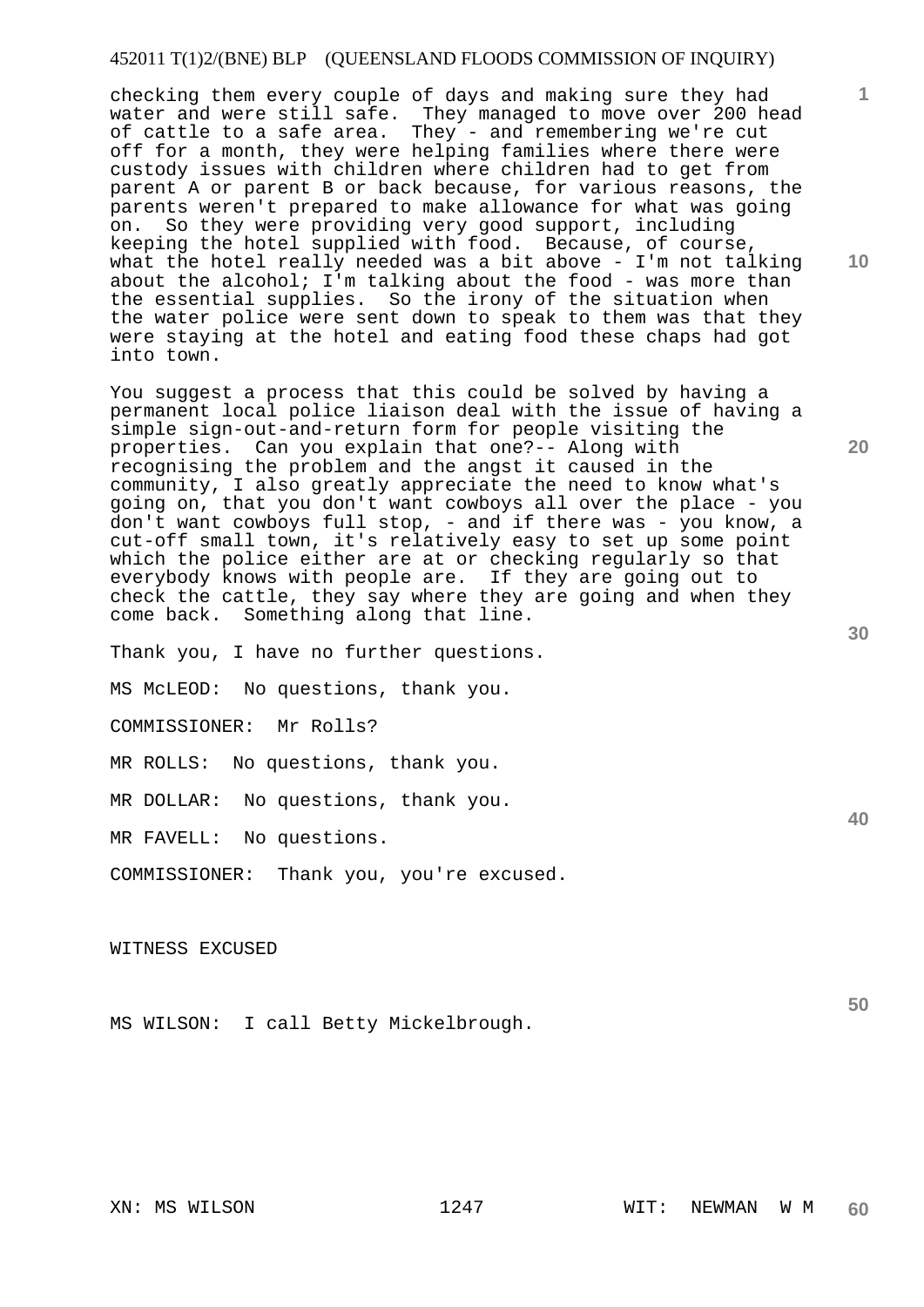BETTY JOAN MICKELBROUGH, SWORN AND EXAMINED:

MS WILSON: Is your full name Betty Joan Mickelbrough?-- Yes.

And do you presently reside at the town of Surat?-- Yes.

And you own and operate a company Warroo Game Meats?-- Yes.

And that company is involved in the processing of kangaroo meat for the pet food industry?-- Yes.

Have you made a statement in relation to the flood events?-- Yes.

That you've supplied to the Queensland Flood Commission of Inquiry?-- Yes.

**20**  Can you have a look at this document, please. Is that your statement that you have made?-- Yes.

Do you swear that the contents are true and correct?-- Yes.

Madam Commissioner, I tender that statement.

COMMISSIONER: Exhibit 265.

#### ADMITTED AND MARKED "EXHIBIT 265"

MS WILSON: Now, you state in paragraph 3 that because of your location, the business relies heavily on transport and access to other areas of Queensland. At times of heavy rain, the road between Surat and those other towns is regularly cut off by floodwater?-- Yes.

When that occurs you can't get product in or out of your processing facility?-- Yes.

Can I then take you to paragraph 11 of your statement. That paragraph and paragraphs 11, 12 and 13 deals with you trying to obtain information in relation to the state of the roads?-- Yes.

Can you tell me about that, please?-- Well, it was quite an how would you say? A heartbreaking time for us, because we had to be spot on with trying to get our truck out on to the road to get out to pick up the product and try and get it in between roads being cut and open. Because with, say - we've only got a certain amount of time that we can process the product, otherwise it has to be thrown away and it's a great loss to us, which did occur. And we contacted on-line - the girl in the office went on-line every ten minutes of the day when she was around us, or my son did, to get updates on the

**40** 

**50**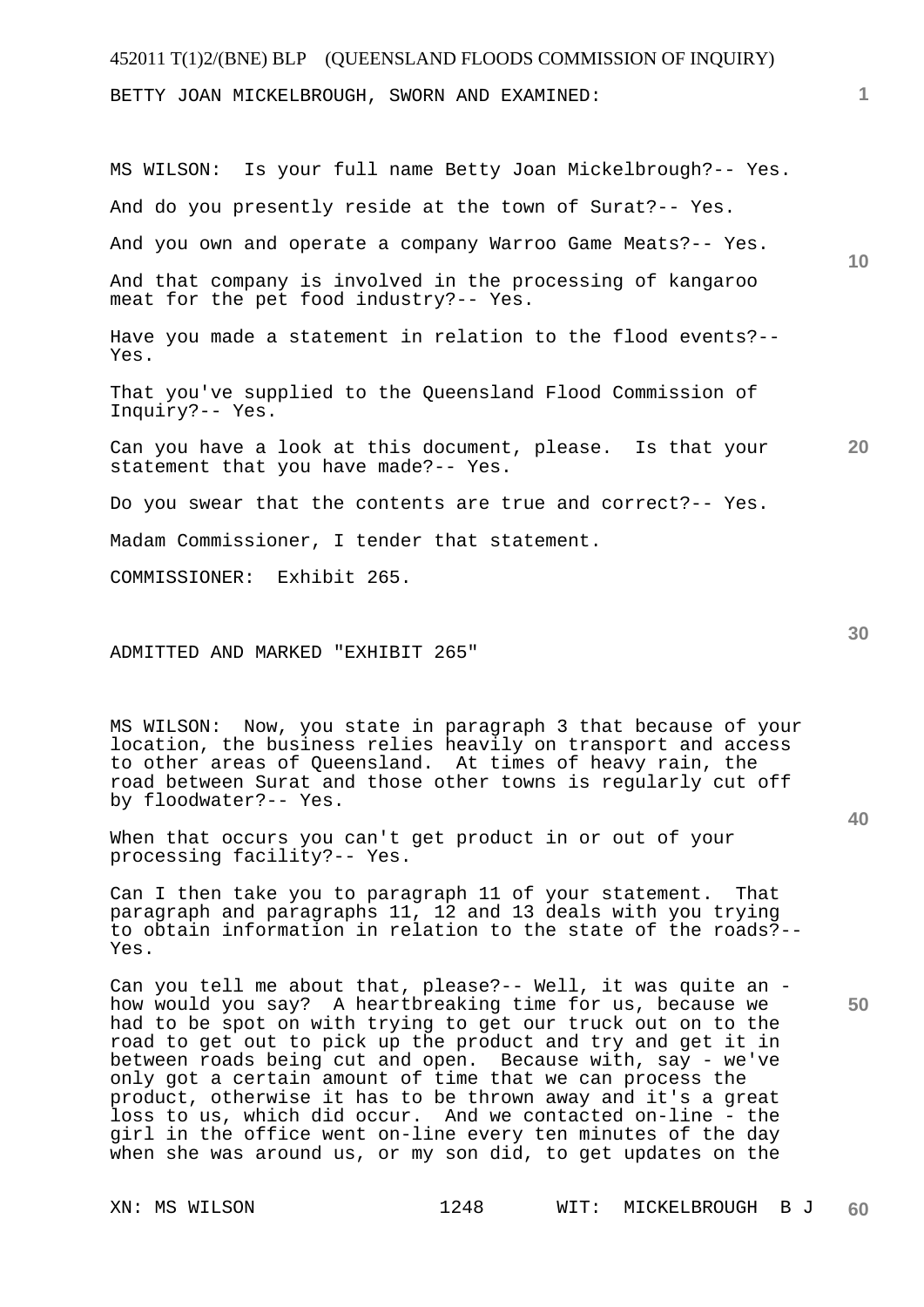roads and everything. And when we weren't getting through the right information, we went to the police station, like here at St George, all over, whichever direction we might have had to have gone if we had a bit of water droppage or something so we could get in and out, and we just had to sort of had a waiting game really because, you know, sort of - where am I? The roads were just shut and open. As you said, we just got back - we got across here and got back at four o'clock on 1 January, which was our last attempt to come across that bridge. It's the last time we went over the river until February. But we were constantly told different stories. Constantly.

**30** 

**20** 

**40** 

**50** 

**1**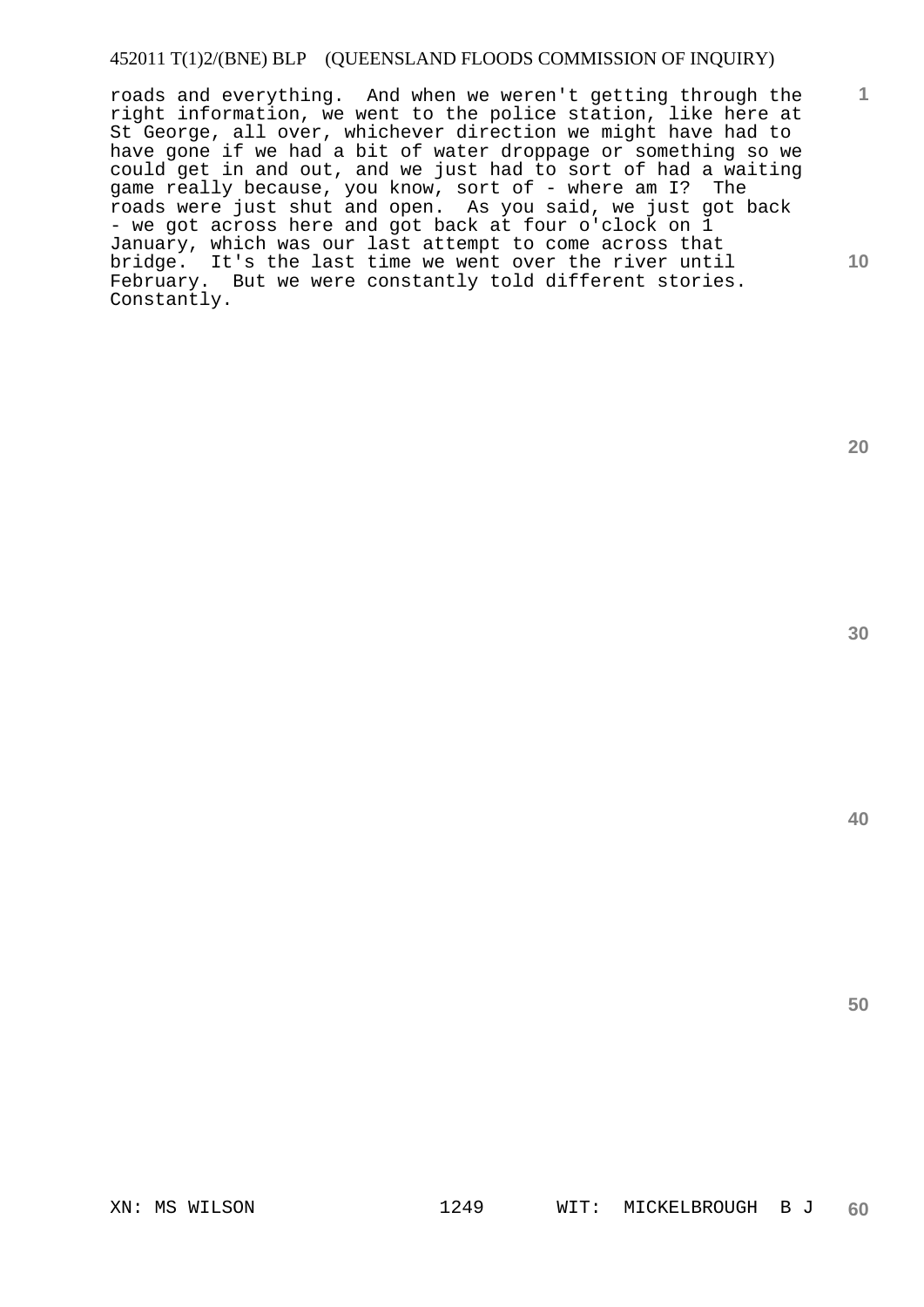Do you have any suggestions how you could be better provided information in relation to the roads and whether they are open or not?-- A lot of our - what was happening - I just wrote it down here - is because like the road was - those little roads were named differently. So on the website, the update of these is slow because on the internet it was totally different, they were calling them different names of locations on the road, it was never - when trying to locate a road by their name they were listed under regional names and which the updating of these was slow, not up to the minute, which is<br>important. When we were trying to locate that road, we com When we were trying to locate that road, we could never get the road name for that area. So, yes, I do think that it should be, like, whatever name the road is, well, it should go by that road because people in the country, that's what they know, on that, you know, that road they are travelling on is not listed as something else. In the different shires now, it is just confusing because we don't know which one we're going by.

And I would just like to take you to one other part of your statement where you refer in paragraph 8, if you would like to go there, to the issue of power and power shortages during the flood events?-- Yes.

Now, the issue is that you didn't get any notice about when you would lose power?-- No. Never ever, no.

You are at the end of the powerline, aren't you?-- Yes.

And by the time that the power got to your place there was no power?-- We had a lot of blackouts, brownouts, blackouts, total cut off, no power for hours on end and we had products in our cold rooms. When we tried to contact - we did contact Ergon at different times because it was an emergency, we had no back up. We're three-phase, so we had no back up to run four or five 20 foot freezers plus our plant. So it was when we did contact and when it got very bad during the floods, every - every few hours we had to go out and switch the switches, the brownouts and that were blowing our fuses, our phases were getting blown out of the boxes, we had Bensons Electrical had to come down and repair a lot of our equipment because of the brownouts. With the phases actually blowing we couldn't repair them, no-one could repair them unless we had another phase go into it. It was - and it was constantly just constant. Not once a day, it might have happened 20 times a day.

And you said that you made contact with Ergon?-- We made contact with Ergon which told us that there was no team - all the teams - all those people that repaired that type of thing, through the flood times, you know, over the few months they either flew to Townsville where the cyclone was or they were down at the other end of Grantham and all through those flood areas there. There was no-one there who was available to come and repair our lines.

**30** 

**40** 

**50** 

**20** 

**10**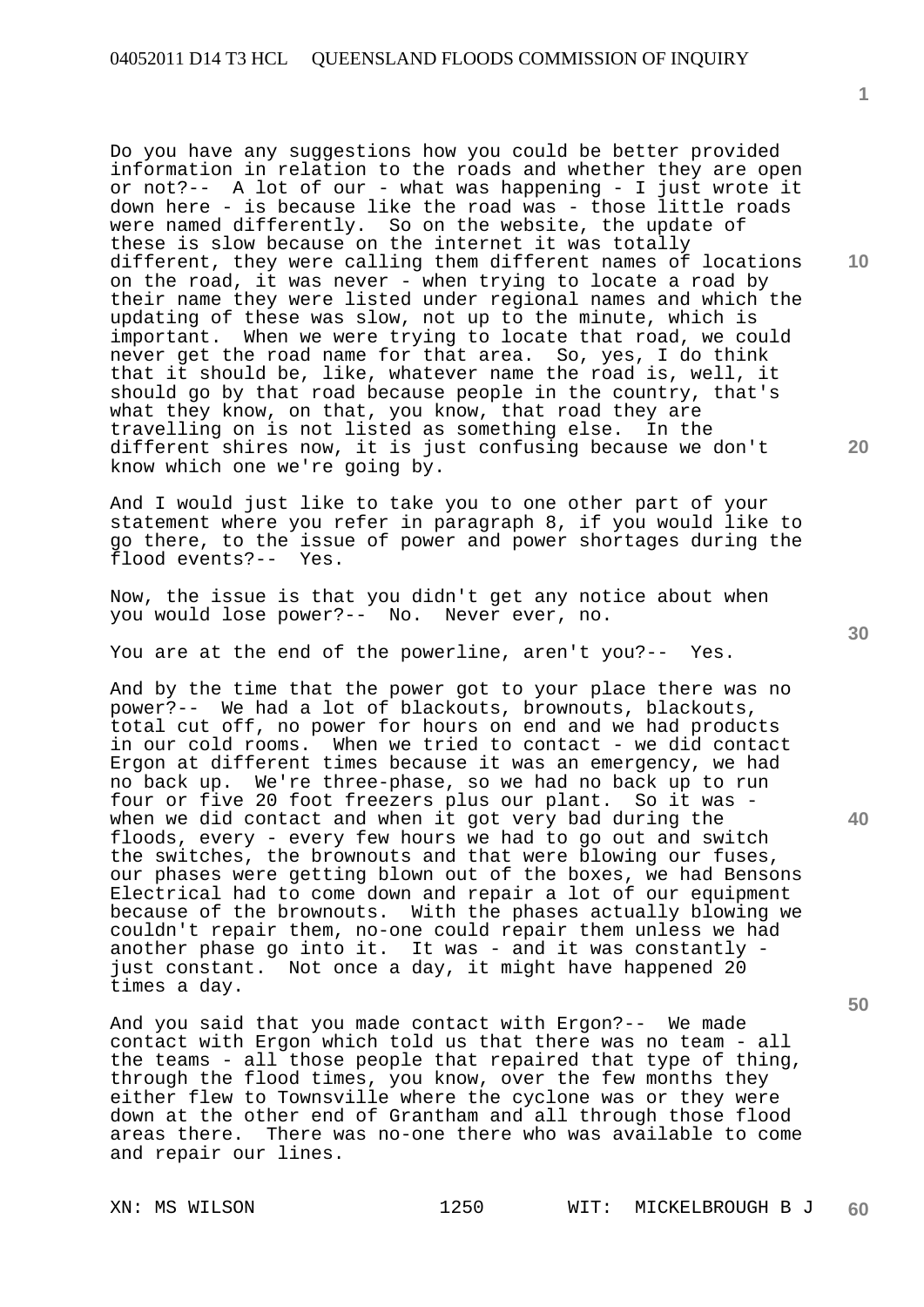**1 10 20**  How long did it take until you had power back to full power?-- Oh, well, within hours. We had it within hours but it was just consistently going out over the period of weeks. Not just a day or two here, it was just continually for weeks. Thank you. I have no further questions. COMMISSIONER: Ms McLeod? MS McLEOD: No questions, thank you. COMMISSIONER: Mr Rolls? MR ROLLS: No, thank you. COMMISSIONER: Mr Dollar? MR DOLLAR: No, thank you. MR FAVELL: No questions, thank you. MR O'SULLIVAN: May the witness be excused? COMMISSIONER: Thanks very much.

WITNESS EXCUSED

MR O'SULLIVAN: I call Kylie Kilroy.

**40** 

**50**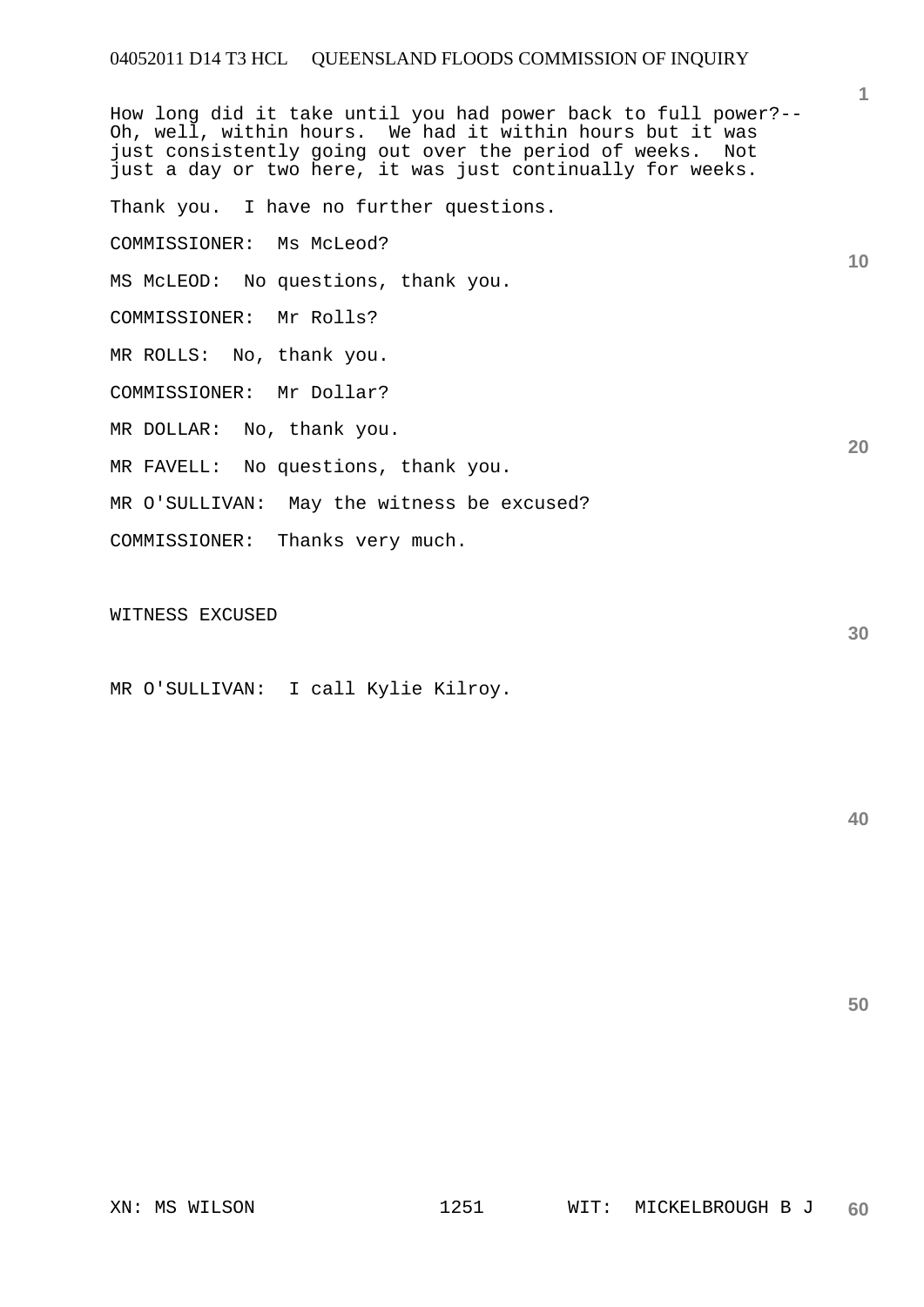# 04052011 D14 T3 HCL QUEENSLAND FLOODS COMMISSION OF INQUIRY **1 10 20 30 40 50**  KYLIE VIVIENNE KILROY, SWORN AND EXAMINED: COMMISSIONER: Take a seat, Ms Kilroy. MS WILSON: Is your full name Kylie Vivienne Kilroy?-- Yes, it is. And do you own a 34 acre property on the Balonne River?-- Yes, I do. Okay, now, Ms Kilroy, you will have to speak up because everything is being recorded. COMMISSIONER: It is also noisy here. I am not sure if it is the air conditioning, so do the best you can, thanks. MS WILSON: And this property is located about six kilometres from St George?-- That's correct. And you made a statement to the Queensland Flood Commission of Inquiry?-- I have. Can you have a look at this document, please? That is the statement that you have made?-- That's correct, yep. And attached - and that statement, do you swear that that statement is true and correct?-- Yes, I do. Now, keep your voice up, Ms Kilroy. Attached to that statement is some photographs?-- That's correct. And copies of correspondence between local and state governments?-- Yes. Madam Commissioner, I tender that statement complete with attachments. COMMISSIONER: Exhibit 266. ADMITTED AND MARKED "EXHIBIT 266" MS WILSON: Now, we can get you a copy of your statement - you have got a copy there? Now, the property that you own, you have owned that property for six years?-- That's correct. And you run sheep and some cattle on that property?-- We have a construction company there.

And also-----?-- Also run sheep and cattle, yes.

And your primary business is the construction company?-- The construction company.

XN: MS WILSON 1252 WIT: KILROY K V **60**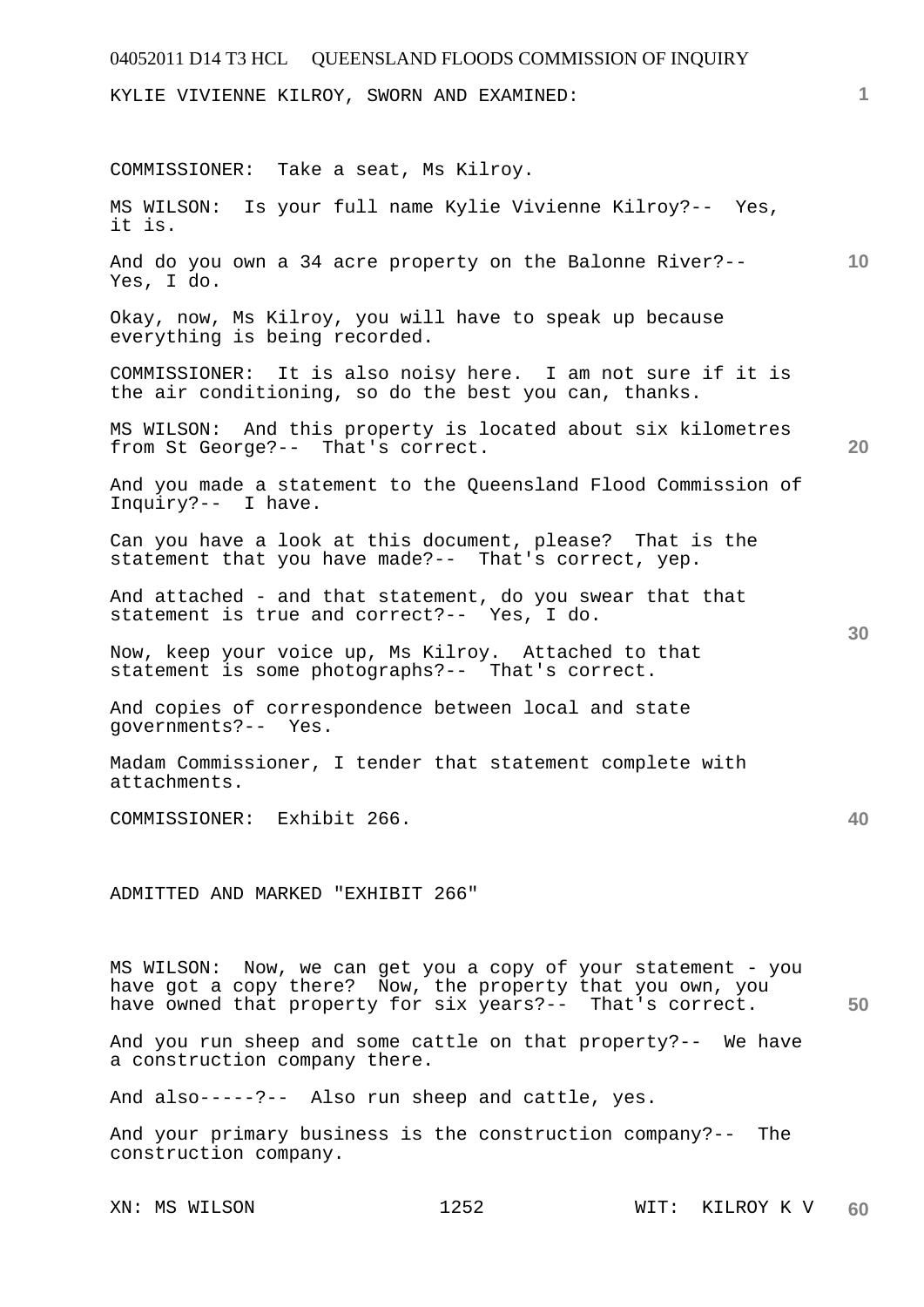**1 10 20 30 40 50**  Now, how far away are the house and yards from the Balonne River?-- Around 100 metres to the river itself. And the house is on the highest point of land that you own?-- That's correct. And your property was the original sale yards for the St George district?-- That's correct. Now, if I can take you to paragraph 5 of your statement where you talk about the 1990 floods?-- Yes. Where there was a peak of 12.24 metres?-- That's correct. And you understand this did not cause inundation to your house or yards?-- There was a small amount of the property underwater but most of it was out. Now, you weren't there at that point in time?-- No. But that's your understanding-----?-- Yes. -----from what you have been told. If I can take you to the next paragraph which refers to the 1996 floods?-- Yeah. And where the peak of the flood was recorded at 10.98 metres?-- That's correct. And, again, you understand this flood did not cover any of the property?-- None of the property. Okay. Now, in paragraph 7 you say that the property across the river-----?-- Yes. -----built levee banks as a result of the 1996 floods?-- After the 1996 floods. And can you tell me how high these levee banks are?-- They run from four metres, five metres and then seven metres high. Okay?-- From town down. So how long is this levee bank that you are talking about?-- Kilometres. In your statement you refer to-----?-- 10 kilometres. That's just about an estimate, is it? Okay. So along this levee bank there are different stages of heights of the levee, is that the case?-- No, the first ring tank is four metres, the next is five metres high, and then it goes to the seven metres high levee bank that runs down below that. And across the river from where you are, how high is the levee bank?-- Seven metres.

Now, if I can then take you to your statement where you refer

XN: MS WILSON 1253 WIT: KILROY K V **60**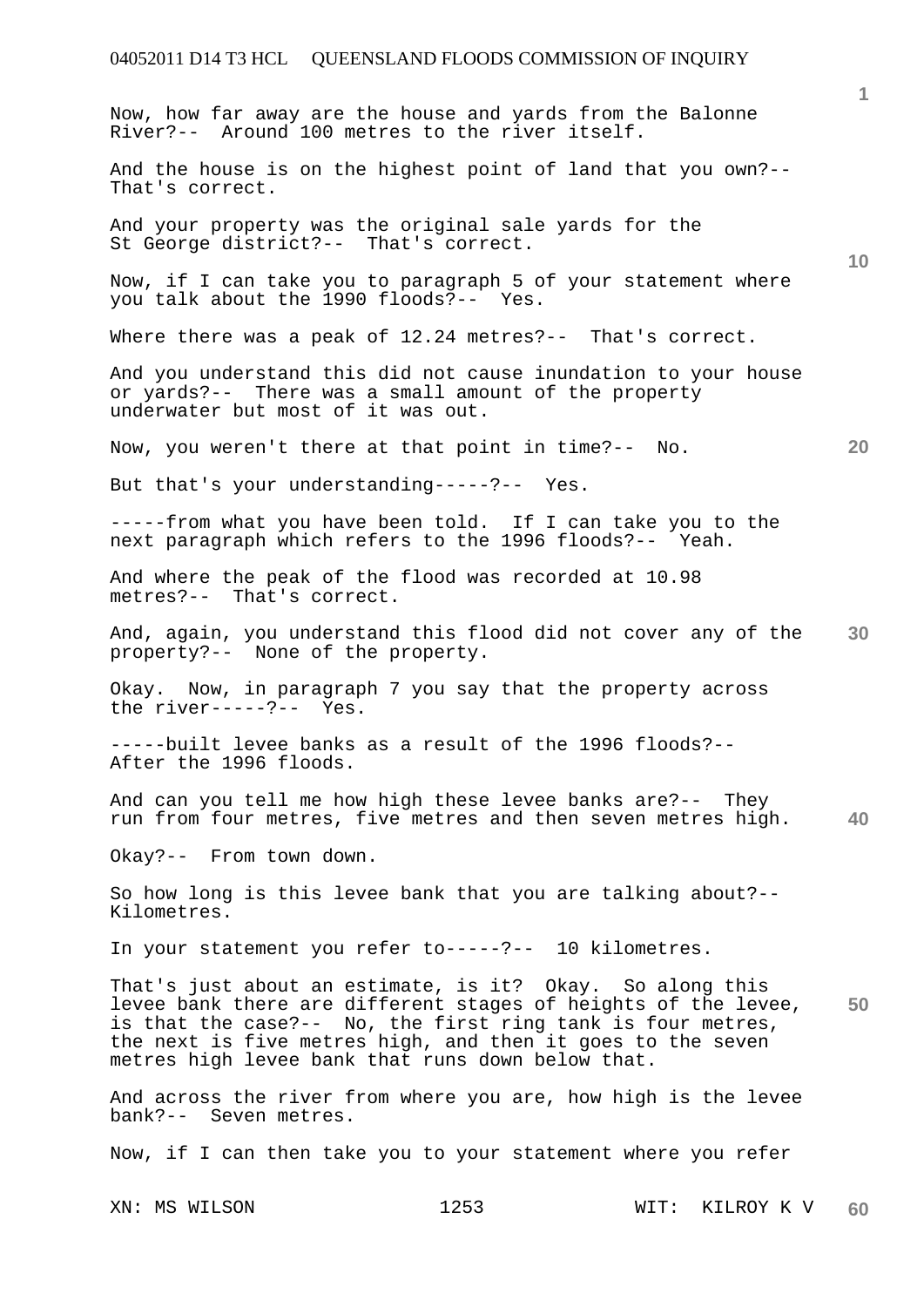|                         | 04052011 D14 T3 HCL  QUEENSLAND FLOODS COMMISSION OF INQUIRY                                                                                                                                                                                                                                                      |                 |                 |
|-------------------------|-------------------------------------------------------------------------------------------------------------------------------------------------------------------------------------------------------------------------------------------------------------------------------------------------------------------|-----------------|-----------------|
| your statement?-- Yes.  | to the March 2010 floods, which you will see at paragraph 9 of                                                                                                                                                                                                                                                    |                 | $\mathbf{1}$    |
| correct.                | Now, in paragraph 11 you state that the final peak of the<br>Balonne River was at the height of 13.39 metres?-- That's                                                                                                                                                                                            |                 |                 |
|                         | That's in relation to March 2010?-- That's correct.                                                                                                                                                                                                                                                               |                 |                 |
| water.                  | Now, in relation to the March 2010 floods, how did this affect<br>your property then?-- The property was totally inundated and<br>the highest point where my house is, it is about 700 mm off<br>the ground, it was half an inch from inundating the<br>floorboards. On the lower parts we had over two metres of |                 | 10 <sup>°</sup> |
| the floorboards.        | Okay. So it was half an inch from covering up your<br>floorboards?-- From below the floorboards, half an inch below                                                                                                                                                                                               |                 | 20              |
|                         | Is that at the lowest point of your house?-- Yes.                                                                                                                                                                                                                                                                 |                 |                 |
|                         | Then can we go to the January 2011 floods, that is you see in<br>the next paragraph, paragraph 12?-- Yes.                                                                                                                                                                                                         |                 |                 |
| correct.                | Where you say that - where you state in that paragraph the<br>height of the river was recorded at 13.20 metres?-- That's                                                                                                                                                                                          |                 |                 |
|                         | And can you tell me what part of your property got flooded in<br>the 2011 floods?-- Everything on my property was flooded<br>again and this time the water inundated my home.                                                                                                                                     |                 | 30              |
| floorboards.            | When you say inundated your home, how far did the water come<br>into-----?-- Seven centimetres water came into my house above                                                                                                                                                                                     |                 |                 |
| floorboards.            | So seven centimetres above the floorboards?-- Above the                                                                                                                                                                                                                                                           |                 | 40              |
| breached, yes.          | Okay. Now, after the 2010 floods, was the levee bank across<br>the river, in your view, increased at all?-- They fixed it up<br>and repaired it and made it stronger in the break where it had                                                                                                                    |                 |                 |
|                         | And it is your view that your house was flooded in January<br>2011 because of the impact of levee banks?-- Yes.                                                                                                                                                                                                   |                 |                 |
| be considered?-- Yes.   | And you believe the issue of regulation of levee banks should                                                                                                                                                                                                                                                     |                 | 50              |
|                         | By local government?-- Yes, that's correct.                                                                                                                                                                                                                                                                       |                 |                 |
|                         | Thank you, Ms Kilroy. I have no further questions.                                                                                                                                                                                                                                                                |                 |                 |
|                         | MS McLEOD: No questions, thank you.                                                                                                                                                                                                                                                                               |                 |                 |
| COMMISSIONER: Mr Rolls? |                                                                                                                                                                                                                                                                                                                   |                 |                 |
| XN: MS WILSON           | 1254                                                                                                                                                                                                                                                                                                              | WIT: KILROY K V | 60              |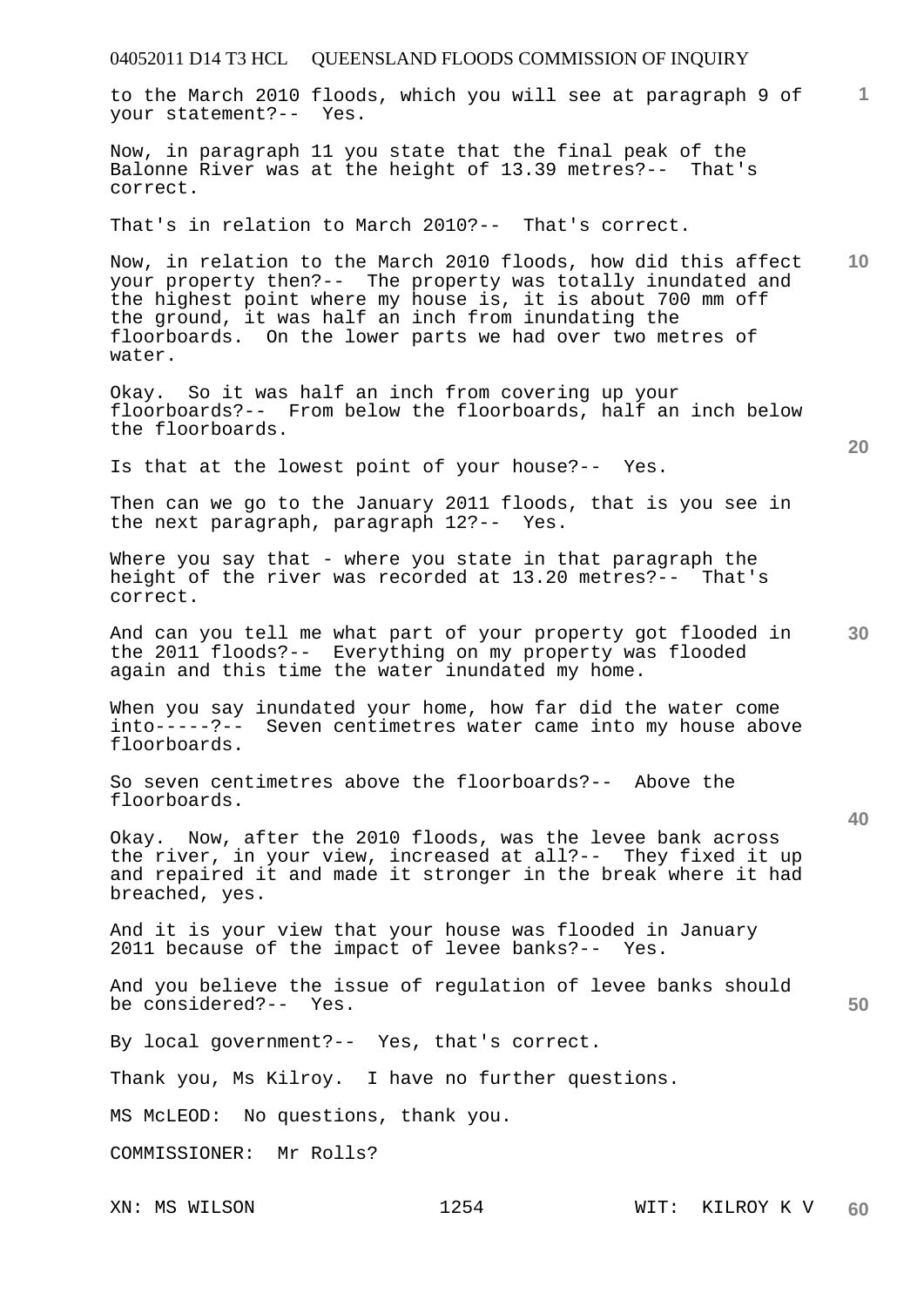MR ROLLS: Just one point, if I may.

MR ROLLS: It is true, is it not, that you have made numerous representations to State politicians, Federal politicians and your local council?-- That's correct.

To implore them to do something about regulating the levee banks?-- That's right.

And it has been a matter of some concern to you for some considerable period of time?-- That's correct.

Could I suggest to you it has also been a source of unending frustration for you?-- Very much so.

So that you see these banks as contributing or putting your property in danger?-- They have diverted the water on to my property.

And no-one is doing anything about it?-- Nobody is doing anything about it.

So you feel that you have to take things fairly aggressive about advocating your cause, would that be right?-- Not necessarily. I have gone about it the correct way.

Yes. It is true on about - you say in your statement at paragraph 17 you attended a Local Disaster Management Group meeting on the 3rd?-- No, I didn't attend the meeting. I attended the council offices.

Was Mr Bundy there on that occasion?-- No, not that I know of. I wasn't introduced to anybody.

**40**  Did you meet or attend a meeting with Mr Bundy?-- I spoke to Mr Bundy on the phone.

Did you attend a meeting when he was there?-- I was not invited to attend any meetings.

Did he - could I suggest to you that - at that meeting you went to council you became quite agitated about your cause?-- The meeting that went to council was in regards to building a levee bank on the channel irrigation, which is the other side of me and this was to stop the water flooding them, which in turn increased - because the water couldn't go out there, it increased the height of my property. We were not consulted.

I understand that, but you were quite angry about that, weren't you?-- I imagine everybody would be.

And you went to the council and you were quite agitated about it, quite vocal about expressing your concerns?-- Yes, I was.

**10** 

**1**

**20**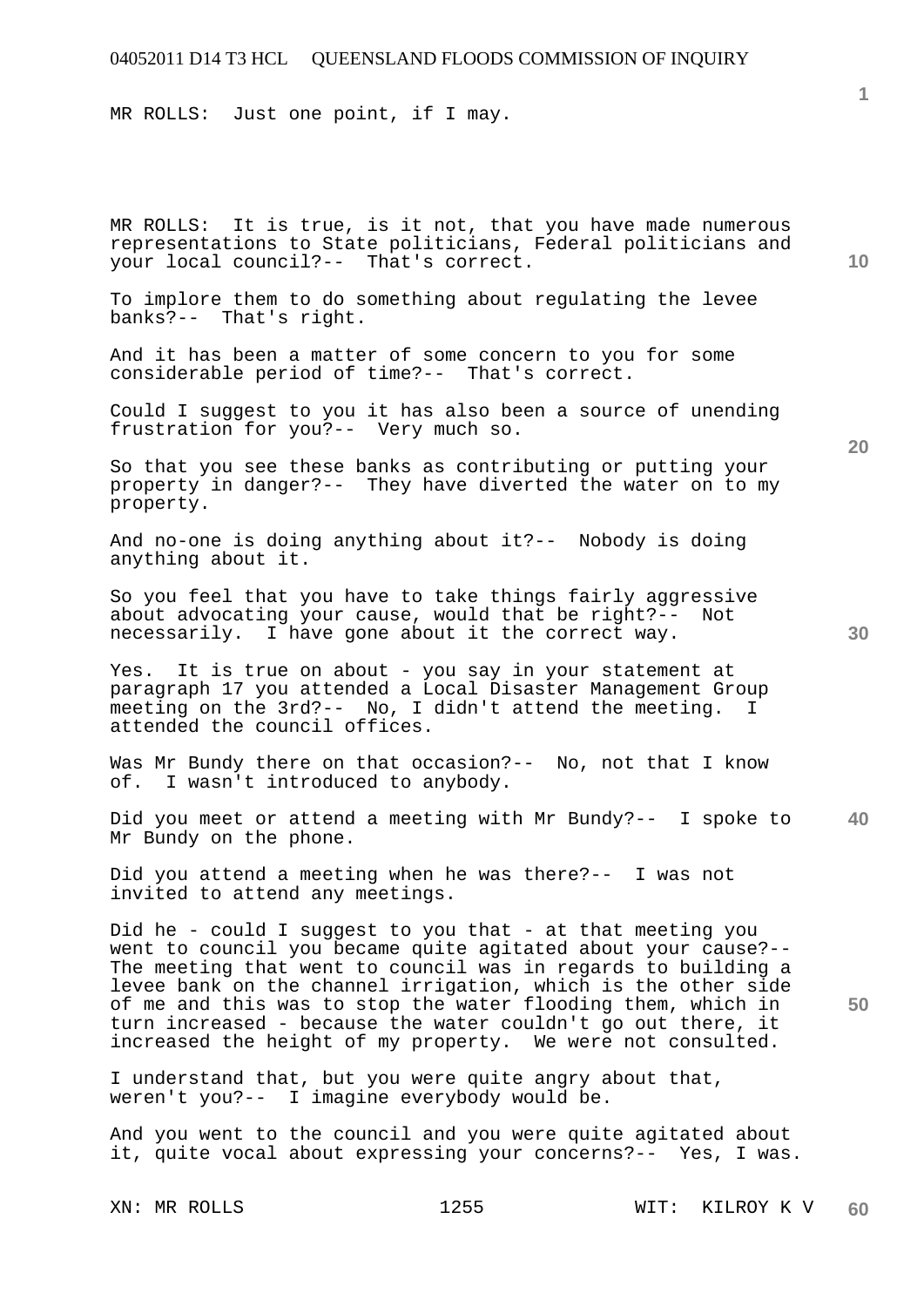And subsequently you were removed from the meeting by the police?-- Yes, I was.

And then subsequently you had a telephone conversation with Mr Bundy, is that right? You rang him?-- Yes, I rang him.

And you - he commented upon to you that Mr Bundy, being someone from Emergency Management Queensland, that it wasn't a matter for him, it was totally a matter for local government and the Local Disaster Management Group?-- He said he did not deal with the building of that levee bank.

And it wasn't a matter for him?-- He said that emergency management south-west region was not involved in that, it was local disaster management.

I have nothing further, thank you, Commissioner.

COMMISSIONER: Thank you. Mr Dollar?

MR DOLLAR: No questions, thank you.

COMMISSIONER: Mr Favell?

MR FAVELL: No questions, thank you.

MS WILSON: Thank you, Madam Commissioner. May the witness be excused?

COMMISSIONER: Yes, thanks, Ms Kilroy.

WITNESS EXCUSED

MS WILSON: I call Inspector Stiles.

**40** 

**1**

**10** 

**20** 

**30**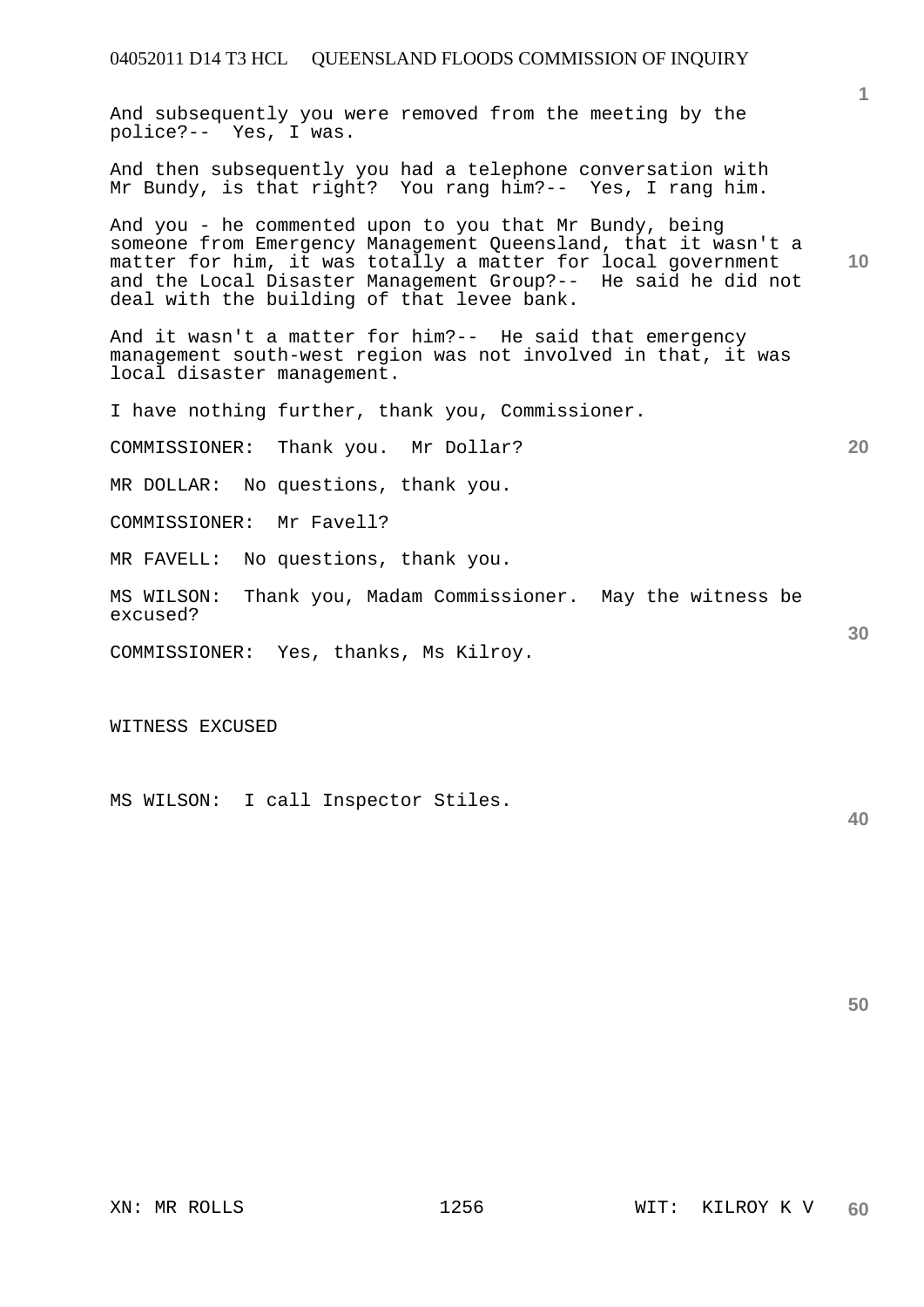MARK LEONARD STILES, SWORN AND EXAMINED:

MS WILSON: Thank you. Is your full name Mark Leonard Stiles?-- Correct.

And you are an Inspector of Police?-- That's correct.

**10**  And you are currently performing duty at the Counterterrorism Strategic Policy Branch?-- Correct.

And you commenced this position in February of this year?-- Correct.

Prior to that you were appointed District Officer between February 2008 and January 2011 for the Roma District?-- Yes, that's correct.

**20**  And you were also performing the role of the District Disaster Coordinator for the Roma District?-- Yes, that's correct.

Now, you made a statement detailing the role that you performed as the District Disaster Coordinator, DDC-----?-- Yes.

-----during the flood events. Can you have a look at this document, please?-- Thank you. Yes, that's my statement and my signature.

Okay. You swear that that statement is true and correct?-- Yes, that's correct.

I tender that statement.

COMMISSIONER: Exhibit 267.

ADMITTED AND MARKED "EXHIBIT 267"

MS WILSON: Now, the District Disaster Management Group, can you explain the role that that performs?-- Yes, I can. In simple terms, the District Disaster Group is an avenue to support local government disaster management groups. When an issue arises or necessity arises at a local government level and the local government level aren't able to deal with that situation with the resources and the assets they have at hand, that matter is then referred to the District Disaster Group, the DMG, for reference and support, and we locate and supply other resources necessary for a local government level, and at DMG level if we can't supply those resources or we can't fill the need, the local government come to us with, we then refer that to the State Management Disaster Group.

And the District Disaster Management Group had meetings where

**1**

**30** 

**40**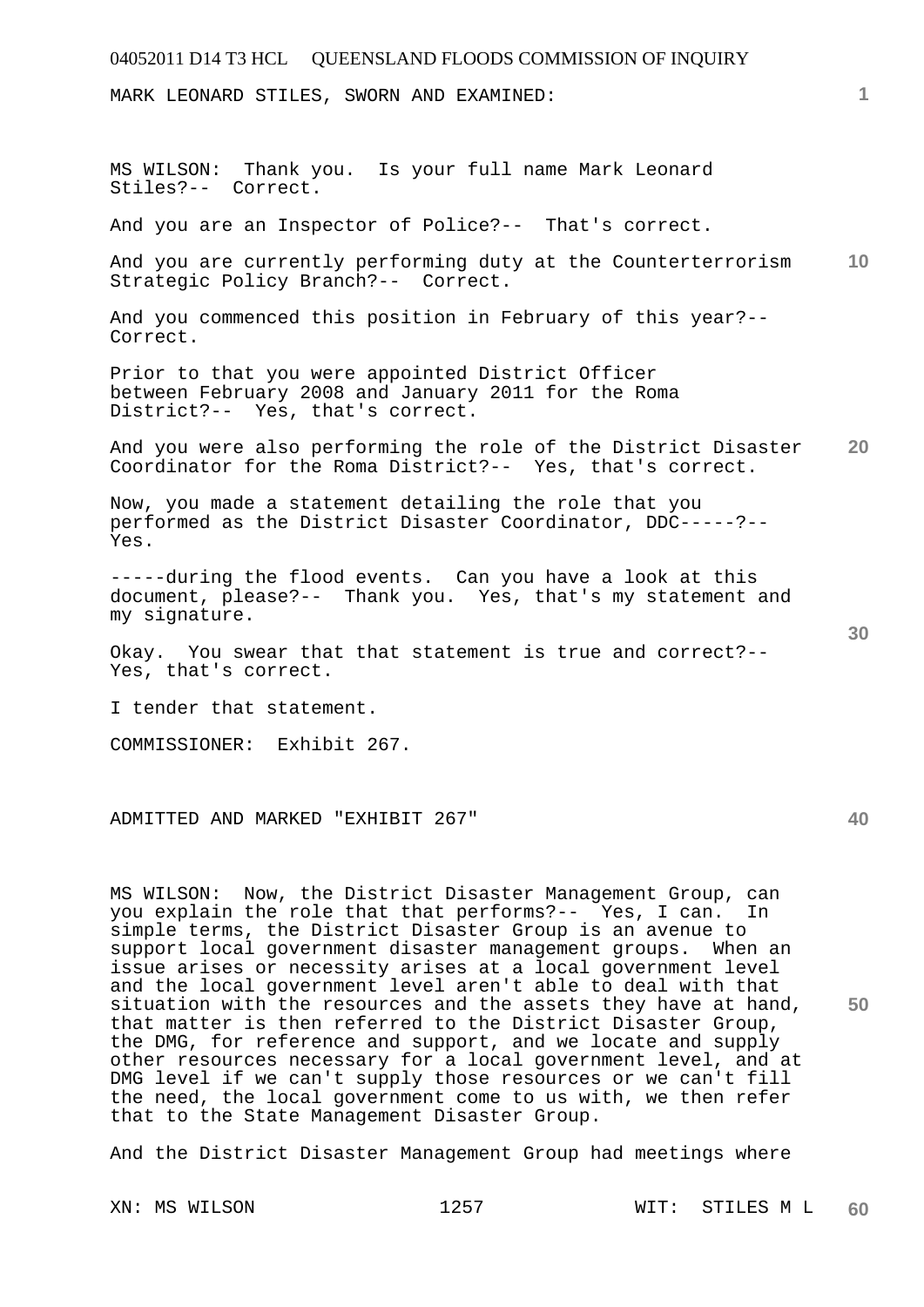04052011 D14 T3 HCL QUEENSLAND FLOODS COMMISSION OF INQUIRY XN: MS WILSON 1258 WIT: STILES M L **1 10 20 30 40 50 60**  minutes were taken?-- Correct. And can you have a look at this document, please?-- They appear to be the minutes that were taken throughout the flood event over December/January of this year. It goes from 2nd of January to the 12th of January?-- Yes. Madam Commissioner, I tender that document. COMMISSIONER: Exhibit 268. ADMITTED AND MARKED "EXHIBIT 268" MS WILSON: Now, the District Disaster Coordinator for Roma covers local government areas of Balonne Shire Council and also the Maranoa Shire Council?-- Can you rephrase that again, please, I am sorry? Your area-----?-- Yes, as a DDC. As the DDC?-- That's correct. The Maranoa Regional Council and the Balonne Shire Council. Now, in terms of St George?-- Yes. There was a major flood peak of 13.2 metres?-- Yes. And that was the second highest peak on record?-- That is correct. Now, there were Bureau of Meteorology forecasts on around the 4th of January before the peak suggesting a peak in excess of 14 metres?-- Yes, that's correct. Now, were you aware that an evacuation trigger point was set at 14.25?-- That did come to my knowledge through the event, yes. And the flood level was considered at 14.5 with the levee banks?-- That's correct. Did you have any consultation in relation to the trigger point of 14.25?-- Throughout the flood event of December and January of this year, I had extensive consultation with Scott Norman, the CEO of the Balonne Shire, and also the Mayor, Donna Stewart, of the Balonne Shire Squad undertook the role of the Local Disaster Coordinator. I had many conversations with Scott and Donna throughout the event. I recall we discussed the trigger point extensively over a number of days, but my involvement in the identification of 14.25 as the exact trigger point, was I involved in that decision to nominate that point, I can't say yes or no.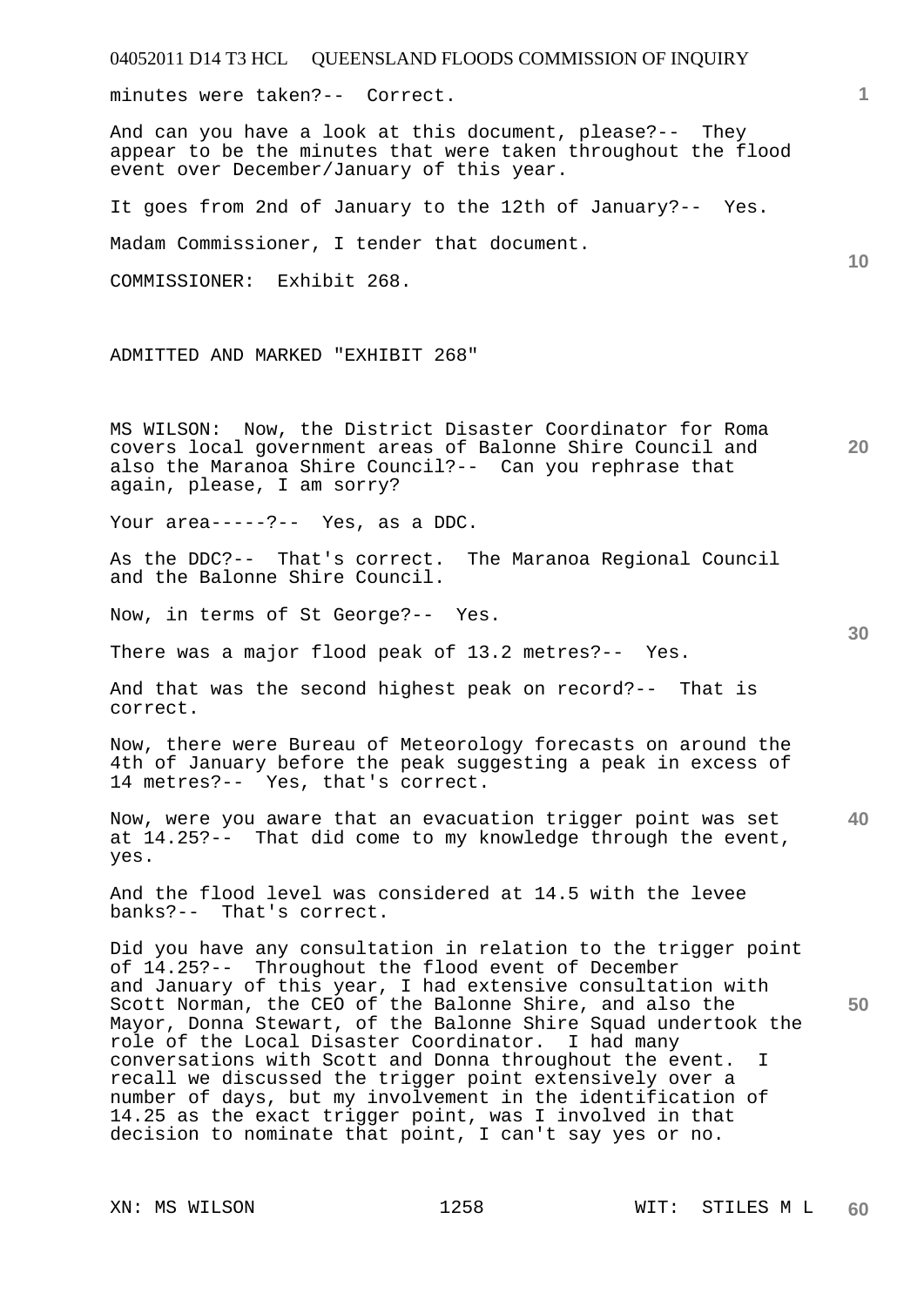During the time leading up to the peak-----?-- Yes.

-----the roads around St George, were they being cut off?-- Progressively, yes.

So it would make it to the stage, would it, that when the trigger point was reached, St George could have been isolated?-- It was isolated over a number of days throughout the events, that did occur, yes.

And that, in turn, makes evacuation more difficult?-- Yes, that's correct.

Was that - was that discussed with the LDMG?-- I know there were discussions regarding evacuation of St George and alternative evacuation centres. I knew that following a conversation I had at a State level, I then referred the matter of an evacuation plan, a contingency plan to State level for them to review their actions to support the DDMG.

You said that there was a conversation at State level?-- Correct.

Who was that conversation with?-- I spoke to Mr Mike Shapland. He was the Chair of the meeting. There were a number of personnel present at that meeting which I can't recall or didn't have knowledge of - I was on a speaker phone - but he was the principal person I spoke with.

When did this conversation take place?-- I can't give you an exact date, I apologise.

Okay, but you know when the peak occurred. Can you use that as a benchmark and then work backwards to when that conversation would have taken place?-- I guess in my statement - if I could refer to my statement?

**40 50**  Yes, certainly?-- I raise the issue of a flood height of 15.5 metres being identified and a large amount of time, resources and consideration went into considering 15.5. It was about that time when there was a significant amount of interest in St George prior to the Toowoomba event and Lockyer events where there was a firm belief of a - that a peak of 15.5 would come through St George. I was quite comfortable, as was the Mayor and the CEO, that we weren't seeing the necessity of rainfall and water movement that we would ever reach that level. However, from my discussions with my Deputy Commissioner, Mr Stewart, Premier Mr Lucas attended St George, and following that meeting I believe I then went back to State and asked State to formulate an evacuation plan because there was a belief that 15.5 metres was going to come through St George. I believe that was made - that was not accurate and proved not to be accurate.

So when - perhaps if we can go to your statement where you refer to this?-- If you bear with me I will take some time to find it, that's all.

**20** 

**10**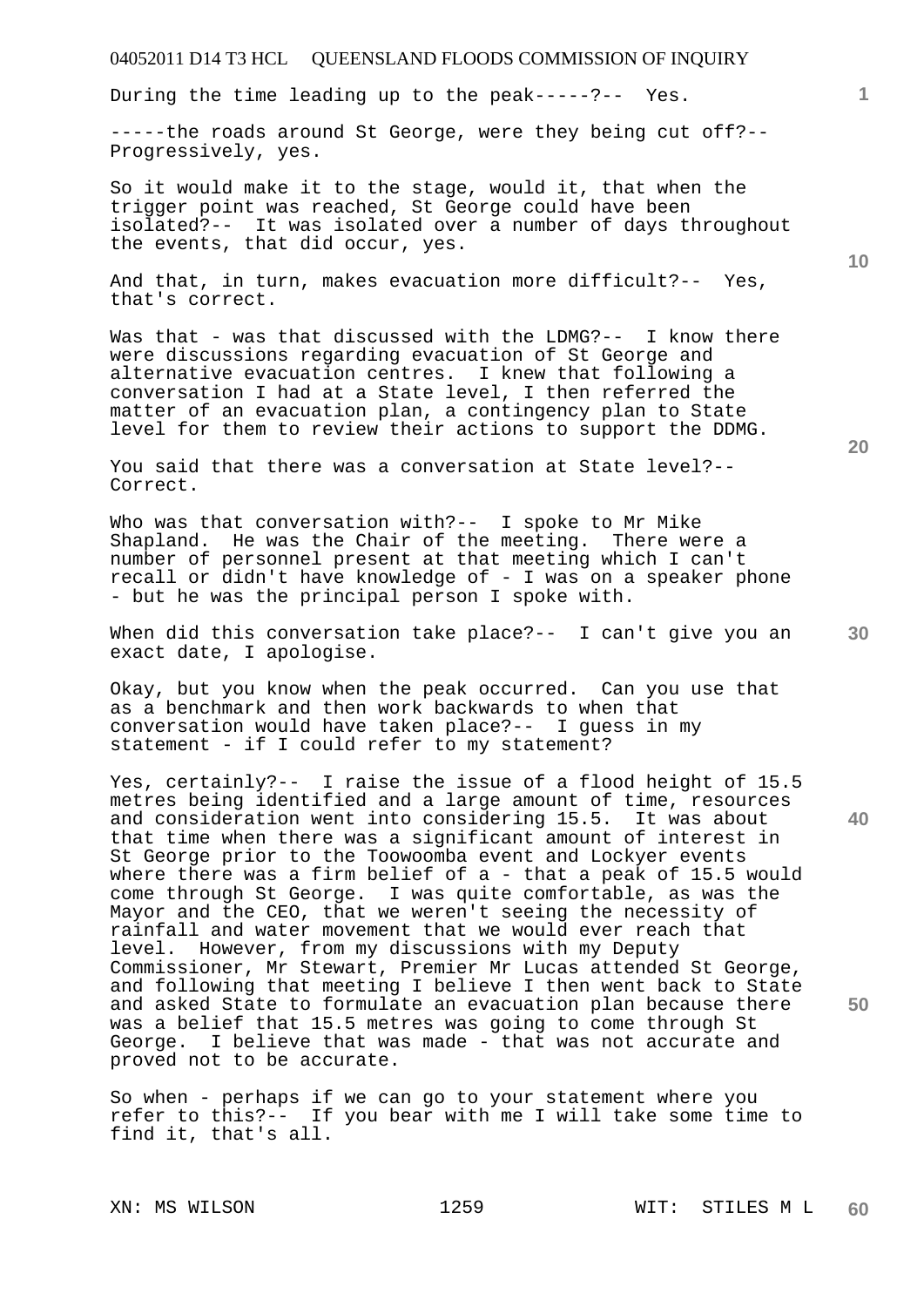Page 16. That's where you talk - that you attended a meeting on the 6th of January when Deputy Premier Paul Lucas and Deputy Commissioner Ian Stewart attended?-- There were telephone calls leading up to that meeting.

They attended a meeting with the DDC, Mayor and CEO?-- Correct.

**10**  We can go from your statement. I am reading from your statement. This stemmed from a suggestion of flood height of 15.5 entering St George?-- Correct.

You say that this was incorrect information?-- Correct.

That originated somewhere at the Brisbane end of operations?-- Yes, that's correct.

And you say that, "It is worth noting that this misunderstanding had a less than desired impact on DDC and the Balonne Shire Council LDMG in terms of time resources and distraction from other tasks at hand."?-- Yes, that's correct.

Can you explain that?-- Simply we were preparing for an event which others believe may or would occur, which, I guess, history showed us, being on the ground, having gone through a significant flood event in March of 2010, we knew by the amount of water, the rainfall and the levels we were seeing that it was highly unlikely that we would see a 15.5 metre level come to St George. A 15.5 metre level coming through to St George would have had a - quite a significant impact on this community. Mr Norman and the Mayor and I discussed that and between the three of us we were unanimous in our position that we were quite confident that this would not occur in this community. In terms of distraction, in preparation for Mr Lucas's visit and the Deputy Commissioner's visit, resources had to go into showing and supporting our position to show that that would not occur. When Mr Lucas and Mr Stewart arrived, there was a meeting between the parties mentioned and we discussed it, outlined our position and gave the reasons why we were quite firm in our belief that 15.5 metres wouldn't occur. That followed an inspection of the community and both Mr Lucas and the Deputy Commissioner were both satisfied then that there had been some - and it is my words - miscommunication or a misunderstanding of figures that were discussed somewhere, that 15.5 was not going to occur.

Did you ever see any documentation that supported a 15.5?-- No.

Now, in terms - if I can just ask you your opinion of evacuation plans and trigger points. Do you believe the trigger points should be trigger points are met on predictions or actual?-- That's an incredibly difficult question to answer.

We will break it down more slowly. For example, we will go on the 14.25 trigger point that occurred in St George

**30** 

**40** 

**20** 

**1**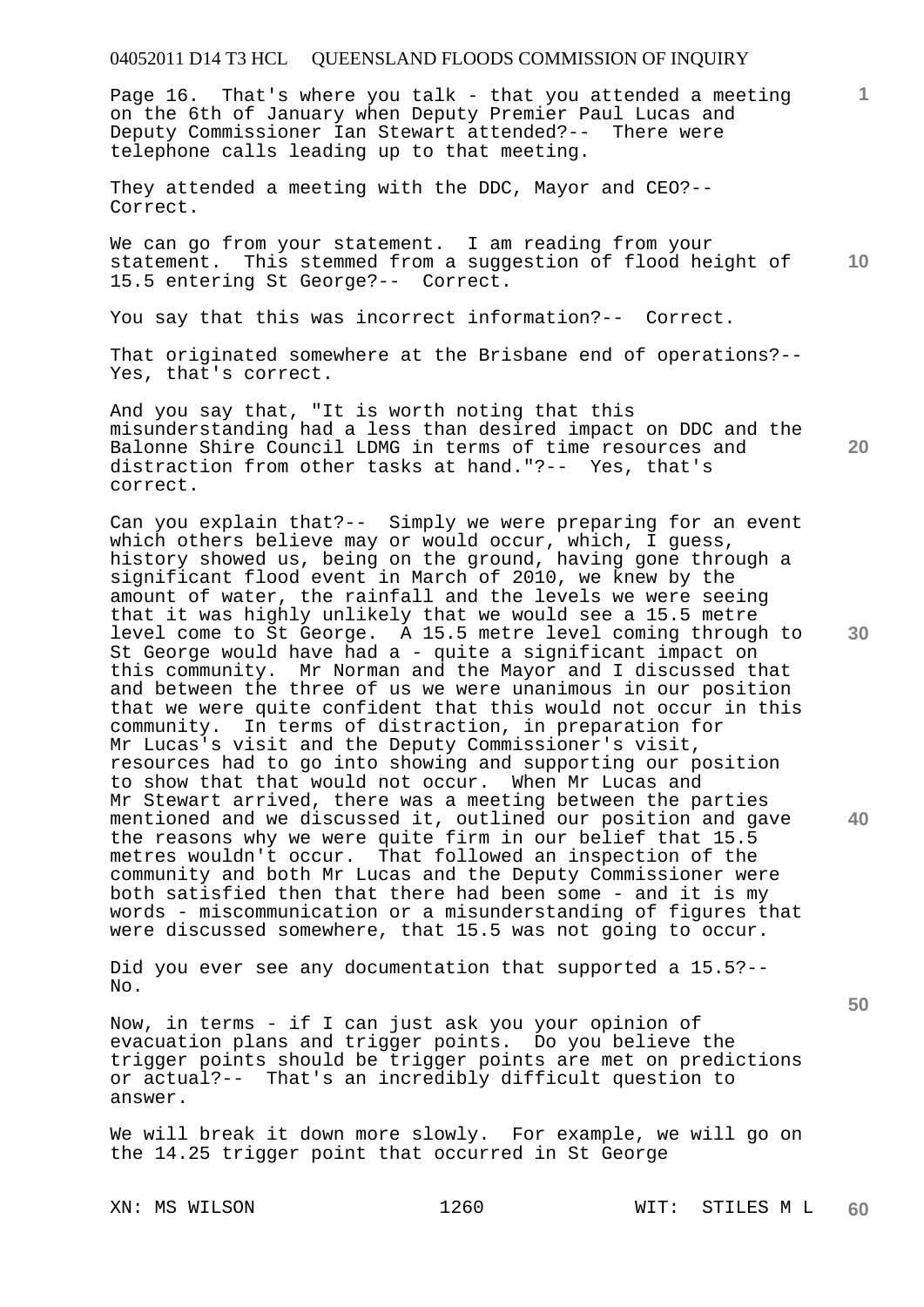in January?-- Mmm.

Now, was that based on 14.25 metres being the actual level, or when you got a prediction that it would reach 14.25?-- Without trying to - appearing to afford the answer, a combination of both. I think - I go back to the 15.5. A prediction was given where 15.5 metres was going to inundate St George. Being on the ground and seeing it physically, and having the ability to look back into history of what we saw in March of 2010, I was comfortable, as was the LDC, Mr Norman, and the Mayor, to say that that wasn't going to happen. So a combination of both.

When you were confident in saying that that wasn't going to happen, what did you base that confidence on?-- History.

Okay. Let's just stop there. The history, what do you mean by that?-- What we saw in 2010.

Yes?-- In March of 2010, which was one in 100 year or one in 1,000 year, it has been published as both, a flood event which occurred across the Maranoa and the Balonne areas. This flood and this event was different in terms of scope, in rainfall and the manner and where and how the water arrived to the community.

And where were you getting that information from? The scope?-- I will just refer to the document. The Bureau of Meteorology, after the flood event of last year, published a document, which is available on the web which is called South-west Flood Event, which examined history going back before 2010 and the whole flood event of 2010 leading up to the one in 1,000 year flood.

**50** 

**1**

**10** 

**20**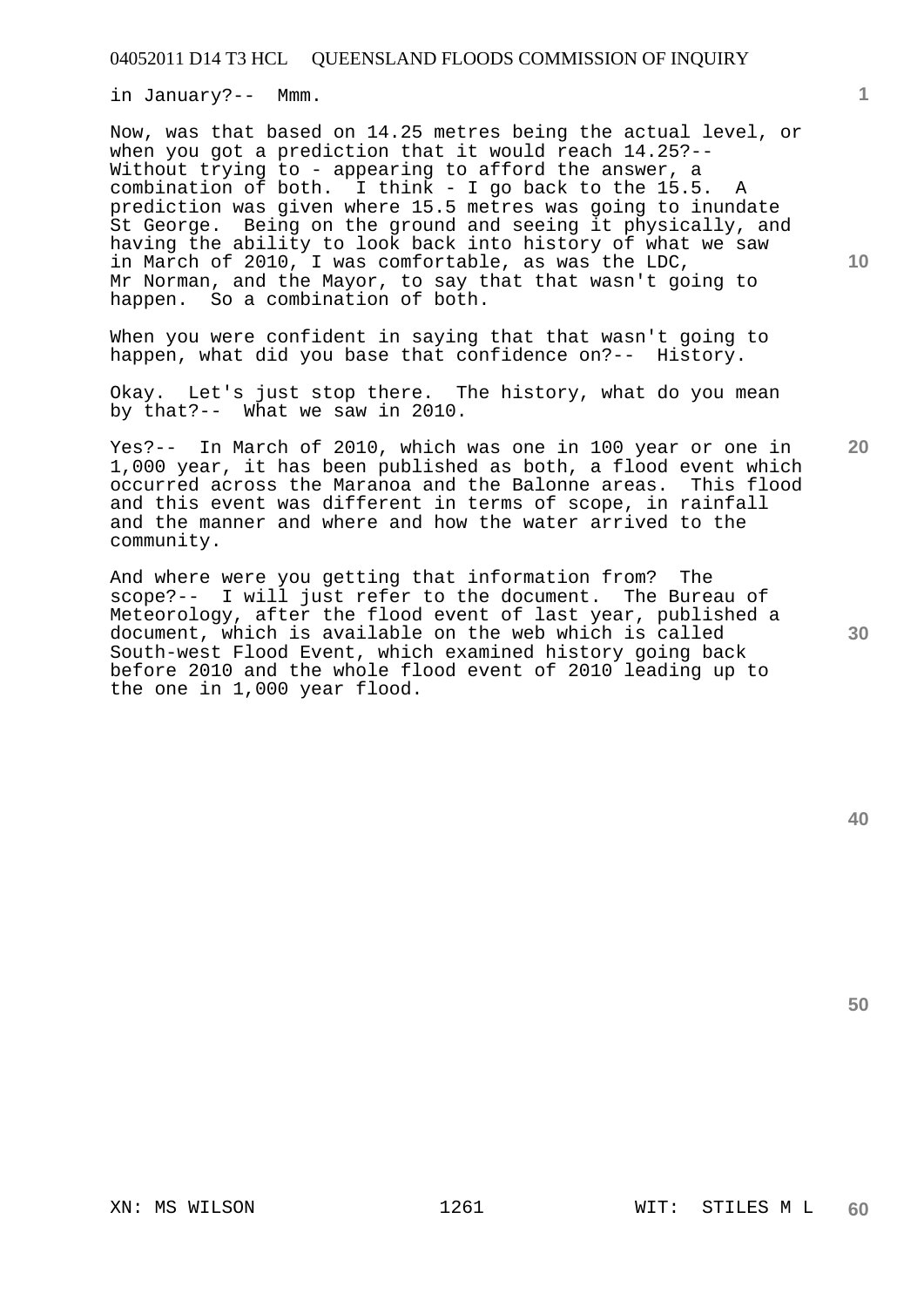So that provided me background and history on - and reliable information published by the Bureau of Meteorology.

So are you using that document during the flood event of January 2011?-- Absolutely.

Is that your only copy of that document?-- Unfortunately, it is at the moment, but it's available on the web. It's published on the web, the Bureau of Meteorology site, so you're more than welcome to a further one.

I wish to tender it. I can just print another one up. It might have my highlighting through it, but-----

That was the document you used during the flood event where you looked at it?-- Yes.

Madam Commissioner, I tender that document.

COMMISSIONER: Exhibit 269.

ADMITTED AND MARKED "EXHIBIT 269"

MS WILSON: We talked about history. What other information did you have that you were confident to base your decisions on?-- The information supplied by the mayor and the CEO, people who are long-standing residents of the community, people who have knowledge and experience much more than I have. I'm quite happy to accept their advice and recommendations.

**40**  And what type of information was that?-- What history had where floods have gone before; where floods happen and don't happen - I'm talking into loose terms - where floods historically happened; what mitigation the Balonne Shire council has undertaken to reduce the impact of flooding to the community. Issues like that in broad terms.

**50**  And was there any other information that you based your decision with confidence on?-- I guess that's from a local level. I certainly hear what - the LDMG and the representatives from the LDMG at a local level. I also had the benefit of hearing people speak at the DDMG level, representatives from various government agencies and departments who represent the area from the districts. They also bring knowledge, experience, and information to the table also.

If I can take you to your statement and just take you through a couple of matters that you've raised in your statement. At page 4 you talk about - at the bottom of page 4 you talk about police districts?-- Yes.

The issue that you raise there is the overlap of some

**10** 

**20** 

**1**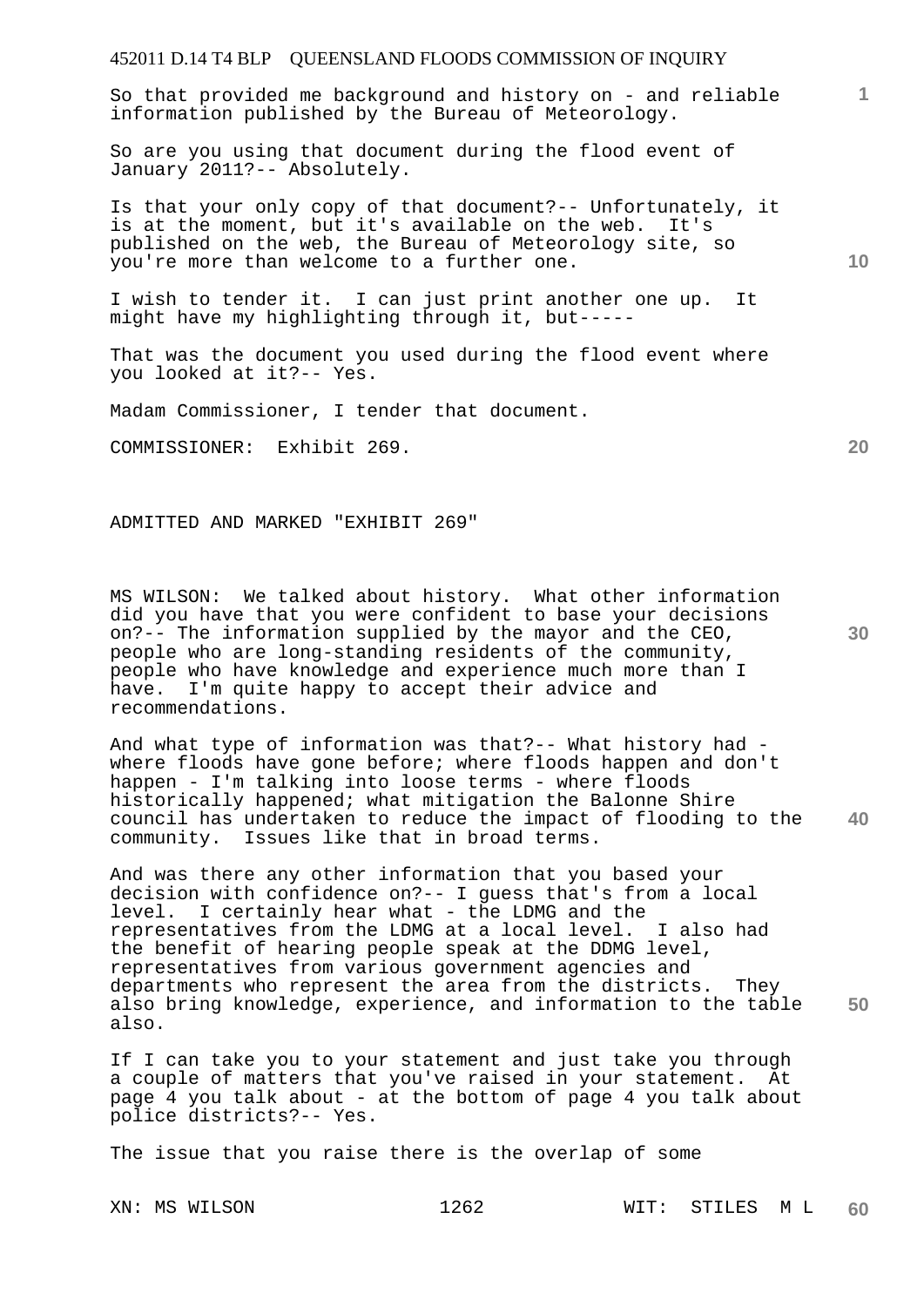districts within the police district?-- What I'm referring to is the local government divisional boundaries don't marry up to the police district boundaries. I've highlighted that whilst I, as the district officer, am responsible for a number of communities, which are outlined in my statement, including Tarome, Wandoan, Miles, for example. They are within my police district of Roma, however, are not within my disaster district in terms of disaster management. Miles - and particularly the relevance of Miles is the community of Condamine is within the Miles division, but not within my sphere of control from a DDC's perspective. Miles and Condamine, Dulacca fall within the Western Downs boundary and therefore come under the DDC control of the district officer at Dalby. Likewise Tarome and Wandoan, they fall under the Banana Shire which comes under the DDC located at Gladstone in the Gladstone Police District; therefore, in terms of emergency response from an LDMG level, they answer to a<br>different district officer some distance away. It's workable, different district officer some distance away. and we make it work because I think and other district officers and the local communities are driven to serve their communities and make sure we're protecting those communities. So we make it work on the ground. That's, I guess, how we do business. We make it work. It would be just much easier to deal with the areas when they were under my sphere of control apart from being under my control from policing, but from the DDC's perspective. It's just an observation I make.

Would the solution be changing the police districts to come within the same district of the local government areas?-- That would be worthy of consideration, I would feel, yes.

If I could take you to page 7 of your statement. At page 7 you'll see on the second-to-last paragraph the consultation that you had with the owner/operator of ME-----?-- MI.

MI Helicopters, Mr Kevin Clarke, this is in terms of planning and preparation?-- Correct.

In relation to the flooding events?-- Correct.

And occurred, by looking at your statement, around the December mark 2010?-- Correct.

So you consulted with Mr Kevin Clarke in relation to the possible use of numbers and availability of the aircraft at his disposal. Obviously, he is a private organisation. What were you seeking for him to be able to supply?-- Again I'll go back to the March event of 2010. Mr Clarke and MI Helicopters provided a service across the Maranoa Shire and the Balonne Shire in addition to other suppliers. I knew with the water and the rain that was occurring in December of this year that there may be a probability that we would need to utilise aircraft for a number of reasons: resupply of isolated communities; rescue and recovery of persons from residences if they are isolated and unable to be moved; and subsequent resupply to broader communities across the district. So I was trying to look ahead to prepare for the worst to make sure we had resources on the ground should we require those resources.

**10** 

**1**

**20** 

**30** 

**40**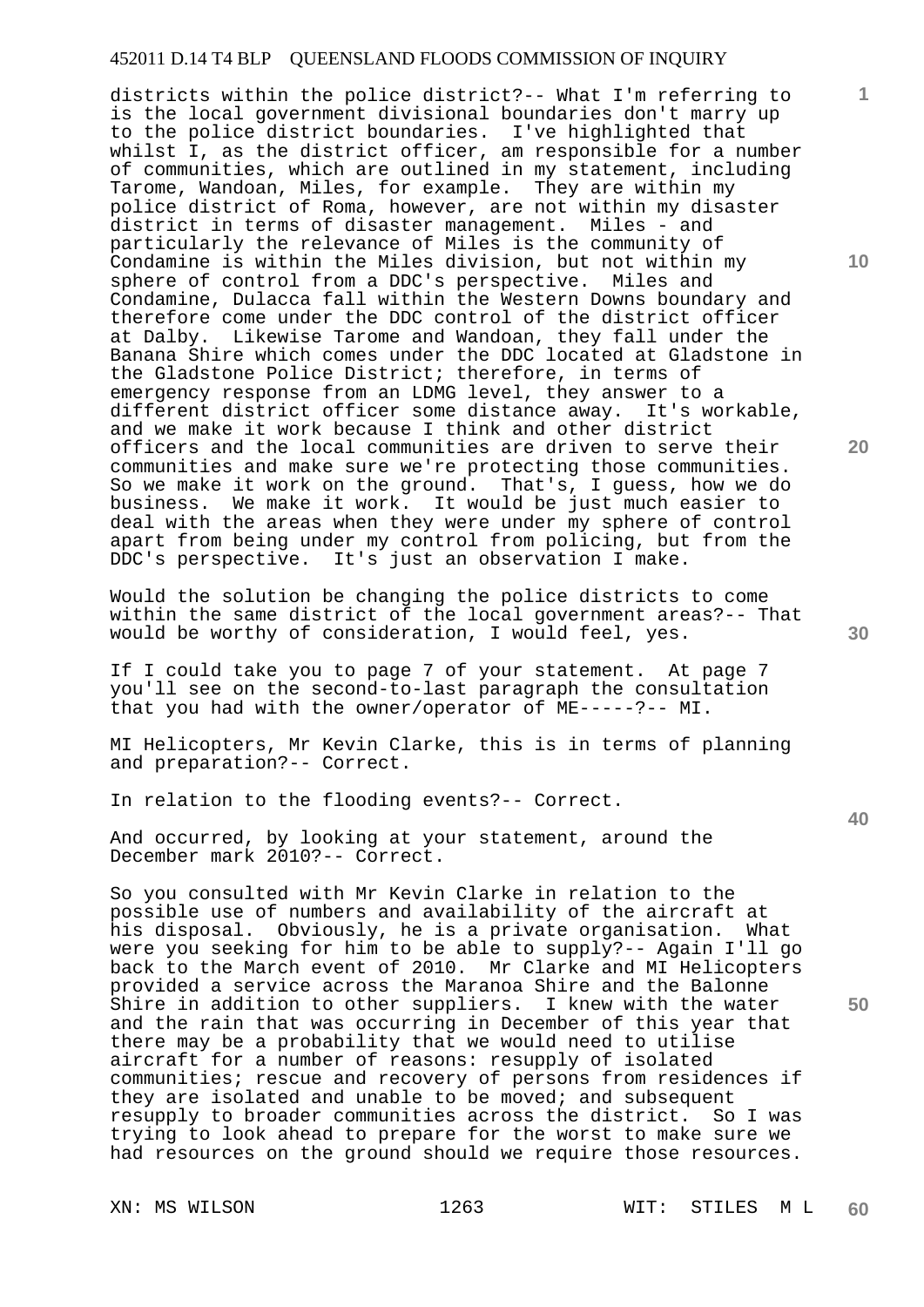What resources were available?-- He replied back to me that he believed he could access up to 13 helicopters.

And did you have use for 13 helicopters over this event?-- Gee, I think we used eleven - we, from a DDC perspective, we used 11 of those helicopters, and he also supplied his service to Toowoomba District and also the Dalby District.

I'm just interested in the planning of this?-- Yes.

Is the arrangement between yourself and Mr Clarke: Look, a wet season is coming. I need to be prepared. How many helicopters have you got?-- It's as simple as that; correct.

Not saying I'll need 13 helicopters?-- No.

But I need to know how many helicopters I will have access to?-- I saw it as being sound preparation.

And also that's providing information to him of well, look, these helicopters might be in use and for them to be able to be ready to be in use?-- Yes, that's correct.

Now, to use those helicopters, what process do you have to go through?-- From a DDC's perspective, I advise my superiors that we have exhausted our assets and we would be now moving to aerial assets. I did that from a DDC's perspective to Brisbane. I also did that to my superiors in Toowoomba from a policing perspective, from a regional perspective. I guess the authority to have those aircraft undertake their business falls within my sphere as a DDC to approve that and approve the expense associated with that.

At page 8 of your statement you raise an issue in relation to the Nindigully Hotel?-- Yes.

And that was a matter where you exercised your powers?-- Correct.

Can you explain that to us?-- In the lead-up to the Nindigully event they held for New Year's Eve, I had serious concerns as to the overall well-being of that community and the persons who attended that event. I knew - I had been briefed that probably up to 700 to 800 people would be camping along the riverbanks at that location. I was particularly concerned that with the combination of alcohol, the location, should those persons become isolated and in trouble and needed assistance, we would not be able to do that by road or by water. I had a conversation with the mayor and the CEO at LDMG level and we discussed those concerns. They, the LDMG, were supportive of my thoughts. I discussed my thoughts with the LDMG - or the mayor and the CEO in relation to using my powers under the Disaster Management Act to not have that event occur. To ensure that I was speaking from an informed position and a position of appropriateness, I reported the matter to SDMG at State level as to what my thoughts were, what my concerns were, and I outlined the procedure which I

**20** 

**40** 

**50** 

**10**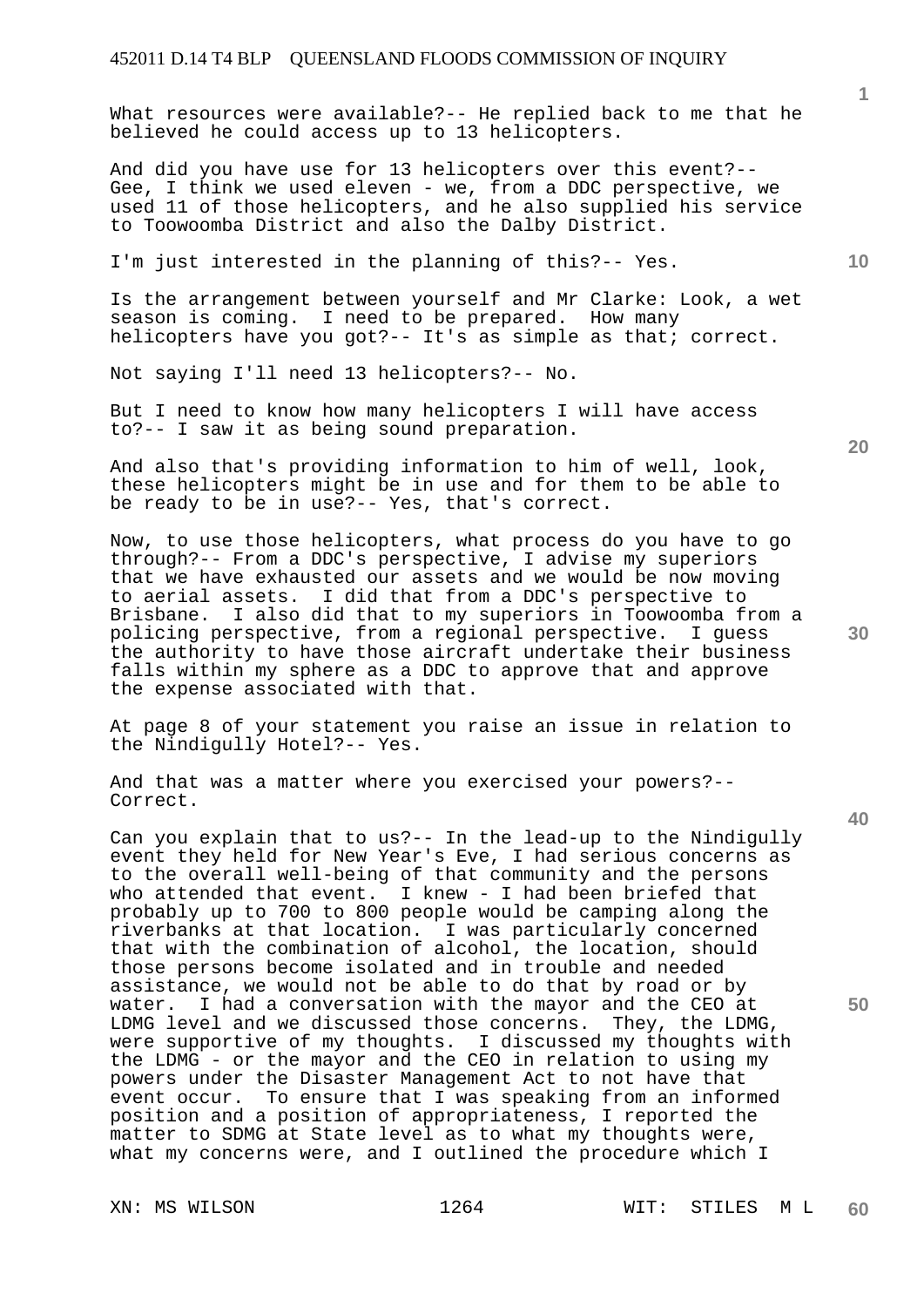intended to take in exercising my powers as the DDC to restrict that event and say to Mr Burns that the event could not go ahead. I did that. I received information back from SDMG, and also I had a legal opinion drafted on my actions, which supported my activities being appropriate, lawful, and the right action to be taken under the circumstances, and I contacted Mr Burns and the event was - I advised him that he could not trade.

Paragraph 12 of your statement - page 12 of your statement, if I can take you to there. You raise in that first substantive paragraph of a resupply issue and direction given to Emergency Management Queensland; do you see that?-- Yes.

"On 11 January the DDMG considered similar matters as previously mentioned in this statement. In particular, attention was focused on the issue of resupply, with firm direction given to EMQ representative that resupply was EMQ issue and DDMG wanted support in this area"?-- Yes.

Can you explain what you are referring to?-- With the modifications to the Act on 1 November 2010, EMQ no longer took the role of executive officer to the DDC and the DDMG. They now undertook a role of being the executive officer in support to local government; however, in my discussions with EMQ, my area director - his name is Scott Walsh - Mr Scott Walsh, I just reminded him of his responsibility in line with the EMQ resupply policy that he should be attending the DDMG meetings as the chair at the table, as opposed to being the executive officer at the table. So when resupply issues come up in line with EMQ resupply policy, as a group we can say to EMQ there's this issue of resupply. Can you please attend to that?

And were you being frustrated in any way in relation to the resupply?-- In what way do you mean?

Well, the issues that you've raised in relation to EMQ not being at the table in that capacity?-- I found it problematic for persons who are charged with the responsibility of resupply and draft the policy and procedures to be adopted in relation to resupply, don't attend meetings concerning resupply. Hence my comment that Mr Walsh had to be reminded to please attend the meetings of the Roma District DDMG. Having said that, I must add - and I think it's very important that I say this - Scott Walsh did a magnificent job. He's a person who discharges his responsibilities quite well, and this was out of character that he had to be reminded. I support Mr Walsh.

Perhaps if then we can go to page 17 of your statement?-- Yes.

And in this statement at this page you talk about that there was limited support from Emergency Management Oueensland Southwest Region touring this event. Can you see that?-- Yes, I do.

You talk about following the modifications to the DMA, the

**20** 

**30** 

**40** 

**50** 

**10**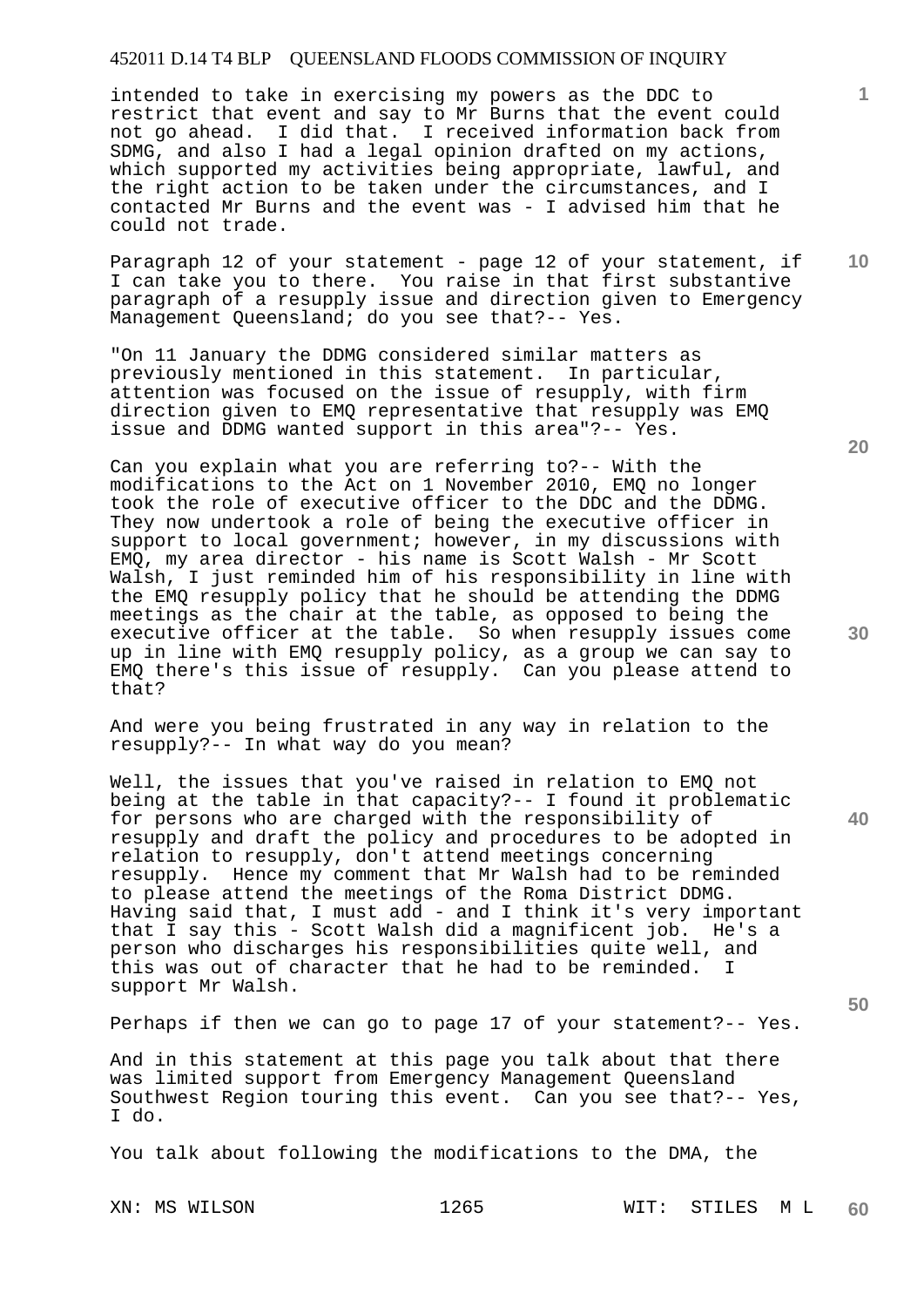Disaster Management Act, in November 2010, the appointed XO, executive officer, from EMQ change roles and responsibilities?-- Yes.

The shift, in essence, changed the role of support and training to LDMG as opposed to XO to the DDC/DDMG. Why did this create problems for you and provide limited support from EMQ?-- I guess because as of 1 November, it was my impression that they - EMQ had the position of they no longer support the DDC or the DD - this is my opinion - they now work with local government and the DMG to sort themselves out. That was my opinion. That's why I wrote that.

You say - and we're picking up from your evidence just - that you just stated in relation to reminding of duties, that during the current arrangements, the local EMQ area director was reminded of his responsibilities to the DDMG in that EMQ were now tasked to have the chair the DDMG. He had to be reminded to attend meetings and be more firm and robust with his duties, particularly with respect to resupply?-- That's correct.

Is this occurring within the flood event, or dealing with the planning and preparation leading up to the flood event?-- During the flood event.

You also say that you observe a marked difference in the level of support, provisions of advice and activity by EMQ between the current flood event?-- Yes.

That is the one that we've dealt with this year?-- Yes.

And the event of March 2010?-- Yes, that's correct.

Can you explain the differences that you observed in relation to support?-- Certainly in relation to the incident - the floods which occurred in March 2010, EMQ were supplying oversupplying staff to the DDMG.

**40 50**  Which one are we talking about? March 2010?-- Yes, where they were supplying upwards of four or five staff to be on the Disaster District Coordination Centre where the DDMG operates on an ongoing basis. To the extent we had to ask EMQ not to put so many people in the room because there wasn't enough resources to cover them being there in terms of what they needed to do. Their time could have been better spent elsewhere. In terms of where staff are located, they were also located into the LDMG at Roma, which is the Maranoa, and also into the Balonne Shire, which is down here at St George. You know, there was a flood of resources, if I can use that word. After the change on 1 November there was none. Certainly to the DDMG, we had it ask for them - EMQ to come to be a party at the table at the Roma DDMG.

Is that because of the flood events that were occurring across the State, or was this a problem to deal with the processes particular to this district? The question I'm really asking is is it because EMQ were stretched with having to provide

**10** 

**1**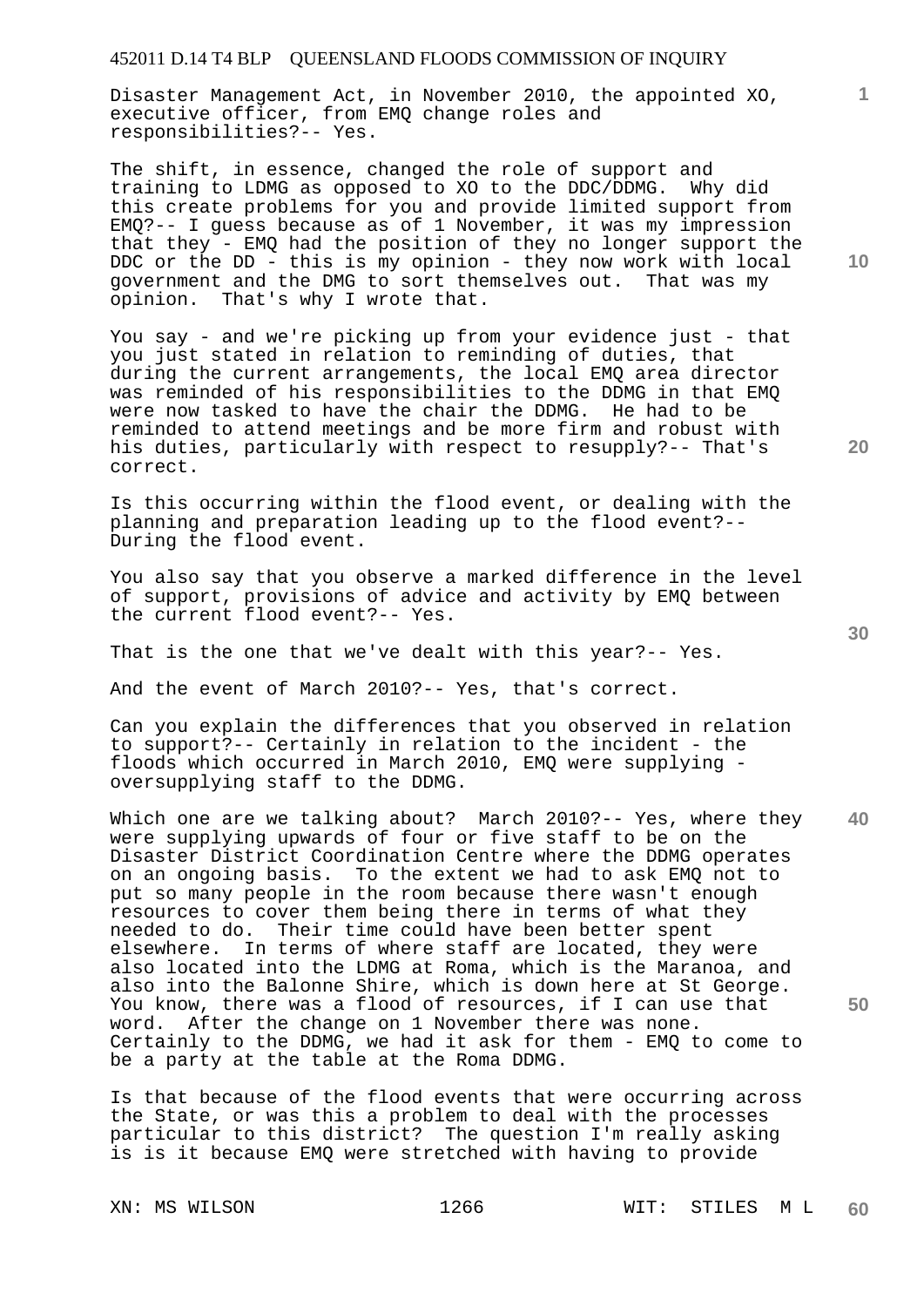support across the State, or was it the case that it just was not up to scratch in this area?-- It could well be both.

Now, in terms of you saw a marked difference - you've got there, "Support, provision of advice and activity"?-- Yes.

What was the marked different in the provisions of advice?-- Not being there to give advice.

**10**  And where was this person when they were not there giving it? Where were they?-- I don't know. I believe that Mr Walsh spent a considerable time with the Maranoa Regional Council Group at a local level.

Now, in the second - the last paragraph you talk about "Additional support. Now more functions responses to be given to by EMQ to the six regional counsels that exist in the Roma and Charleville Police Districts". I'm not too sure how that sits - what statement you are trying to say there?-- It may have been said not very clearly. What I'm trying to say is the area director Scott Walsh, from an EMQ perspective, it's my observation that he provides an executive officer role prior to November 2010, and post November 2010, as it is now, he carries the responsibility of being the executive officer to six local councils across the southwest. I think it would be fair to say and reasonable to say that may well be very problematic when we have flooding in the southwest, that one person is expected to service six local councils as an executive officer. If I said that, I haven't made that clear, that's what I'm trying to say.

So what is a suggestion that can move forward and make it more efficient in the entire relationship with EMQ and DDMG?-- I think the step forward has been the way the Queensland Police Service has undertaken to advertise and appoint executive officers on a full-time basis to various locations. That's right across the State. I think that's a wonderful step forward.

What can you see in relation to EMQ; more people on the ground?-- Well, no. I still see one person on the ground at Roma supplying support and advice across six district - six shire councils which range from here to the border.

COMMISSIONER: That's what you see as actually happening, but not as desirable, presumably?-- Yes, that's correct.

So what do you think would be adequate?-- I think a step forward has been the appointment of executive officers as at undertaken by the police service at district level to giving that support to the DDC, and that's going to be a full-time role. I believe that full-time role may alleviate some of that responsibility and some of those issues that EMQ have at the moment.

You think that neutralises the EMQ problem that you saw?-- I see it goes towards reducing the impact of one person servicing six shires.

**20** 

**1**

**40**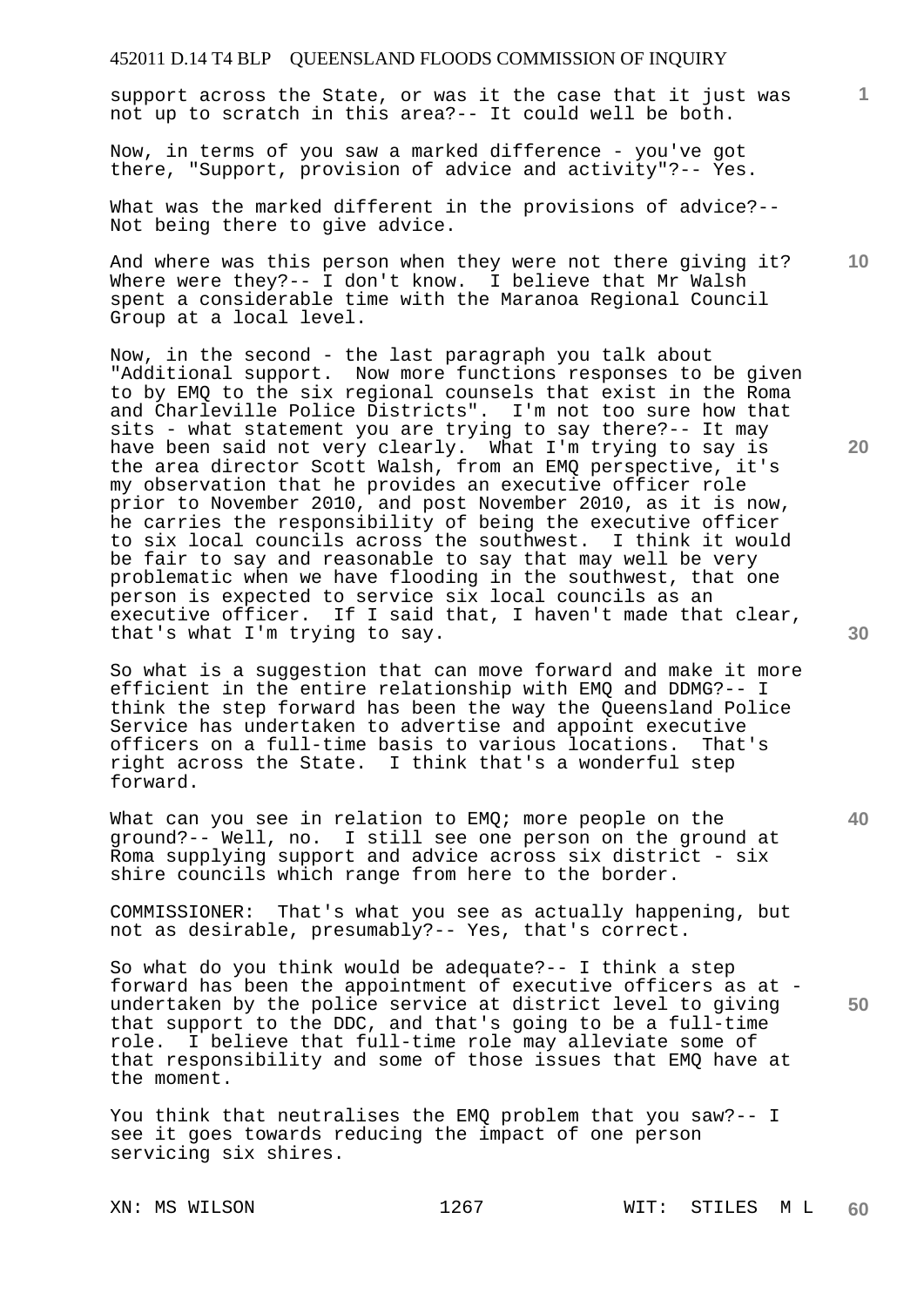But doesn't sound like neutralising though; that just sounds like it makes it a bit better?-- I bit better, that's correct.

MS WILSON: Also you state that there's an observation that EMQ staff rotates frequently on and off duties, managers and fatigue?-- Mmm.

Is that an observation of criticism, or just a neutral observation?-- It's a comment that I found, that where having a rotation of staff through an event is difficult sometimes for continuity in terms of a person may work for two or thee or four days, and then you don't see that person again for three or four days, and there just seems to be no continuity. From a policing perspective, fatigue is managed differently and we seem to have that continuity that we don't see from EMQ.

If I could take you back now to page 12 of your statement. And there you raise the time that is taken to prepare for and participate in the State-wide teleconference with the SPCC?-- Yes.

You found that time-consuming and onerous?-- It certainly time-consuming that you - at times you spend over thee hours in a teleconference where your input may be five minutes, and you have to sit through three hours of reports from across the State.

And so what's your suggestion? That you only sit in for the time that you are responsible for and where you are addressing those issues?-- In essence.

Now, at page 13, if I could take you to that. You start that first substantive paragraph on that page where you say, "It is important to highlight that there may have been some overlapping with roles and responsibilities at a more strategic level." Then you go on to say you are not privy to the strategic arrangements and make comment that there was impact at the operational and tactical levels. Can you explain that, please?-- Yes. What I'm attempting to outline to you there is that in line with my opening from your initial question, the flow of information usually knows from a local government level to district level to State level. I refer to the requests for assistance as RFIs. Simply, that's how the process operates and it's been my experience and practice. It becomes problematic when resources are placed or given to you when they are not requested, and then being told from a State level that you need to make sure you put a request to assistance in. My question is well, I'm putting the request for assistance in for something I've not asked for. I don't see the logic in that.

Then perhaps it's now a convenient time to go to page 16 of your statement where you particularise that concern in terms of helicopters?-- Yes.

Can you talk us through that, please?-- Only what my statement

XN: MS WILSON 1268 WIT: STILES M L **60** 

**1**

**10** 

**30** 

**40** 

**50**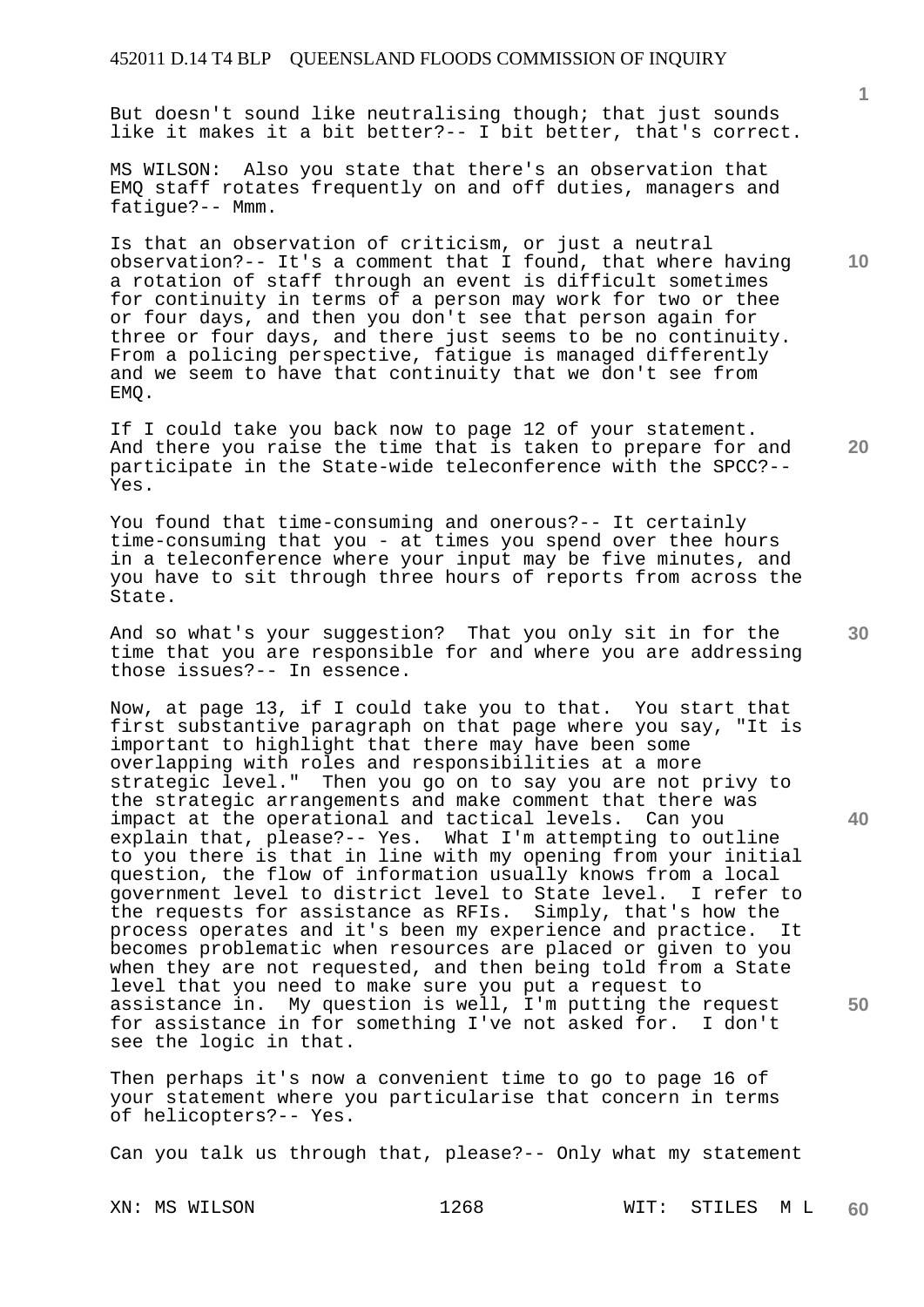says, is that we - I was advised one evening that we were getting the Emergency Management Queensland helicopter from Townsville with two full crews. That's ten staff. They were coming town from Townsville to St George to support the community, and I posed the question: why were we getting that? And we had that resource thrust on us. It was flown down from Townsville. It was here one day and was called away the next day without being used by anyone or requested by anyone.

At page 16 we're referring to a DDC impact was felt from SDCC when top-down RFA was driven centrally to push down to DDC level. This was particularly when ADF and all support services were sent to Roma and St George without consultation. Can you explain that, please?-- Simply as what it says. I received - I can remember, I think, speaking to certainly Maranoa Council and the Balonne Council, and we were told you're getting Blackhawk helicopters arriving tomorrow. And I had asked both mayors and CEOs, Do you know anything about this? And no one knew anything about that until we saw two Sea King helicopters arrive at Roma. Again I certainly am not trying to undermine the strategic level of the organisation of disaster relief. I'm not saying that. It's just problematic when we have resources arrive unrequested, unplanned for, and we're then trying to fit them into a community which has very limited resources in terms of accommodation and so on. And particularly aviation fuel. Aviation fuel throughout this flood event was quite a problematic issue to address. The good nature of an operator here in St George allowed various companies and the military to fly by making his fuel available, but we ended up sourcing fuel from throughout Queensland and New South Wales to keep these machines in the air. It's just problematic when things arrive unexpectedly and we can't discharge our responsibility in terms of planning and preparation fully.

And on some occasions not required?-- Unfortunately, yes.

You say there that large amounts of data are requested by SDCC without technical ability to send same electronically. What do you mean by that?-- A prime example was in the lead-up to the visit of Mr Lucas - Deputy Premier Lucas and Deputy Commissioner Stewart. A large amount of material was requested in relation to geospatial mapping and flood mapping, and the Balonne Shire was fortunate enough to have a large amount of material on hand which was both meaningful and useful. But, excuse my technical incompetence, it was a large volume of material that just simply cannot be sent down the line in terms of fax, email, or other mediums. There was no interconnection between departments to drop it into a folder some way to give the information over to those who needed it. And we ended up doing that, and data was copied and printed on to discs and known back to Brisbane to have them - have that material.

You say - the final sentence of that paragraph is, "All of which was based on an incorrect premise"?-- That's the 15.5-metre flood level.

**1**

**10** 

**20** 

**40**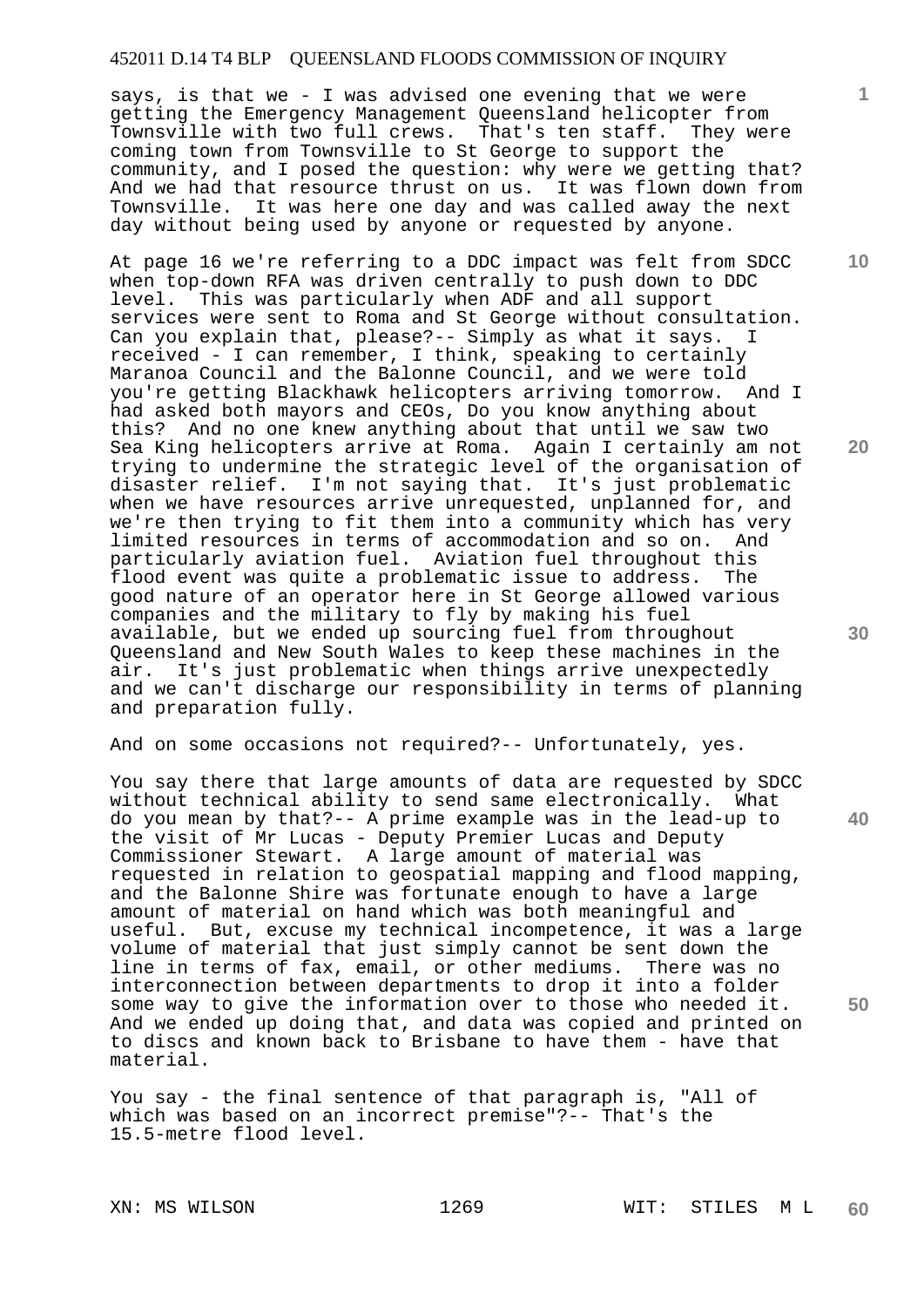So that's what you were referring to?-- Yes. I apologise, yes.

At page 17 - we've already discussed the issues about EMQ. But you say that the flood of March 2010 was more widespread, had more impact and community impact, than the present situation under review. "The outcome of this was rigorous review and modification to work practice"?-- That's correct.

Can you tell me what work practices were modified with practical outcomes for the 2011 floods?-- I think that's a combination speaking from a DDC level and also from a district officer level from a police perspective. I believe rigorous reviews were undertaken by - certainly I've had lengthy conversations with both mayors which covered a wide range of issues. It would be fair to say that both the mayors and I have learnings from those issues. We then have a debrief where that was conducted from an LDMG perspective and then from a district perspective at both Maranoa and also Balonne. In terms of work practices, I think the work practices at LDMG level or local government level either modified and reaffirmed practices they had adopted. At a DDMG level our practices were - our communication network was tested. We had communications which was - we could talk to anyone at any time across the district. I knew that I could speak to the mayor, the CEOs of either shires at any time. The LDMGs could speak to us at any time. There was clear communication. In terms of work practices, I guess that was about us modifying from a police perspective about we have the right amount of resources at the right place, at the right time, to support our communities, and that means we fly in a lot of external resources to support our communities.

**50** 

**1**

**10** 

**20**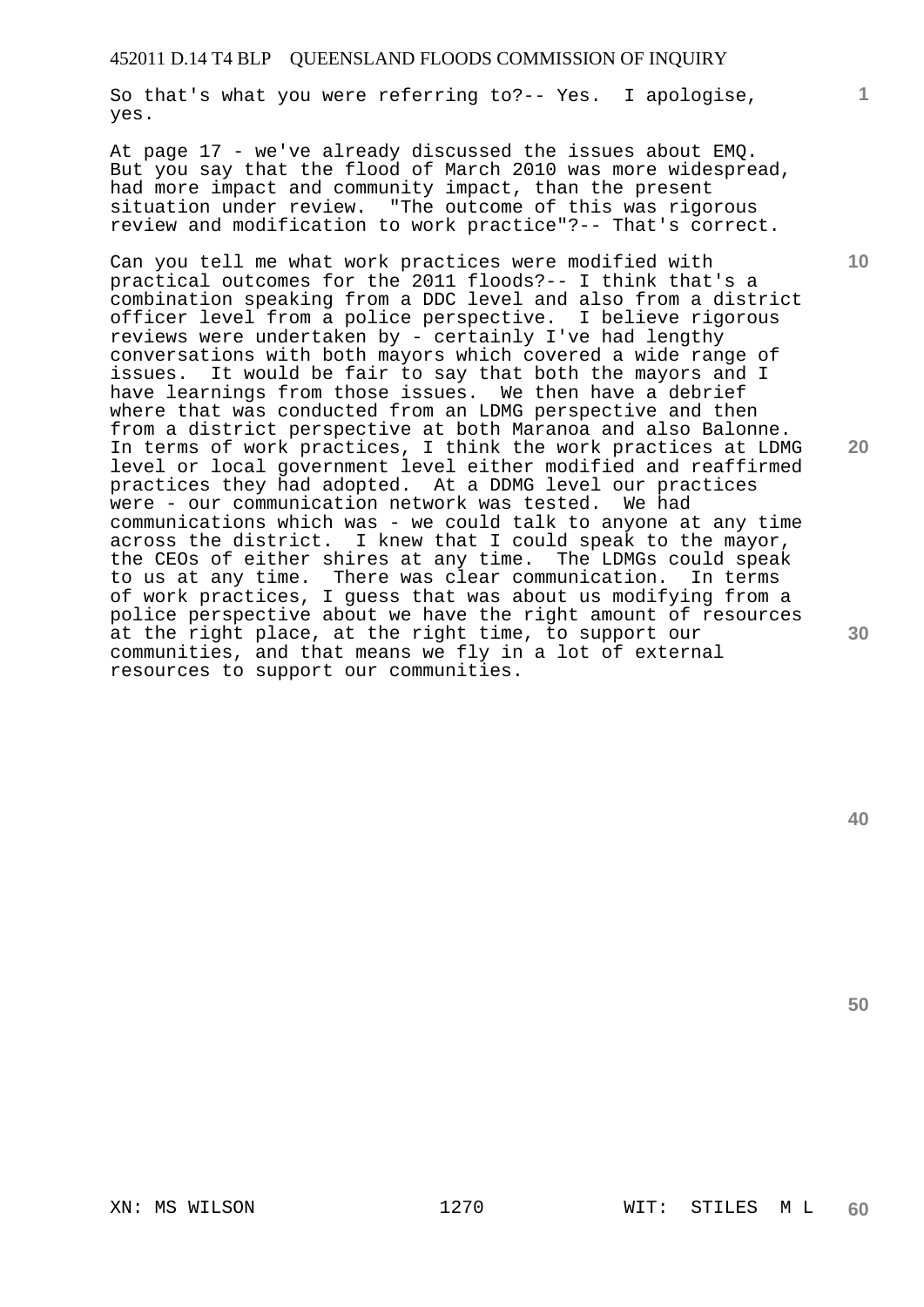Are the issues that you are discussing in terms of the modification of work practices and procedures, are they relevant to the local issues pertaining to St George or could they have wider application across the State?-- I think it was equally applicable to both. I think what we did and implemented at local level would be no different to what was done across the State.

But what I am interested in is that you say there was demodification from March 2010?-- Oh, local level, I apologise.

That's at the local level?-- Yes.

You made systems run more efficiently?-- Absolutely, yes.

You allowed to open up more channels of communication?-- Definitely.

That's something you learned from March 2010 which had great effect with assistance into 2011?-- Yes, absolutely.

If I can then take you to page 19 which picks up that "Following the March 2010 floods, additional flood equipment was supplied to the Roma District for use at SES and LDC level."?-- Yes.

So because that additional flood equipment was supplied to the Roma District, did that assist in the response to the flood events that occurred in 2011?-- I would believe so, absolutely.

And what additional flood equipment was supplied?-- Flood boats.

How many?-- Oh, I would say three off the top of my head, but that's all that is, off the top of my head.

**40**  You - what about flood - additional flood studies that were completed that resulted accurate flood mapping being generated by the BSEN utilised during the current floods?-- Yes, that's correct.

They were done between March 2010-----?-- Yes, that's correct.

-----and 2011. And did that assist in decision making in relation to the 2011 floods?-- Absolutely.

If we can continue on page 19, you state that, "The amount of equipment that was owned by EMQ and appeared during the flood emergency of March 2010 was not sighted during the 2010/2011 floods."?-- No, that's correct.

We have already discussed that at some level. You particularise it at this point by saying, "The flyaway Pelican kits of phone, computers and associated peripherals did not

**1**

**10** 

**20**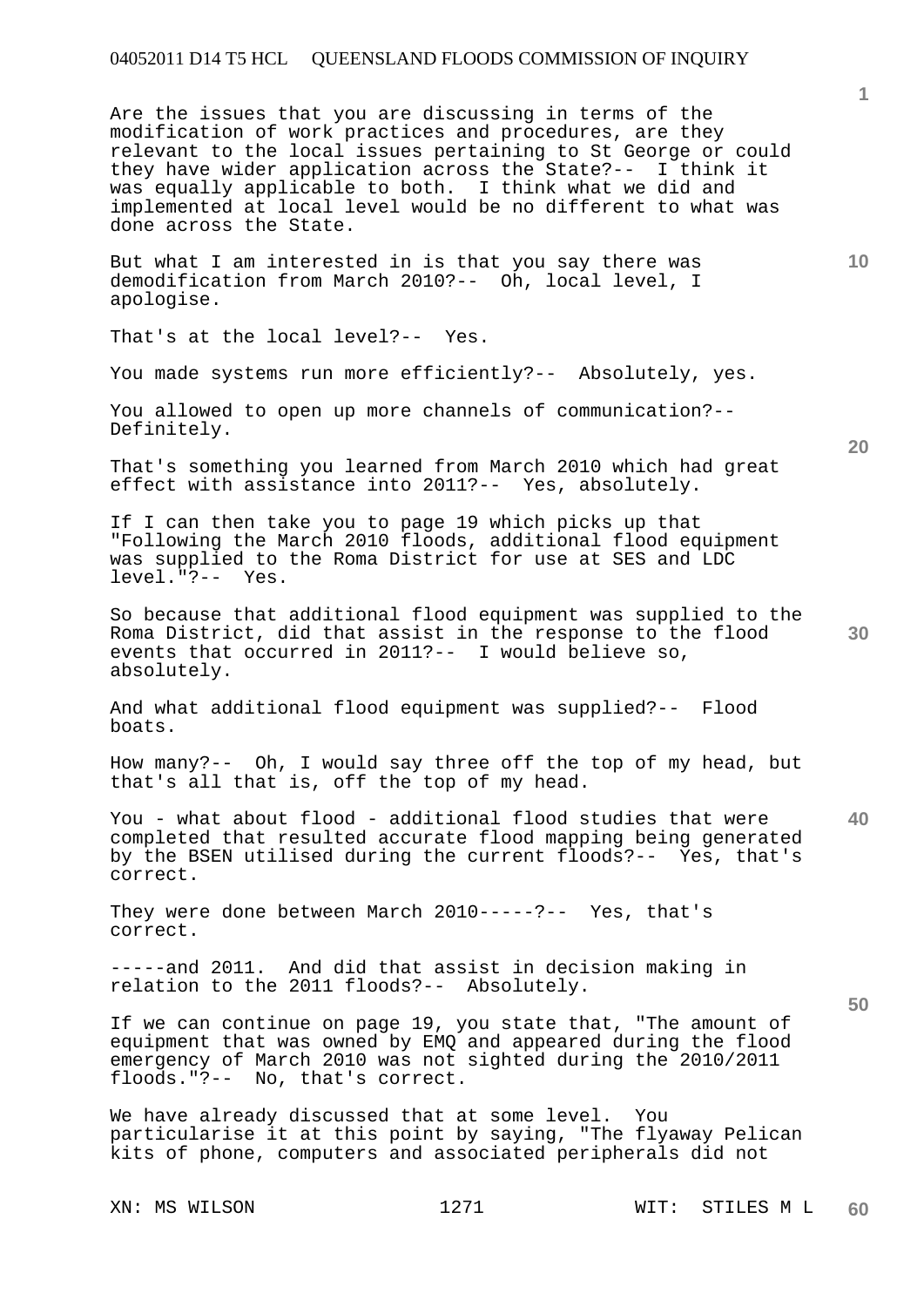appear to support the DDMG on this occasion ."?-- Yes, that's correct.

Can you tell me what a Pelican kit is?-- My apologies. I guess if you could imagine a suitcase size parcel with very hard plastic lining outer with foam on the inside, and it is a secure way to transport sensitive and, I guess, electronic equipment over distance. During the March of 2010 event, as I indicated, EMQ at times had, you know, three to five people in the DDMG and each of those persons brought along a Pelican case full of equipment with satellite phones, computers, printers, that sort of equipment, and portable trailers, communications trailer with satellite phone and other various forms of communication associated with it, and I never saw any of that in the December/January floods of this year.

But in the March 2010 flood, to be fair, the focus was more on - on this flood at St George where EMQ had to deal with issues across the State during January?-- Oh, absolutely.

Yeah. Is it essential for you to have these Pelican kits?-- It - in the transition that took place in November on November 1, the responsibilities of being an executive officer shifted from EMQ to QPS in legislation. What didn't change and what didn't alter was the equipment and resources that EMQ have and utilise in their role as executive officers to the DDMG and the DDC. None of those resources equipment are transferred over, so the responsibility of the activity transferred over to the QPS, but the equipment and resources that EMQ had to carry out that role remained EMQ's property. So the tools to do the job as executive officer should have been required, were never, ever transitioned over, if that makes sense.

But in terms of the flood disaster management, are they an essential tool for you to have?-- At times it could be. Simply we utilise resources which we take from other people and other police stations. In terms of activating a DDCC requires computers, communication and other equipment to be utilised. Before November, that was supplied by EMQ in their role and the executive officer made those arrangements. Following that transition from November and onwards, that equipment didn't come with them. We then had to find that equipment from within other police stations and take that equipment from other stations to make the DDCC work.

In terms of communication as well, on page 19 you refer to the inability of the QPS, DDC and LDMG members to communicate effectively as other government agencies who utilised hand-held devices, such as Blackberries?-- Correct.

You are just saying Blackberries are not issued to police officers?-- Correct, that's right.

And in terms of disaster management-----?-- Yes.

-----and your role in disaster management-----?-- Yes.

**10** 

**1**

**30** 

**40**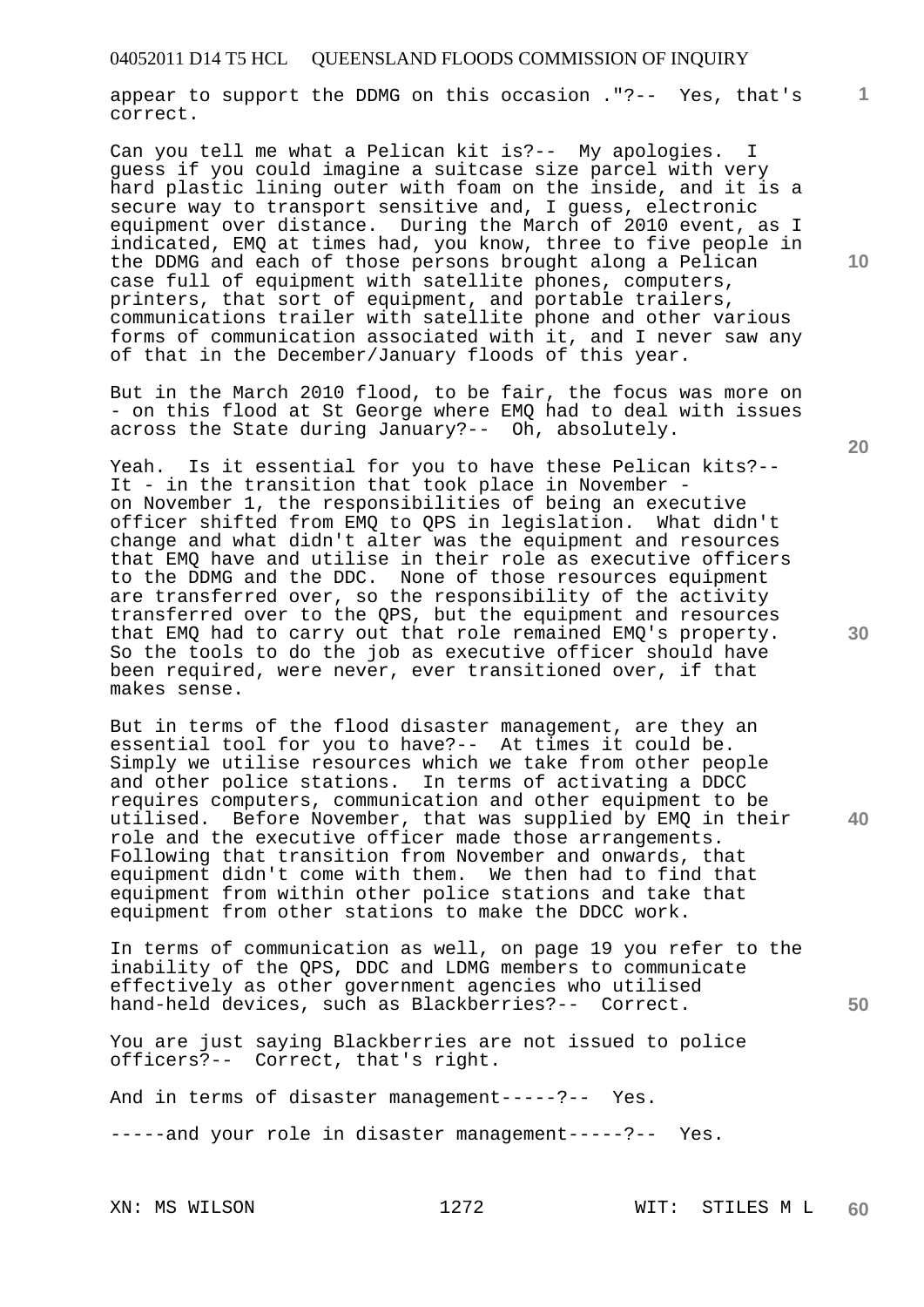-----that would be an effective tool to be able to communicate effectively with other government agencies?-- That's exactly right.

If I can take you to page 20 of your statement? Now, this refers to resupplying again, the issue of resupplying. I just want to ask you a couple of questions in general terms. In the preparation for a wet season, is there a responsibility for any agency to ensure that resupply lines are open and will be managed?-- The responsibility of resupply and the policy associated with resupply I believe rests with EMQ. As part of preparation do EMQ or in fact DDC publicly go out and say prep, storm season is coming? No. What I can stay is - I am fortunate to say is that particularly in the Balonne Shire's case, Mayor Stewart is extremely proactive in terms of the media and her communication with the community. I make note particularly of the ability for this shire to use the internet, the web, local radio, local television and getting out there and visiting the communities to talk to the community. I would think that the Mayor and CEO in this instance do a wonderful job about what's coming and letting the community know what is coming and in terms of what they need to do to prepare.

I am interested in the issue of resupply and what planning and preparation can be done to ensure resupply is managed during disaster event. Can anything be done?-- I think that's a very difficult question to answer. The problem I see, and it arose during the March 2010 flood, and arose again in this flood, and I have referred to it as the Dirranbandi shop, a change of shopkeeper at a time of or immediately before a crisis event presents problems, that they do not understand what resupply means. I know that people are warned to stock up and, generically speaking, I would say that people across this community are well prepared. In terms of the shop being well prepared, I think at times there could be a case where an opportunity may exist to make short term gain at the expense of the community, and that's adopted-----

I am looking at the planning and preparation. Is it - would it be advantageous to discuss the resupply issues that occur in a disaster management - disaster like flooding with shopkeepers to say, "Listen, when you get isolated, these are the matters that will arise or could arise and this is how we will deal with those issues." Just in terms of information out to shopkeepers and also to the consumers?-- I think - I think that occurs at the moment. All that information is distributed by council. I know that already in terms of preparation. I know all of that information is currently available on the web and is available for the people. I am not sure - and I don't want to - you know, we can't - we can recommend, we can give advice but we can't pack their pantries. The people have to do that themselves.

But - and if I can take you to page 21 of your statement, "The local planning groups are aware of our floods along the Balonne are slow to abate due to the open flat land. An example is often quoted that Dirranbandi remains isolated for

XN: MS WILSON 1273 WIT: STILES M L **60** 

**10** 

**1**

**20** 

**40**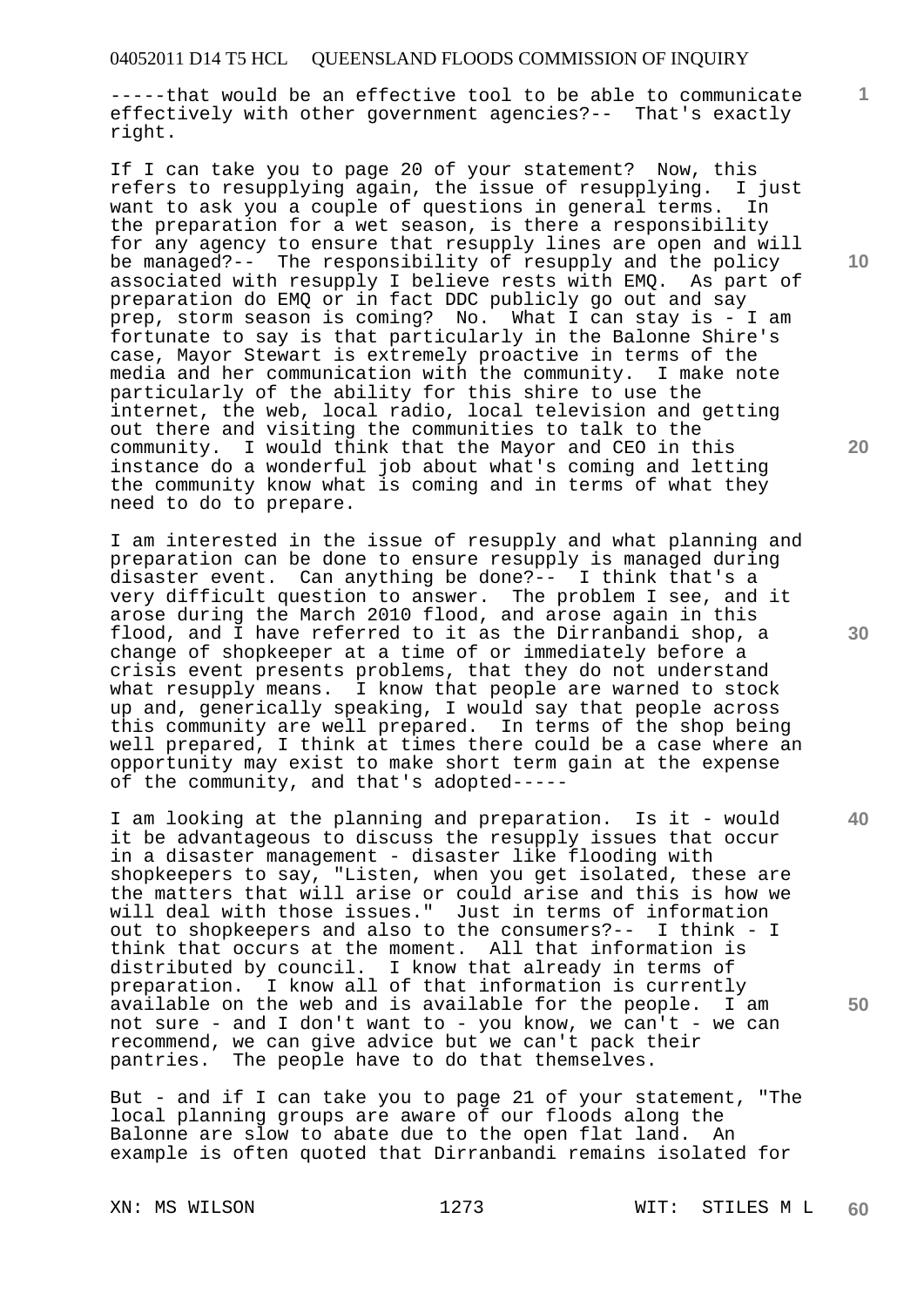up to four to five weeks and this is planned for and managed at both DDMG and LDMG level. We are aware of this and plan for same." So in terms of residents stocking up, they really have to be aware that when they are stocking up it may be for four to five weeks?-- Absolutely. I think the community know that because they have lived here and they know when the water comes, they know what to expect and they actually plan for what they are going to get.

In terms of the planning that the DDMG and the LDMG do in relation to a long, slow flood that may last four to five weeks-----?-- Yes.

-----what do those organisations do that is different to more flash flooding?-- We're talking about more long-term supply that I know - and we will talk about Dirranbandi and Hebel are the best examples - they are isolated for a long time. So we talk about supply to those communities being for four and five weeks. I know that at Balonne level, they organise, using innovative means, to make sure they have deliveries, even though the roads are shut, again local knowledge allows the delivery of essential goods into those communities relatively on a frequent basis, perhaps on a daily or second daily basis when they are able to.

Can I stop you there? When you say the roads may be shut but local knowledge allows that, how does that-----?-- Shortcutting through other properties and using extremely large equipment and high clearance vehicles to deliver resupply goods.

Are you aware that this is occurring so you know when these communities are being resupplied?-- Yes.

Thank you, Inspector, I have no further questions.

COMMISSIONER: Ms McLeod?

MS McLEOD: I have no questions.

COMMISSIONER: I might come to you last, Mr Rolls. Mr Dollar?

MR DOLLAR: No questions, thank you.

MR FAVELL: No questions, thank you.

COMMISSIONER: Mr Rolls?

MR ROLLS: Just a couple of points, if I may, Inspector. Some of the matters I wanted to cover have been confidently covered by my learned friend, Counsel Assisting. But you helpfully identify in your statement a number of criticisms you make of Emergency Management Queensland. If I could ask you to turn the spotlight on yourself and the DDMG. Are there things that you feel that you, as the DDC and the DDMG, could have done differently or better arising out of this particular flood

**1**

**40**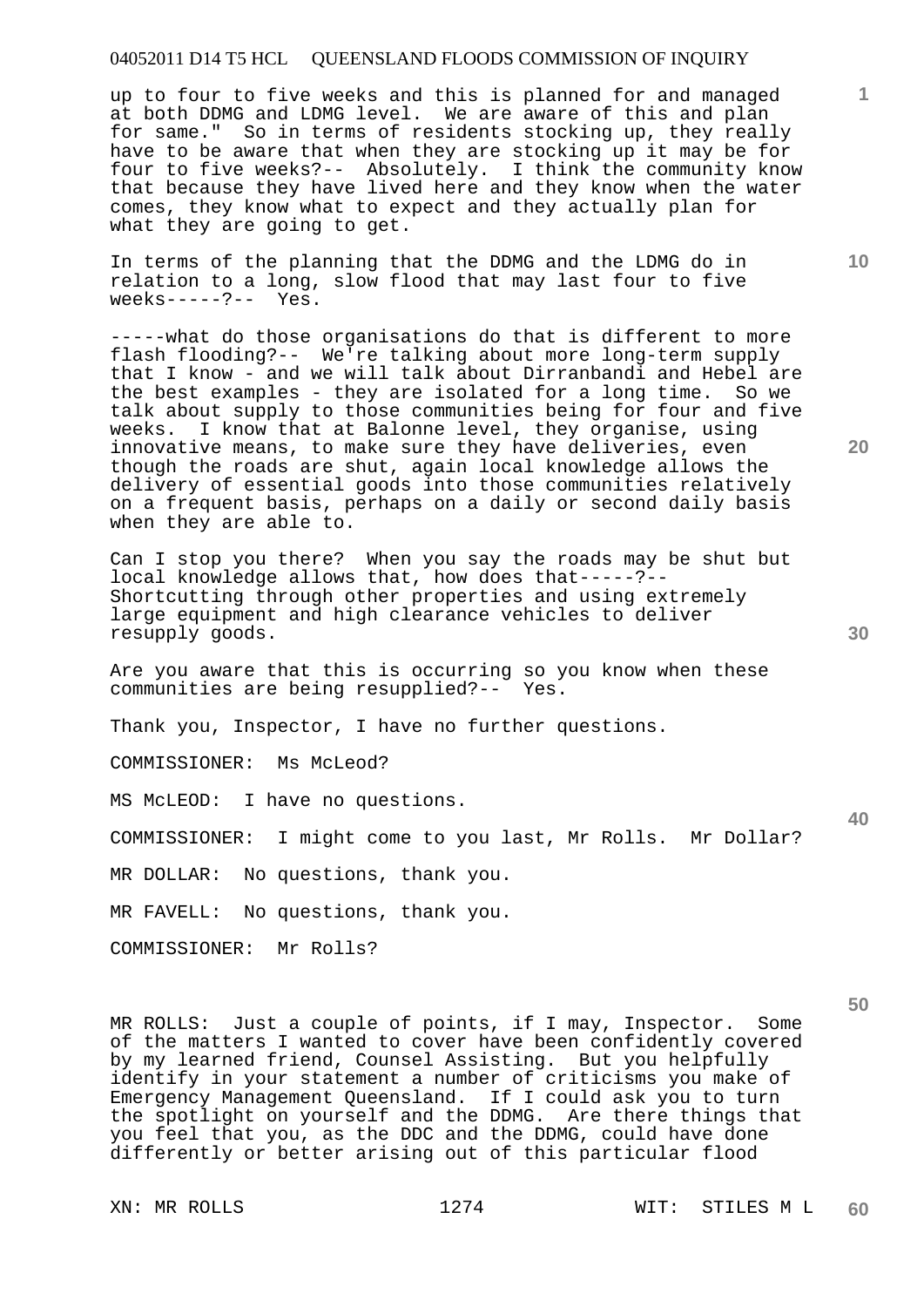event having regard to a period of reflection you have had since these events?-- Look, I have reviewed my own performance and the performance of the DDMG. Realistically what could we have done better? At the risk of sounding conceited, I am not sure there was a lot more we could do to support either the Maranoa or Balonne Shire. In terms of getting giving them support, as I have previously indicated, we wait for the local governments to come to us to make those requests for assistance. In terms of myself as the DDC and our DDMG being proactive, I certainly take the opportunity when the rain comes and I know that we will get water in our community, to speak to my DDMG members proactively and say, "We have an event coming to us. We need to be prepared in terms of where your resources are, your staffing, your ability to respond should a request be made to us as the DDMG." I take the opportunity to speak to the CEOs of both councils saying, "We have flooding events coming to us." I spoke to both of the Mayors in relation to about what may be coming to us. I also highlight, too, that I speak to EMQ, Scott Walsh, my area director, who was the XO and is now the XO to the LDMGs, I also talk to him about what's coming. About what we could do better? Again, I reluctantly say, and I don't want to sound - I am not sure we could do things better. I don't know.

So the upshot is that you don't feel that you could have done anything better, nor the DDMG could have worked more efficiently. Is that the thrust of your answer?-- I think it would be fair to say yes, that's correct. I think myself, as the DDC, my responsibility is to service the community and support my community. In my role as the district officer in the DDC and my role is to support the community and support the LDMGs, my mayors and my CEOs to make sure should they require assistance from the district level or a greater sphere than they can do, that I actively discharge that responsibility. Now, that means that I am available to them at any time of the day or the night to respond to calls for assistance from them as the LDMG or them as the local disaster controllers, or whatever. Equally, I am available and responsible or able to respond to the Emergency Management Queensland representatives no matter who they are, whether they are the local area director, a regional director, or Brisbane through its DCC. I think, you know, our job is to look after and protect our community in terms of life and property and I think we do that well.

All right. Dealing with a couple of points that have been raised generally, there were two - one theme that runs through this suggestion about the selection of 15.5 metre flood level at St George?-- Yes.

And the helicopter being transferred from Townsville to St George?-- Yes.

Is that you weren't aware of the reasons why that figure or that helicopter was sent here?-- That's correct.

You simply do not know what motivated the people who made that

**10** 

**1**

**20** 

**30** 

**40**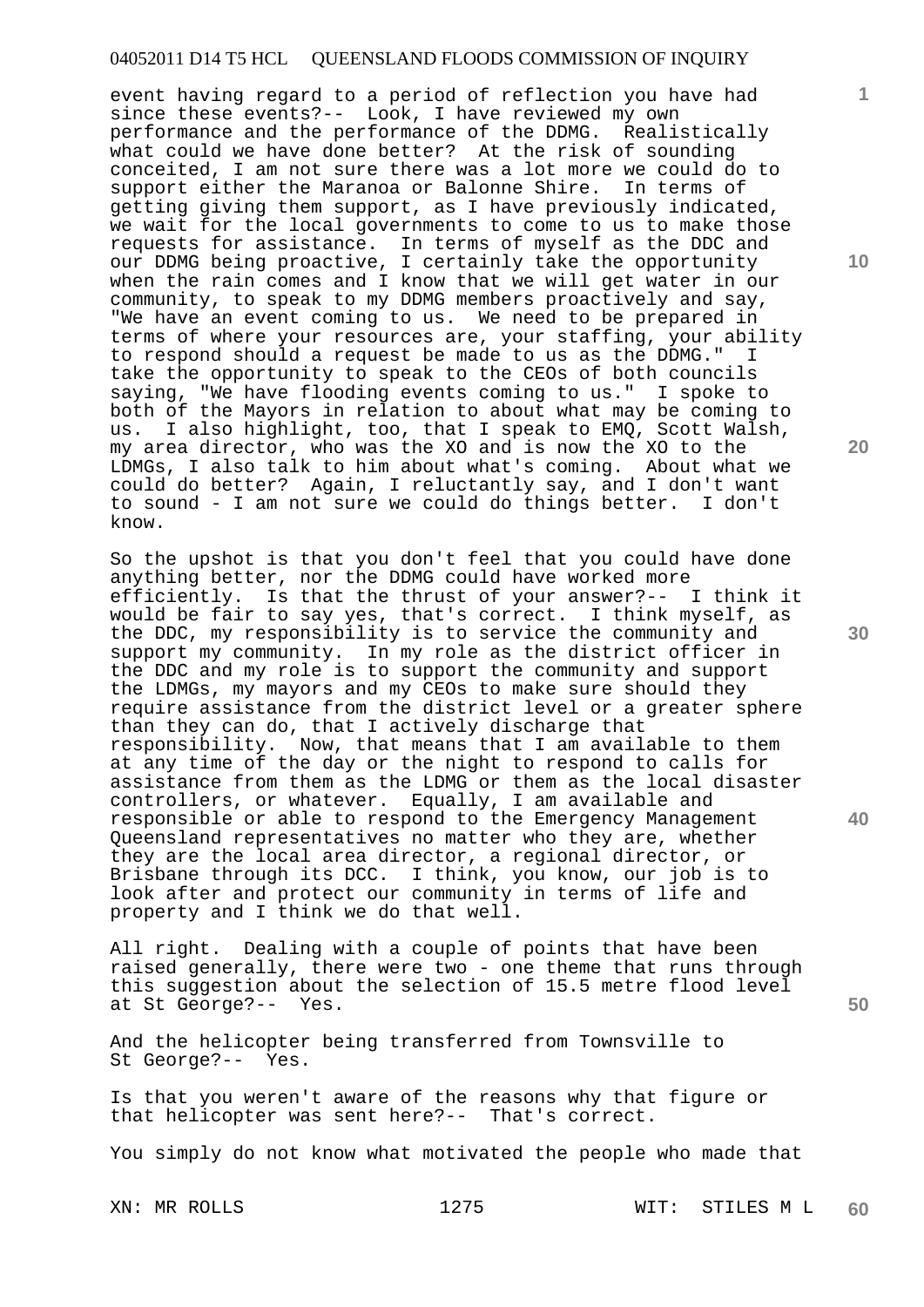decision or selected that figure, what motivated them at the time?-- No.

And that is a criticism you make that you weren't told or privy to that reason, is that the case?-- I have no criticism of the senior executive of the government or my organisation about not being privy to their decision-making. I have no issue with that and am respectful of their position and the authority of those positions. However-----

Go on?-- A misunderstanding of the 15.5 metres of water coming through St George was quite a significant issue for myself, Scott Norman and Donna Stewart in terms of distracting us from our job of looking after our community to plan and prepare for something that-----

All right. We will talk about the misunderstanding as you call it. What's the basis for your statement that it was a misunderstanding?-- I understand there was a briefing given by the Bureau of Meteorology-----

Were you present?-- No, I was not. It is all hearsay. And the figure of 15.5 may have been discussed in relation to-----

Why do you say may?-- I am saying I believe it was discussed.

So that's - so you think it came from the bureau?-- I think no, I - I believe it come from a briefing which may have occurred to the government.

From the bureau?-- Bureau mentioned 15.5, absolutely.

Is it in the document there that you refer to or tendered before?-- No. 15.5, no.

That the bureau issued a warning of 15 and a half metres for the Balonne River?-- From my recollection it was certainly discussed at length but I don't believe I saw a warning coming out of 15 - I may be mistaken but I don't believe so.

So I am trying to ascertain, Inspector, where you got this why you say it was a mistake or a misunderstanding. If it came from the bureau, that's not necessarily a mistake, is it?-- No, my understanding, the circumstances it may have been the case - it is only secondhand knowledge, of course that the level of 15.5 metres may have been referred to at a flood station or an automatic measuring station and that was misinterpreted as being - occurring in St George.

Or is it-----?-- May have been.

Sorry?-- May have been.

Or is it the case that you didn't believe 15 and a half metres so you thought those people were mistaken?-- I don't think so.

All right. Because you would be aware, wouldn't you, that one

**20** 

**10** 

**1**

**30**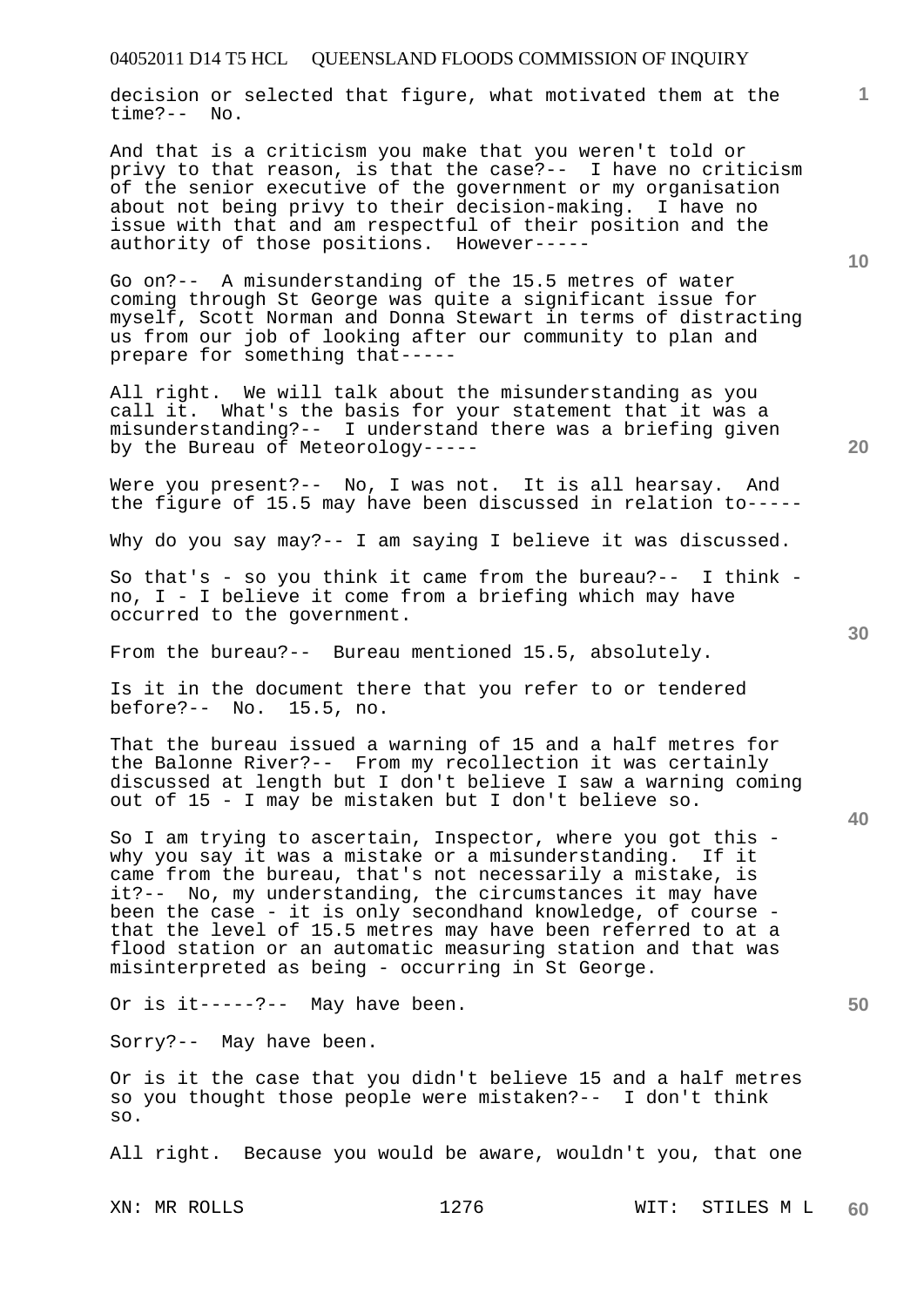of the needs for disaster - one of the essentials of disaster management is to prepare and plan for the unexpected?-- Absolutely.

And 15 and a half metres might seem fantastic to you and members of the LDMG here in St George, but, as what subsequently happened in Queensland, especially in Townsville and Grantham, the fantastic can occur, can't it?-- Yes, absolutely. If there is the associated climatic conditions and events to support that.

Well, on what you have said, apparently someone at the bureau may have thought so and was giving briefings about that, so presumably there was some basis for that. So that's an essential of disaster management, to prepare for the unexpected and plan for it, especially when the consequences of such a height would mean that the entire township of St George would require evacuation at some pace?-- That's correct.

So in that context, a selection of such a figure might be simple prudence to prepare for the worst possible scenario to enable that all eventualities are catered for in a situation which is ongoing, when no-one knows what's likely to occur. Do you agree with that?-- Absolutely. That's why I referred it back to SDCC because it was outside of our control and it was referred back to them to support us with an evacuation plan.

And in that context, whether you believe 15.5 metres is fine or not, it is more unhelpful than relevant, isn't it?-- It may well not be but what I am saying is we did anticipate when we were told that, and we understood the levity or the gravity of what was occurring, that we had the Deputy Commissioner of Police and the-----

Deputy Premier?-- Deputy Premier Mr Lucas out here talking to us about it. That's why we looked at alternate sites for evacuation centres and referred the matter to an evacuation plan. My belief is - my belief is as I have indicated, but it certainly was taken seriously and it was examined with due prudence in my mind.

So - and similarly, you don't know what motivated people to move the helicopter from Townsville to St George, or what contingency was being prepared for in those circumstances, do you?-- No.

It is simply a case that you didn't know about that particular piece of information?-- No.

Now, can I just take you through to another criticism you make, and - which has been partly picked up by Counsel Assisting and that is the time taken that you spent at the State Disaster Coordination meetings. You say that you spent three hours-----?-- Up to three hours.

Up to three hours listening to reports. Now, I take it they

**10** 

**1**

**40**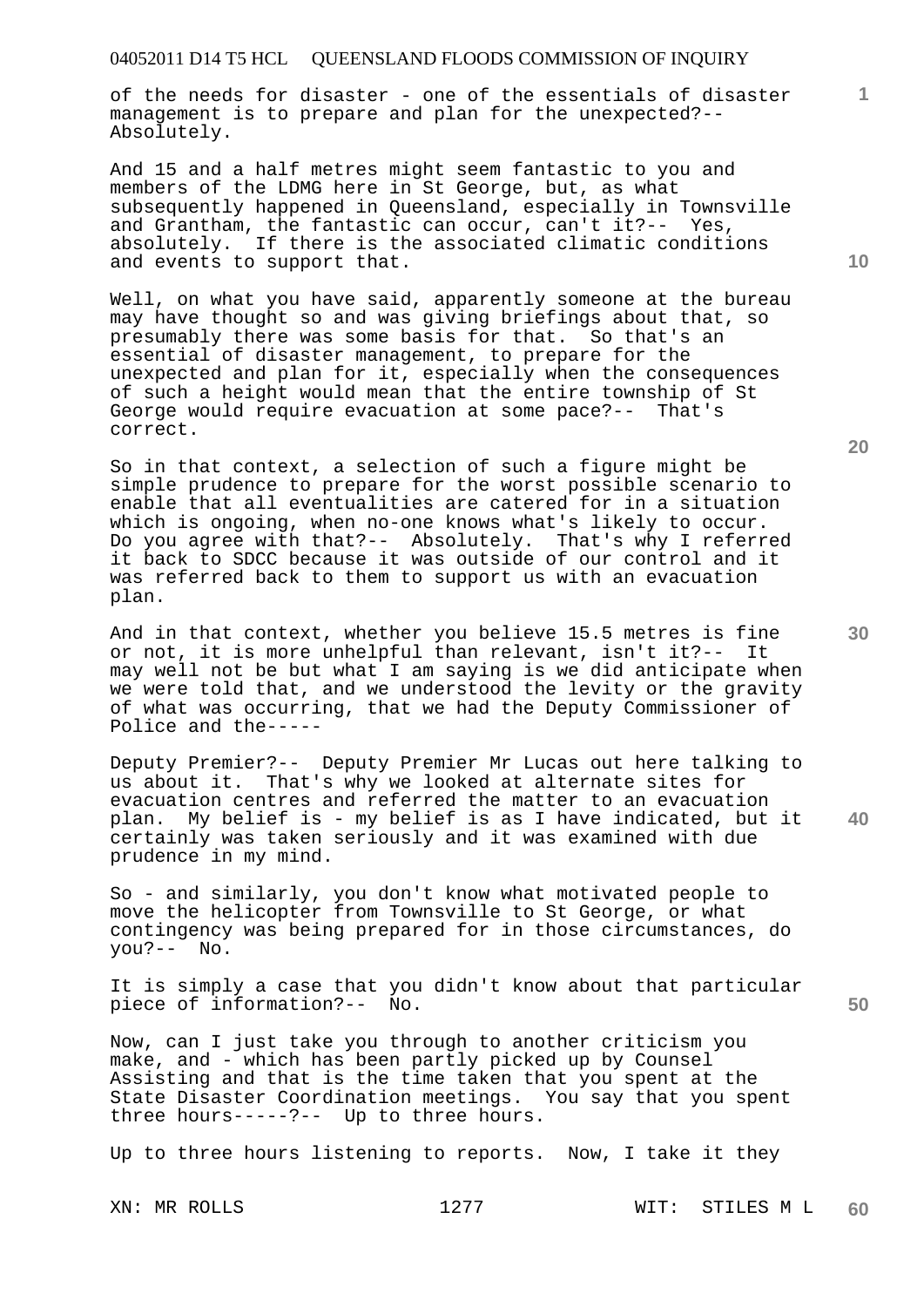were reports from other districts?-- From across government and districts, yes.

Didn't you find, at least in relation to neighbouring districts, reports from DDCs of some assistance in those circumstances possibly identifying what might be coming your way?-- Well, I was speaking to them on a daily basis anyway.

You didn't find the discussion of the allocation of resources of assistance to you?-- I was speaking to them on a daily basis anyway about-----

Are you saying these meetings were a duplication of what you were already talking about?-- I believe there was some duplication.

Well, were they totally duplicated?-- There was some duplication.

**20**  Will you answer the question? Were they total duplication?-- No, they weren't totally duplicated.

So did you find out of the matters that were duplicated any benefit at all in attending those particular meetings?-- There may have been.

You don't see it - at a State Disaster Coordination meeting it is necessary to coordinate resources throughout the State which means participation of all relevant districts in the State, including this one or Roma's? Do you agree with that?-- That it is relevant to participate?

Yes?-- Yes, that's what we did on a daily basis.

And you didn't gain any benefit of attending those particular meetings and finding out what was happening in the rest of the State, what other resources were available and being deployed?-- Of course it was of benefit.

So it wasn't necessarily then a waste of two hours and 55 minutes sitting on the phone, up to that time, after you prepared five minute call? There was still some benefit in attending those particular meetings?-- A five minute report?

You said your report was five minutes and then you had to listen to three hours - up to three hours. Did you find any benefit in that, or not?-- What, of participating?

Mmm?-- Absolutely. All I said the impact on my day and what was going on was quite onerous.

Should someone else have done it then?-- At times someone did.

So you did delegate from time to time?-- Absolutely.

So it wasn't a total impost that you had to be there; you could delegate your responsibility?-- Between myself and the

**1**

**10** 

**30** 

**40**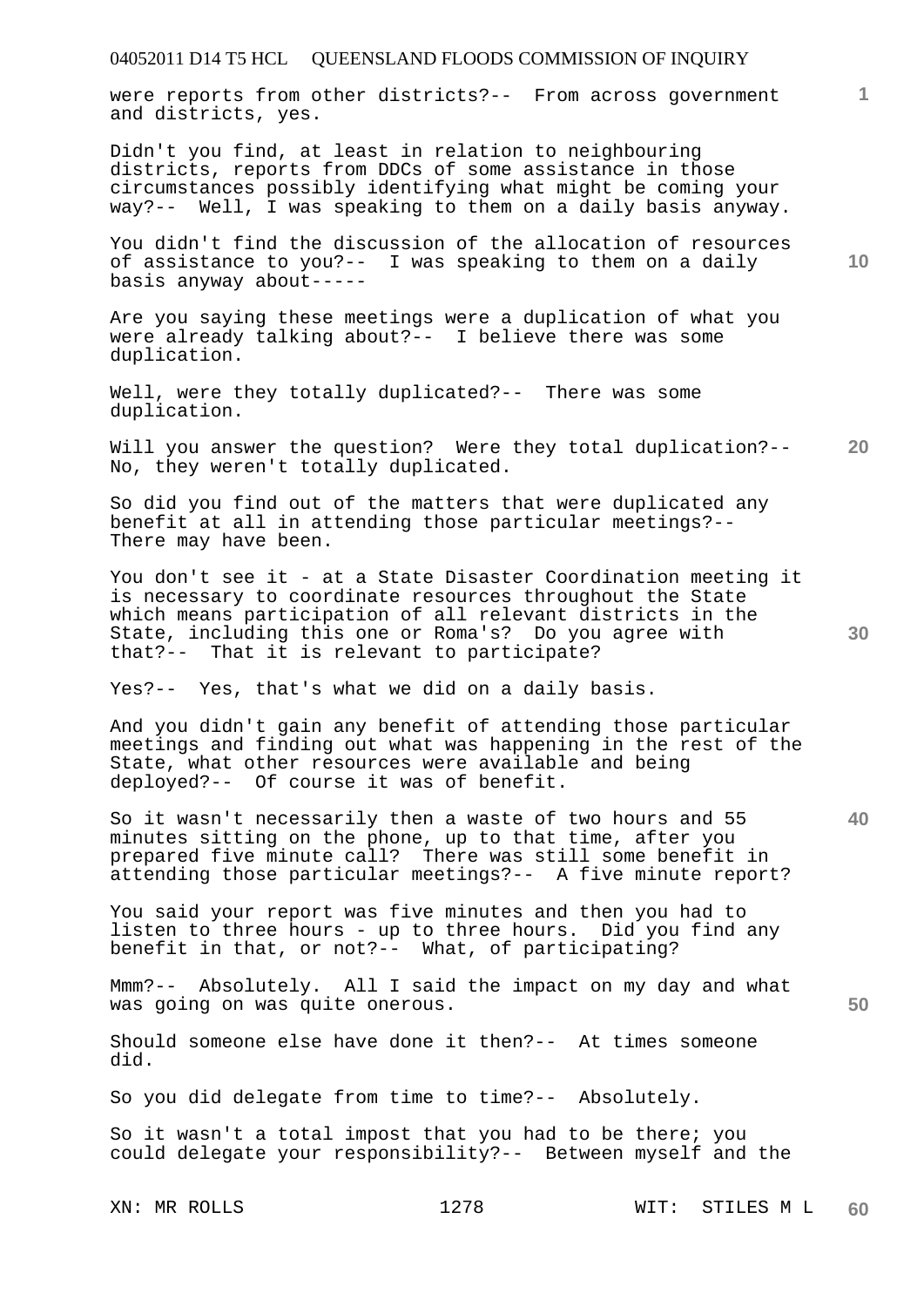04052011 D14 T5 HCL QUEENSLAND FLOODS COMMISSION OF INQUIRY XN: MR ROLLS 1279 WIT: STILES M L **1 10 20 30 40 50 60**  deputy DCC, yes. Now, I just want to deal with one thing. You have mentioned Mr - was it Walsh?-- Yes. Scott Walsh. He was the - was he area director?-- Yes. Yeah. You left the district on about the 22nd of January 2010, is that the case?-- Yeah, about that time. You sent an email around to a number of people; the mayors, CEOs of the Balonne, Roma Shire Council?-- Yes. Included Scott Walsh in that? You refer to as Wal?-- Yes, that's right. You thanked him for his support and unflappable resolve to work for our communities?-- Absolutely. You also thanked him for protecting your organisation and bearing unimaginable pressure in difficult times?-- That's right. You also said that "You have shown me friendship, professionalism, support and a deep understanding of disaster management."?-- Yes, that's correct, yes. You also said that, "Although not often said enough, Wal, thank you for your help, advice and support for the last 12 months. It is the cornerstone of the very success of our tremendous DDMG. Thanks, Wal." Is that the text of the email that you sent him?-- Yes. And that was on the 22nd of January this year?-- Mmm. Now, you have also been made aware of comments that were made on the 29th of April this year while this Commission was sitting in Toowoomba by the area director, Mr Robert Bundy, is that the case?-- Yes, that's correct. You have read the transcript of Mr Bundy's evidence appearing at day 12, pages 1006 to 1036?-- Oh, I have read the section which is relevant where Mr Bundy has mentioned my name, yes. All right. That - I think that starts at page 1,012 and goes through to - I think about 1,015?-- That sounds about right. So it is a couple of pages?-- That's correct. Where he speaks about a number of things. You have read that? You recall what was said by Mr Bundy?-- Yes, yes. Do you have any comments to make about that?-- Oh, I guess issue for Mr Bundy to raise I was uncontactable. This was in the March 2010 flood?-- Yeah, I don't see that as a reasonable comment.  $I - I$  think that - I don't - I can't think of a time when I was not contactable, but I was having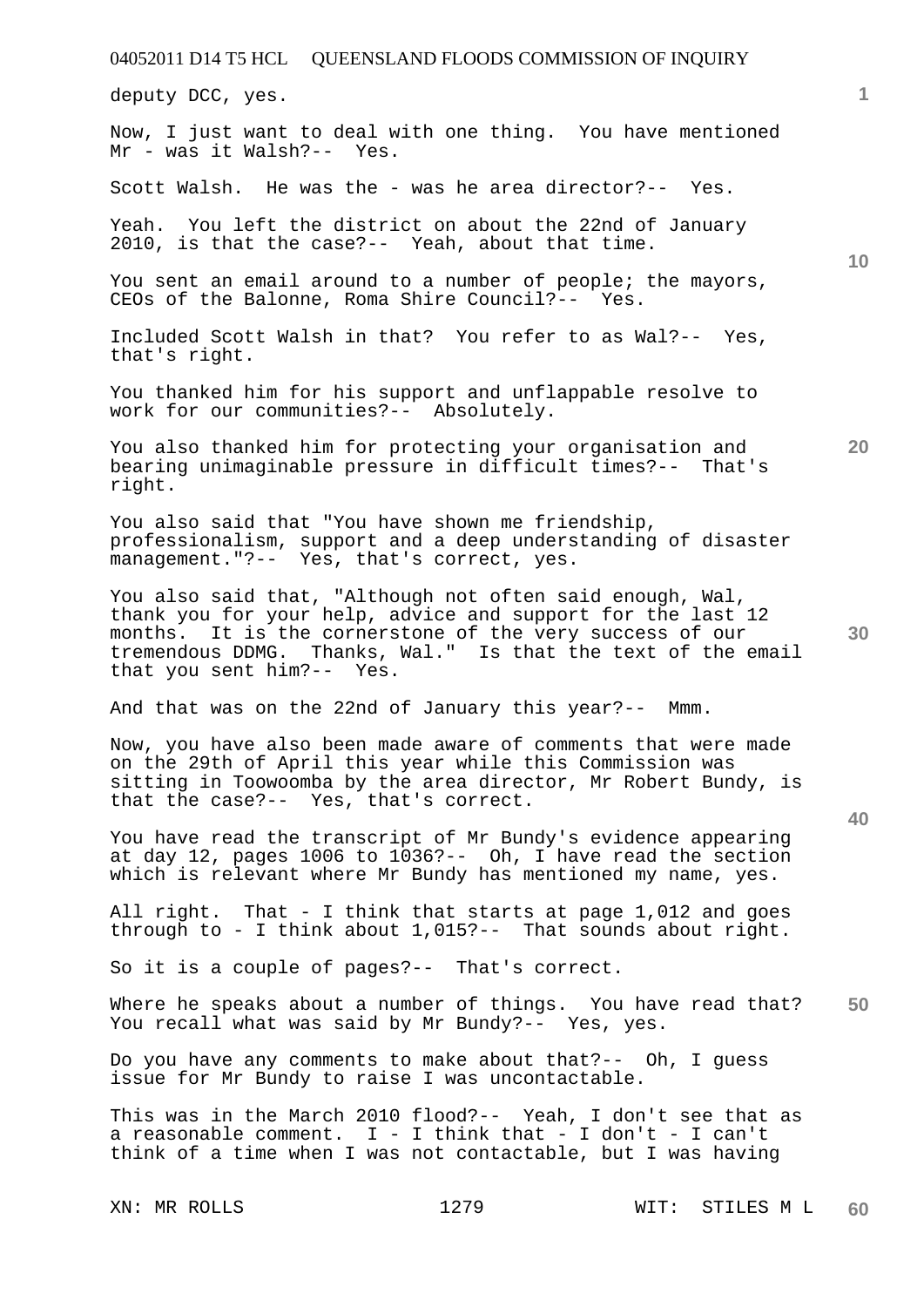some down time during that flood event. My phone and that phone number of the DDC was diverted to my deputy DDC, Senior Sergeant Fenton.

He does say when asked by Mr Callaghan, "Mr Stiles couldn't be contacted?", and the response was, "On some occasions". So he is not saying absolutely, but not always, just on some occasions?-- I am still of the same opinion, that I find that very difficult to believe that I wasn't contactable.

All right. Any other comments to make about those passages of evidence that Mr Bundy gave at the Toowoomba hearing?-- A general comment would simply be he refers to a personality clash, which I assume he is referring between himself and myself. I don't agree with that. Mr Bundy and I had a difference of an opinion during the March of 2010 event, which was dealt with at that time, and both he and I have moved on from that. I don't see that there is any personality issue. I'm - yeah, I don't see that there is an issue. I don't consider there is a personality issue with Mr Bundy.

You were unaware - it was described that Mr Bundy subsequently submitted official complaint to Mr Bruce Grady, the Acting Chief Officer of EMQ about you in March of 2010?-- I know nothing about that.

Tell me, as the - do you want to say something else?-- Can you perhaps - can I ask you a question, if I may?

Well, I will-----?-- Mr Bundy made a complaint about me concerning what?

Abuse and harassment?-- I am not sure where that would come from. I had a conversation with Mr Bundy in relation to a particular issue where he intimated he had spoken to certain persons and those persons had been purported to give me certain instructions. I clarified that issue and those issues were identified as being untrue, and I believe other parties spoke to Mr Bundy about that.

All right?-- In terms of complaint about me, I don't know anything about it.

You don't know anything about it. This goes back to the March 2010 events?-- Yes, that's correct.

Perhaps on something a bit more relevant, the questions of resupply, do you see it as your role as the DDC to approve requests for resupply to remote townships and communities?-- When resupply issues are in line with the EMQ policies, yes, that's what the EMQ policy says.

**10** 

**1**

**20** 

**40** 

**50**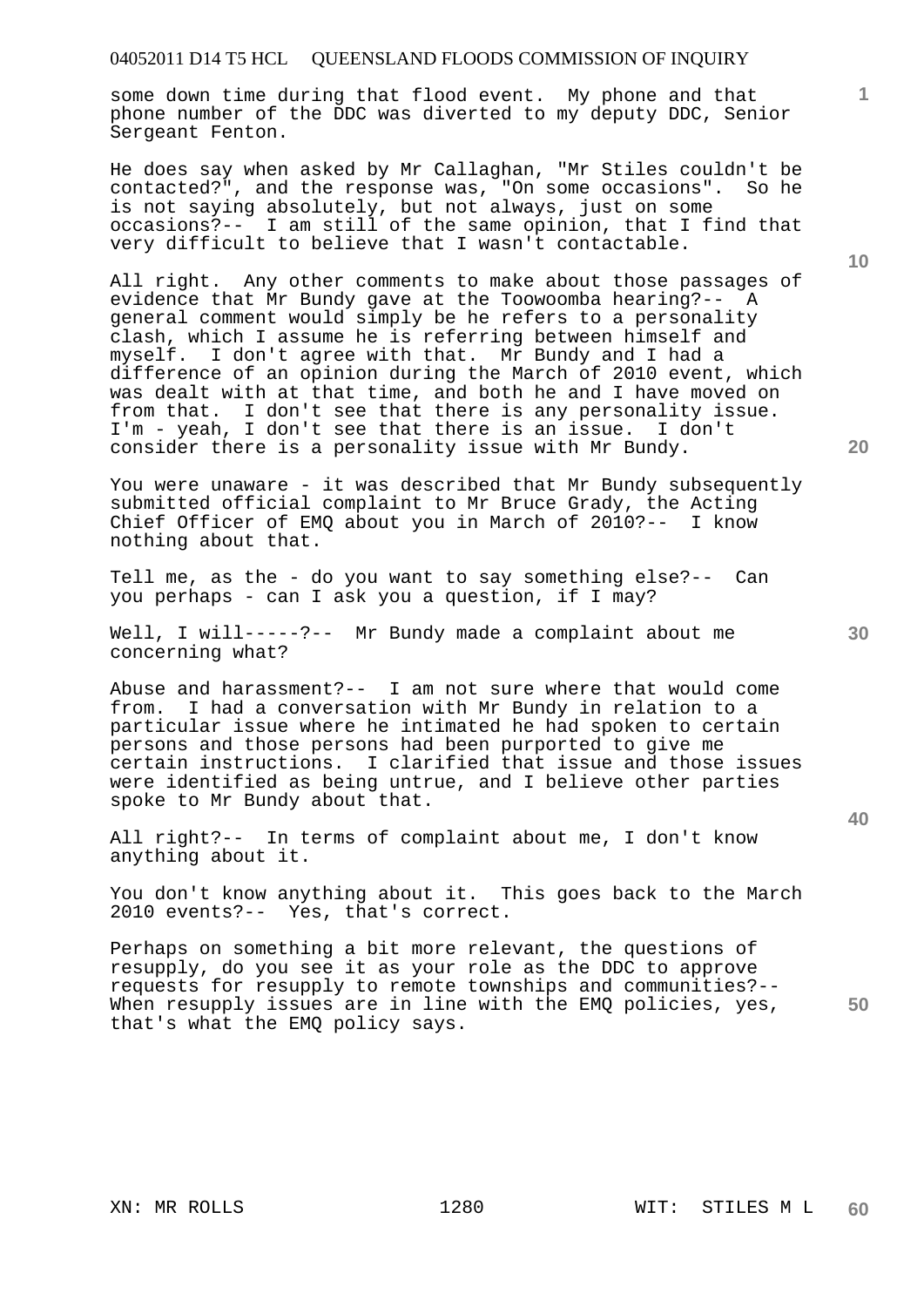So if someone - if an LDMG wishes to resupply a community,<br>vour view is they must go to the DDC for approval?-- No. The your view is they must go to the DDC for approval?-- No. practicality of the matter is that a mayor and the CEO signs off at resupply to a local community, and it's done on a many, many, many times per day. Frequently that occurred during March 2010 and certainly occurred during this latest event of December and January 2011. The issues with which I was concerned about were the large-volume issues and movement across the district, not across shires.

So large resupply would be a matter that you would require particulars of?-- Absolutely, yes. A prime example was the supply of the Dirranbandi store in January of this year, where the resupply included a full 14 tonnes of goods which were approved somewhere, were transported to St George Airport, and of that, I think, 14 tonnes, 8 tonnes of cargo was left here on the ground because the EMQ guidelines about resupply are quite explicit that we don't supply alcohol, and there was a number of pallets of alcohol which had been signed off on by someone to resupply Dirranbandi, but didn't fall within the<br>quidelines. So I would not sign that resupply matter. So I would not sign that resupply matter.

You used the phrase "leaning forward" on page 22 of your statement. What does leaning forward mean? "At this stage the MRC," Maranoa Regional Council, "and the LDMG was leaning forward, and the Balonne Shire Council LDMG was not activated or leaning forward..."?-- They are EMQ terms. Leaning forwards means people are advised but not perhaps sitting in their capacity of the LDMG. A phone call from myself to the LDC or the CEO of the council or a phone call to the mayor, in my capacity as DDC to the mayor, is keeping them informed. I think that's part of my responsibility about preparation and preparedness. In terms of leaning forward, that may be at a stage at an LDMG level where the council may go about moving resources, soil, graders and equipment, to various locations where they know history tells them this area may be affected by floodwaters; therefore, we should have a grader at this location or a truck at this location or soil at this location. They are undertaking their normal business as a Shire Council, but really they are actually undertaking some duties as an LDMG. They call that activity as leaning forward.

All right. Now, you agree with me that the March 2010 flood events largely involve the Maranoa region?-- Both the Maranoa and Balonne.

I wasn't talking about the regional council areas, but Maranoa and Balonne Shire Councils?-- Yes.

The flood events of December and January 2010 and 2011 affected a far wider area of the State floods in Rockhampton and west and south as well - southeast as well, and you agree that Emergency Services Queensland, as did the police, had to respond to those different emergencies with the resources that they then had available?-- Absolutely.

And so therefore, March 2010, where there might have been a

XN: MR ROLLS 1281 WIT: STILES M L **60** 

**10** 

**1**

**20** 

**30** 

**50**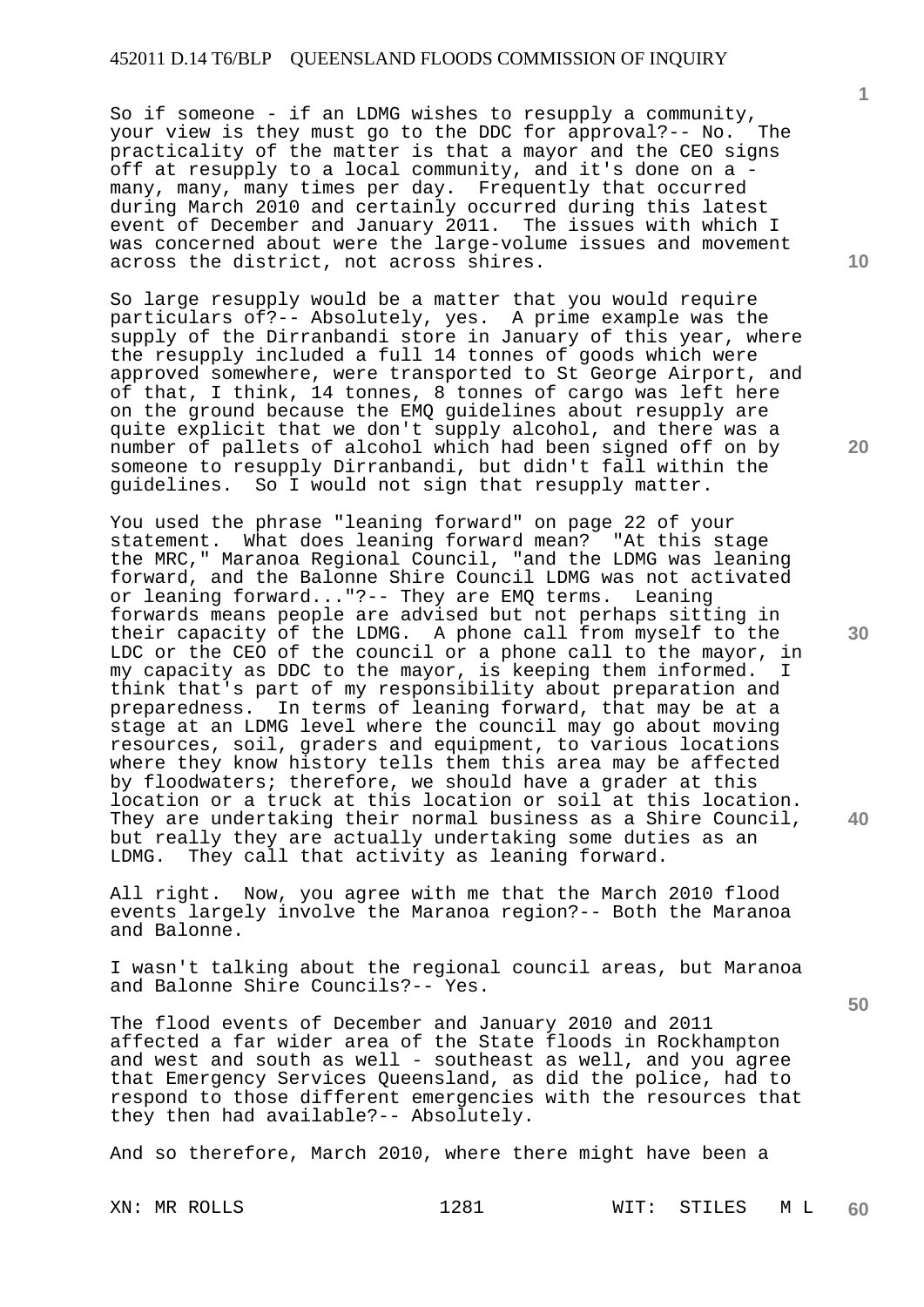more isolated flooding event, Emergency Services Queensland may have been able to devote more resources to that particular event than what was subsequently the case earlier this year?-- Absolutely.

You talk about - this was partially dealt with by my learned friend - palleting kits and phones, computers and peripherals. Did you make any request of EMQ for such equipment?-- No, I did not.

I have no further questions, Commissioner.

MS WILSON: No re-examination. May the witness be excused.

COMMISSIONER: Yes, thanks Mr Stiles, you're excused.

WITNESS EXCUSED

**20** 

**30** 

**40** 

**50** 

**1**

**10** 

COMMISSIONER: Do you want to start on this witness or take a break?

MS WILSON: The next witness will be some time, so perhaps it might be convenient to take a break now and resume at 2.15.

COMMISSIONER: All right. Adjourn until 2.15.

THE COMMISSION RESUMED AT 12.50 P.M. UNTIL 2.15 P.M.

THE COMMISSION RESUMED AT 2.15 P.M.

MS WILSON: I recall Scott Norman.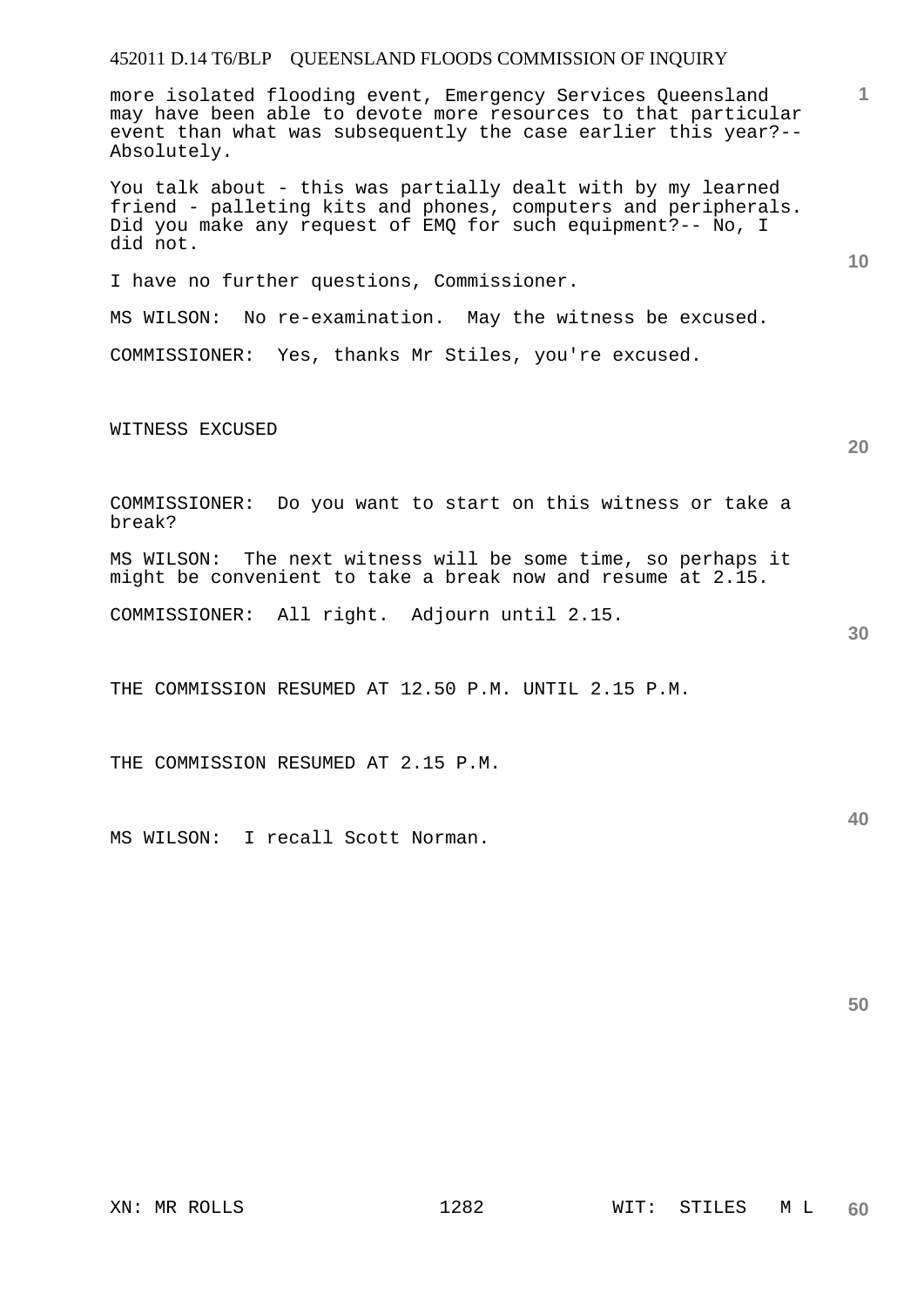SCOTT LESLIE DANIEL NORMAN, RECALLED, FURTHER EXAMINED:

MS WILSON: You're under your former oath from your previous when we called you before. In your role as chief executive officer of Balonne Shire Council and also the local disaster coordinator for Balonne Local Disaster Management Group, you provided information to the Queensland Flood Commission of Inquiry pursuant to a requirement?-- I did, yes.

Perhaps if you can have a look at this document, please. That's the statement that you provided to Queensland flood Commission of Inquiry?-- That is correct.

The contents of that do you swear are true and correct?-- I do.

I tender that statement.

COMMISSIONER: Exhibit 270.

ADMITTED AND MARKED "EXHIBIT 270"

**30**  MS WILSON: Mr Norman, in your role with the LDMG, are you aware that situation reports, which are called sit reps, are passed from the LDMG to the DDC?-- I am.

Can you have a look at this bundle of documents, please. Are they situation reports that have been completed by the Balonne Shire Council and directed to the DDC?-- Yes. Without going through every one individually but I would accept that, yes.

Is the first one there on 4 January 2011?-- The first one is dated the 3rd.

So 3 January 2011. If you look at the last one, is that dated 22 January?-- That's correct.

Madam Commissioner, I tender those documents.

COMMISSIONER: Exhibit 271.

ADMITTED AND MARKED "EXHIBIT 271"

MS WILSON: The Local Disaster Management Group has meetings, and those meetings are minuted; is that the case?-- That's correct.

Can you have a look at these documents, please. Are these the

XN: MS WILSON 1283 WIT: NORMAN S L D **60** 

**1**

**10** 

**40**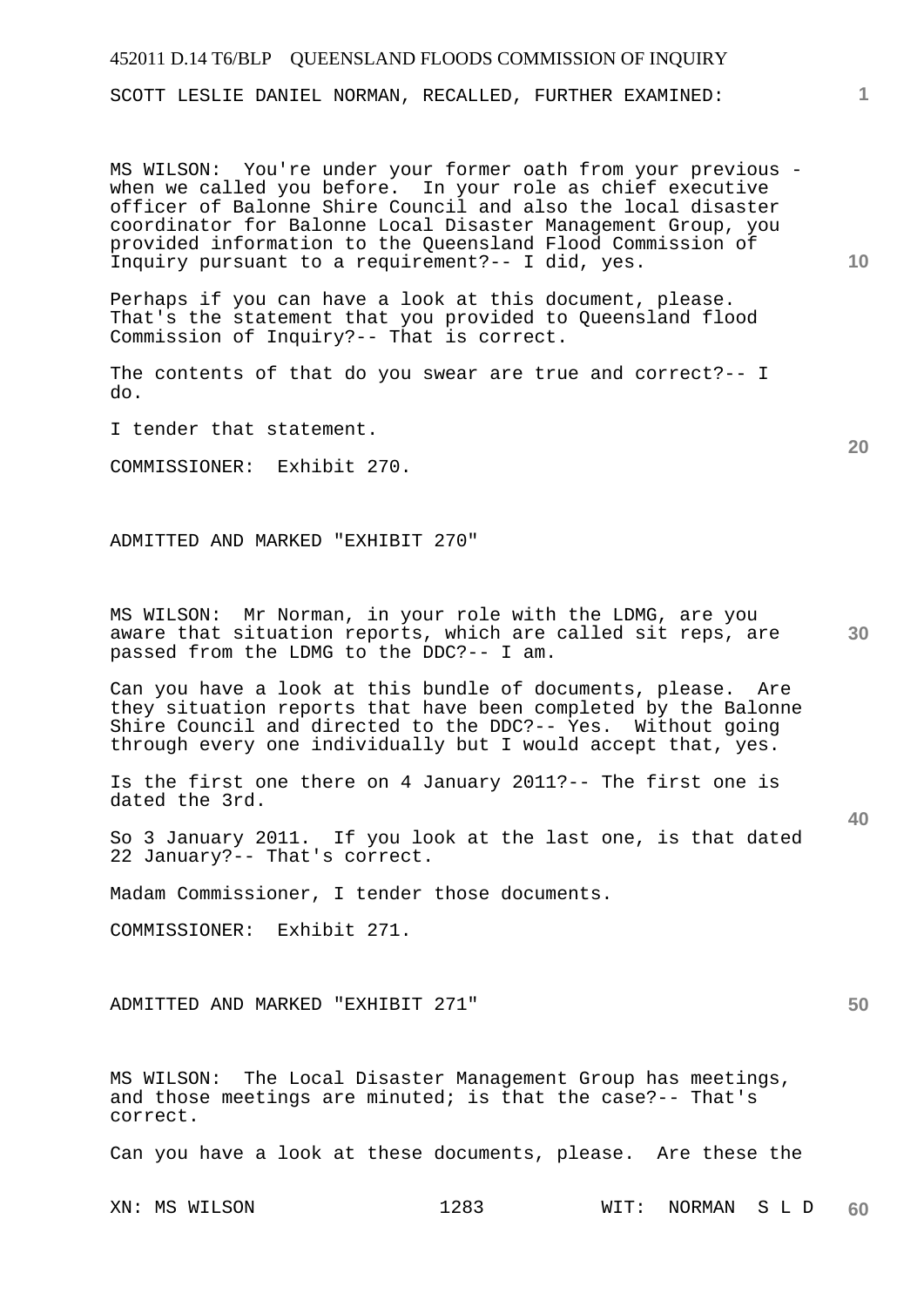452011 D.14 T6/BLP QUEENSLAND FLOODS COMMISSION OF INQUIRY XN: MS WILSON 1284 WIT: NORMAN S L D **1 10 20 30 40 50 60**  LDMG meeting minutes?-- Yes, they are. And is that - you see the first one is 31 December 2010?-- Yes. If you have a look at the last one, that is 24 February 2011?-- That is correct. Madam Commissioner, I tender those documents. COMMISSIONER: Exhibit 272. ADMITTED AND MARKED "EXHIBIT 272" MS WILSON: The Balonne Shire did a disaster management study. Are you aware of that document?-- Yes. And that is dated May 2004?-- Yes. Can you have a look at this document, please. Can you tell is that the study that was done?-- Yes, it is. Can you tell me the purpose of that document?-- To identify the natural disaster risks within the Shire and identify courses of action to address those risks. Madam Commissioner, I tender that document. COMMISSIONER: Exhibit 273. ADMITTED AND MARKED "EXHIBIT 273" MS WILSON: Balonne Shire has a disaster management plan?-- That's correct. Has that been formalised in any way?-- It has been formalised, and it was in a state of review when the floods commencing December came upon us. A pen amended version was used in that flood event. I'm sorry?-- A pen amended version of the plan was used in that event. Perhaps if I can show you this document here. This is a document that we've got with writing on it?-- Yes. Can you tell is this the document that was used in the flood events of January 2011?-- Yes, it certainly was. Was it also used in March 2010?-- Yes. Back in March it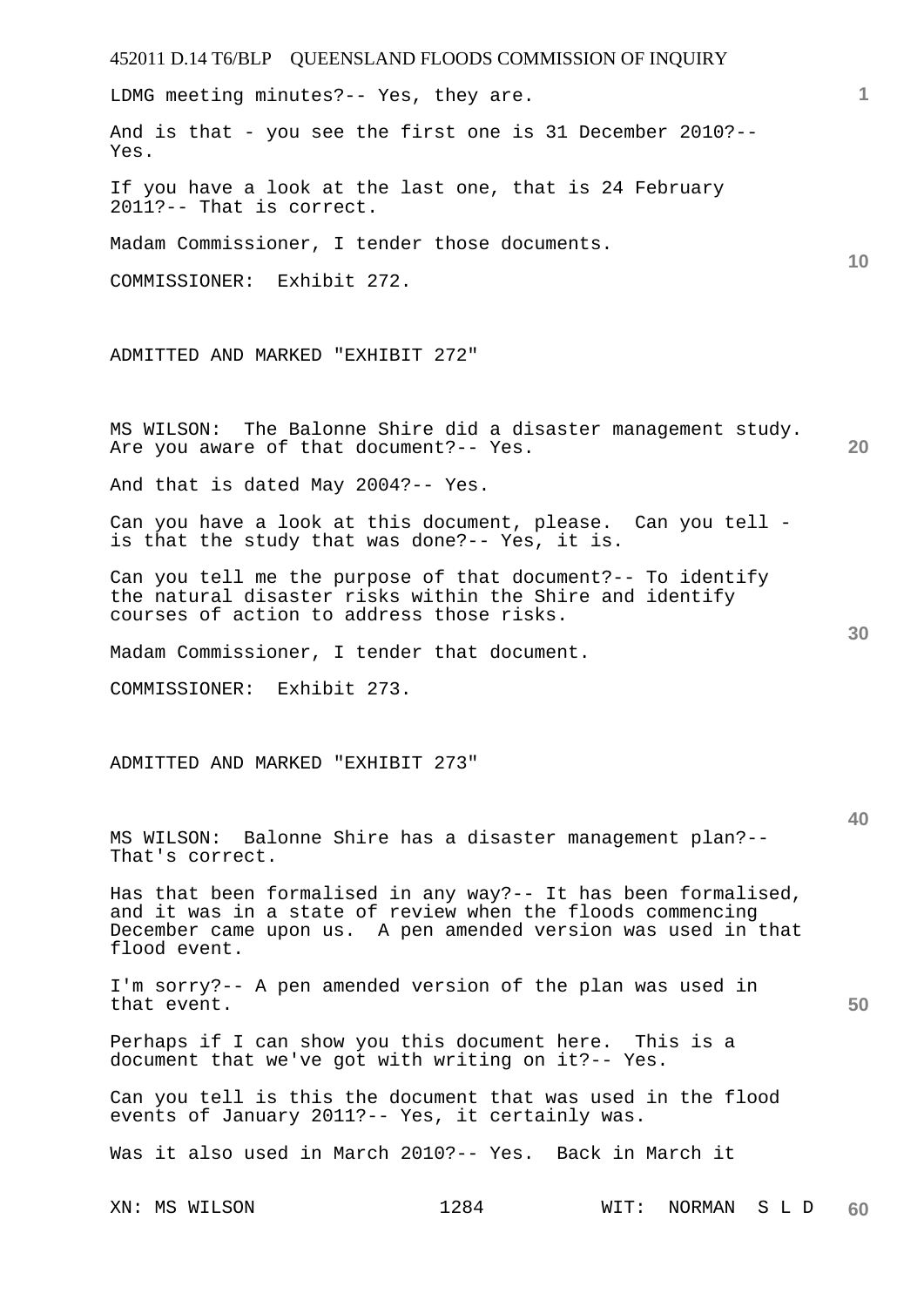didn't have writing on it, and the writing increased over time, and it was halfway through being typed up when the last flood event hit us.

So the writing is information that was acquired after the 2010 floods?-- During and after, yes.

**10**  And that was going to be updated. But it didn't quite get there, and that document with the writing was used as a disaster management plan for the January 2011 floods; is that right case?-- That's correct.

Madam Commissioner, I tender that document.

COMMISSIONER: Exhibit 274.

ADMITTED AND MARKED "EXHIBIT 274"

MS WILSON: The Balonne Shire Council has made application for update of the disaster management study?-- That is correct.

Can you tell me what you are seeking?-- We're seeking to take the 2004 document to be reviewed and updated, and from that we will review our disaster management plan.

Can you have a look at this document, please. With this application for update of disaster management study, who are you making the application to?-- The Natural Disaster Resilience Program. Funding has been approved.

And can you tell me the progress of the update of the study?-- Quote documents will be put together, and we're seeking appropriate people to send it to.

So that was just the application for funding, and funding has been approved?-- Yes, it has.

No need to tender that document. Has the Balonne Shire Council also undertaken a Balonne Recovery Group implementation plan?-- Yes. It was based initially on the Hinchinbrook plan and was developed in the March 10 event and was subsequently used in the December/January 2011 event.

Can you have a look at this document. You say it's based on the Hinchinbrook plan?-- Yes.

What do you mean by that?-- The Hinchinbrook Shire put together a recovery plan that worked well, and it was subsequently promoted by EMQ as an example for others. We took that plan and condensed it on the basis that we're a much smaller Shire with less participants at the meetings and used it for our own purposes.

And is that plan being undertaken?-- That plan is being

XN: MS WILSON 1285 WIT: NORMAN S L D **60** 

**30** 

**40** 

**50** 

**20**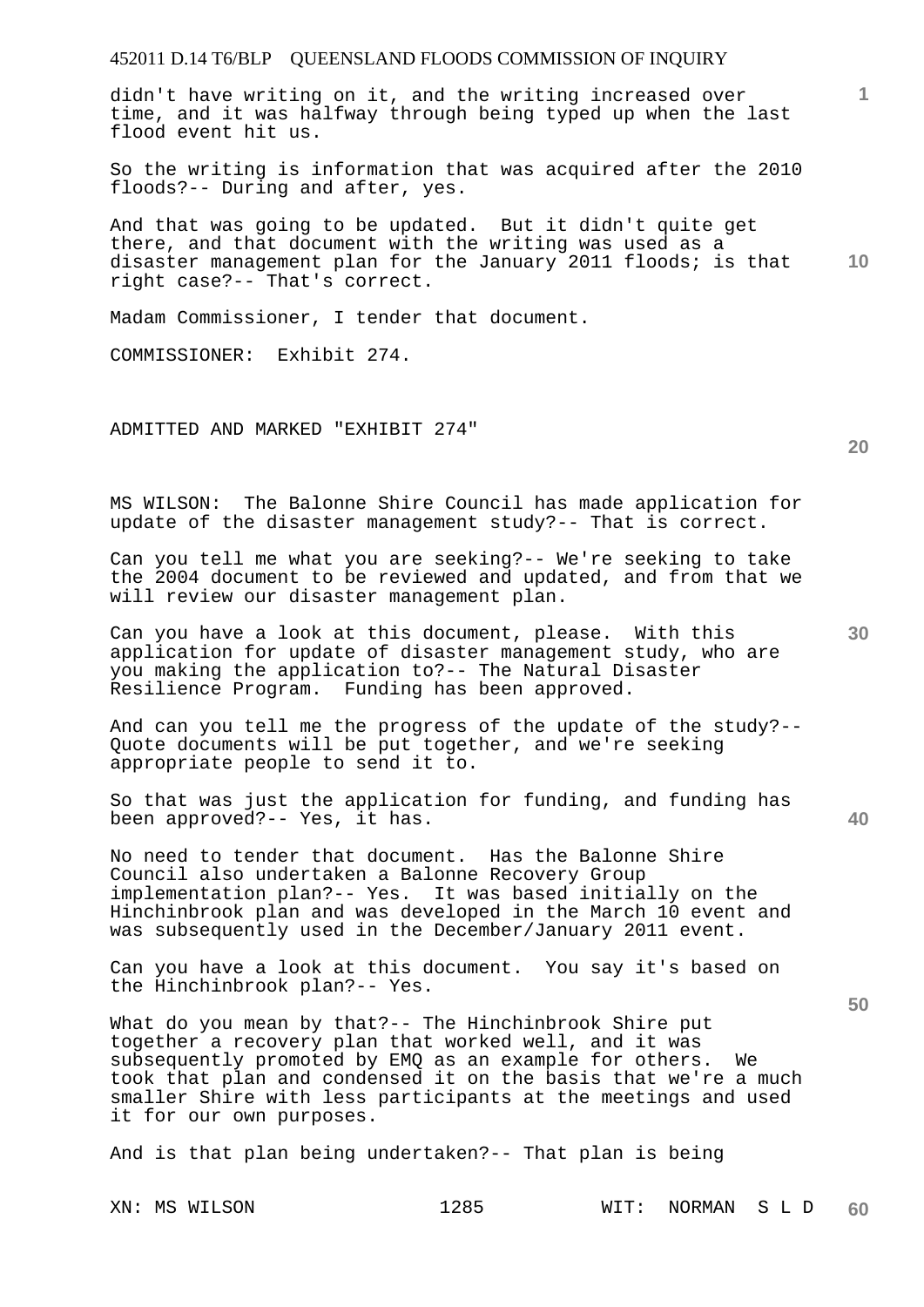undertaken. It is the responsibility of the recovery group. Madam Commissioner, I tender that document.

COMMISSIONER: Exhibit 275.

ADMITTED AND MARKED "EXHIBIT 275"

MS WILSON: If I can take you to your statement that you provided to the Queensland Flood Commission of Inquiry. If I can take you to various matters in that statement. If I can take you to point 2?-- Yes.

**20**  You say, "During the event, a temporary levy was in place designed to protect the majority of the town to a flood height of 14.5 metres, being the agreed preparation height"?-- That's correct.

Now, that's in relation to the January floods?-- Yes, it is.

The temporary levy we saw on your map this morning. When was the temporary levy put up?-- The temporary levy was commenced - I'm sorry, but I don't have dates. But it was commenced early on when we knew the water was coming, because we needed access to appropriate type of soil and we needed time to physically construct the levy. So we started on the areas of town that caused the least disruption and we didn't have to cross private property. We then finished at a point where we had to construct a levy that would have excluded some houses they would have been on the wrong side of the levy - and just waited to see where the peak would come to. Once it was obvious the peak couldn't endanger the entire town, construction was finished, yes.

So you say construction began when you knew the water was coming?-- Yes.

Are we talking about days' preparation or weeks?-- Probably talking ten days. Because we're aware of water coming from Condamine and water coming from Mitchell.

At the height of this levy that goes through the town, what is the peak height of the levy that has been brought to?-- 14.5 it was confirmed by a surveyor when we finished, and it is referenced to the March 2010 floods. At the peak of the March 2010 floods a bolt was driven into the road where the water reached, so at any point the levy is referenced off those.

How high did the levy have to be built in the town to cater for the 14.5-metre flood?-- At a rough guess, I would say about 1.6, 1.7 metres at its highest and virtually imperceptible at its lowest. And at times it met the natural lay of the land and the levy bank both sides.

**10** 

**1**

**30**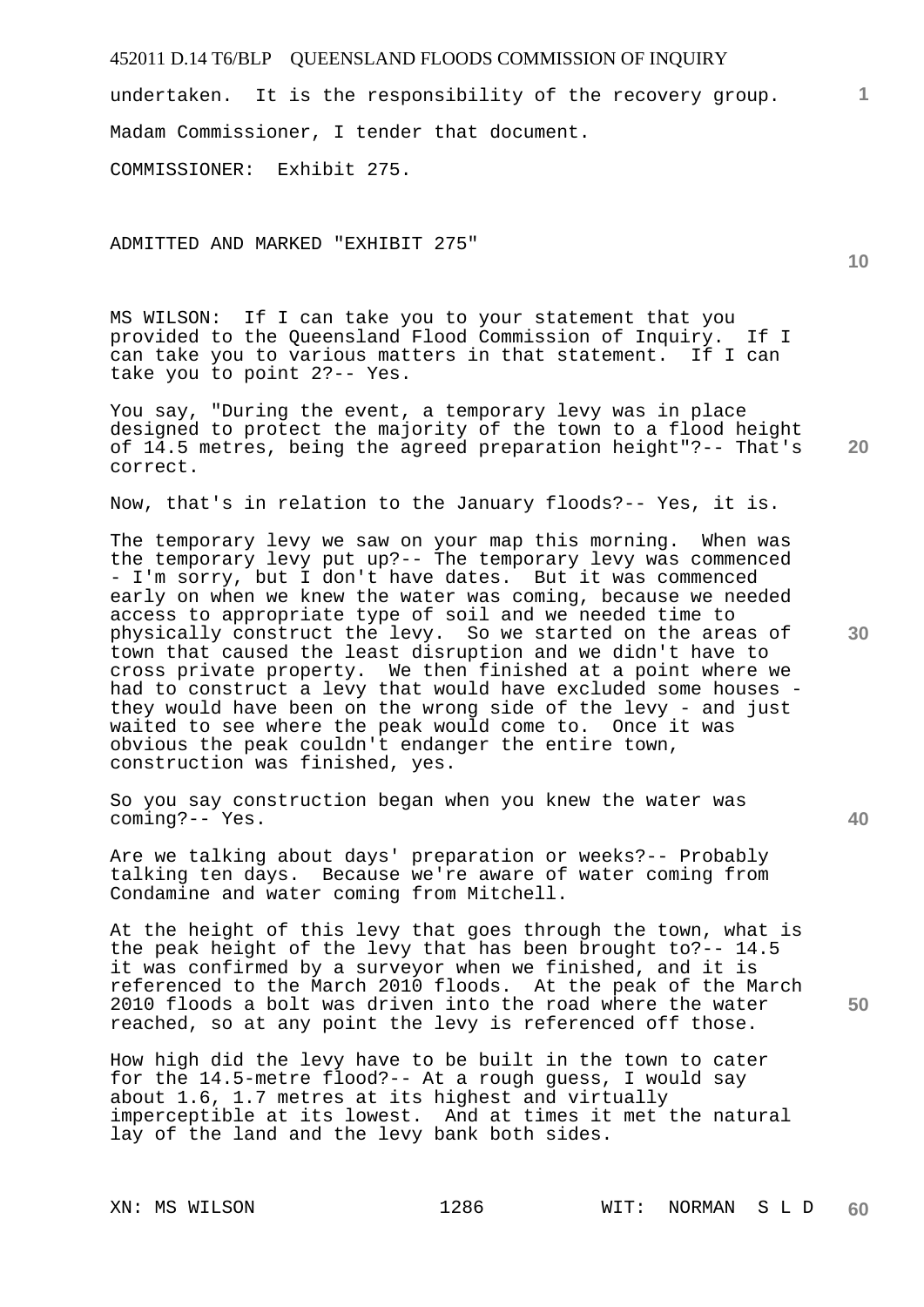You say it was checked by the ADF?-- The ADF passed an eye over it, and it was also checked by local contractors and council's surveyor.

The major flood peak was 13.2 metres?-- That's correct, yes.

And that was the second highest peak on record?-- That's correct.

Of course, March 2010 was the highest peak?-- Highest, 13.4.

Were you in Court this morning when the level of 15.5 metres was discussed?-- Yes, I was.

Were you aware that there was any prediction for 15.5 metres?-- I was aware of a prediction for 15 metres.

Of 15?-- Yes.

And who informed you of that?-- I was informed by Bureau of Meteorology after a State briefing session to say that they had run some of their existing models, and they had some scenarios where the height reached 15 metres. They were very definite in that they weren't predictions, but they were scenarios. And the problem was that the volume of water exceeded their current modelling, and they are in uncharted waters and trying to refine modelling.

You said this was in meeting with the DDC?-- No, outside a meeting. A telephone call to the Bureau of Meteorology made to myself.

You telephoned the Bureau of Meteorology?-- They phoned me.

Sorry, they phoned you?-- Yes.

Can you recall when this was?-- No, I can't. If it helps, look, I had a diary of events that I could probably go back  $and---$ 

That would assist?-- Yes.

Can you provide those to the Commission of Inquiry?-- Yes.

Would that diary point out the conversation that you had?-- Look, I am unsure of how clear it will make that, but I have a good recollection of the conversation.

The next thing you refer to was it was a scenario, not a forecast?-- They were the exact words used by-----

What was the exact difference between those two terms, between scenario and forecast?-- My understanding was that the forecast was the number they were prepared to make public; the scenario was on the upper range of their models they didn't feel comfortable to make public, because they were not that confident in the number.

**10** 

**20** 

**30** 

**1**

**40**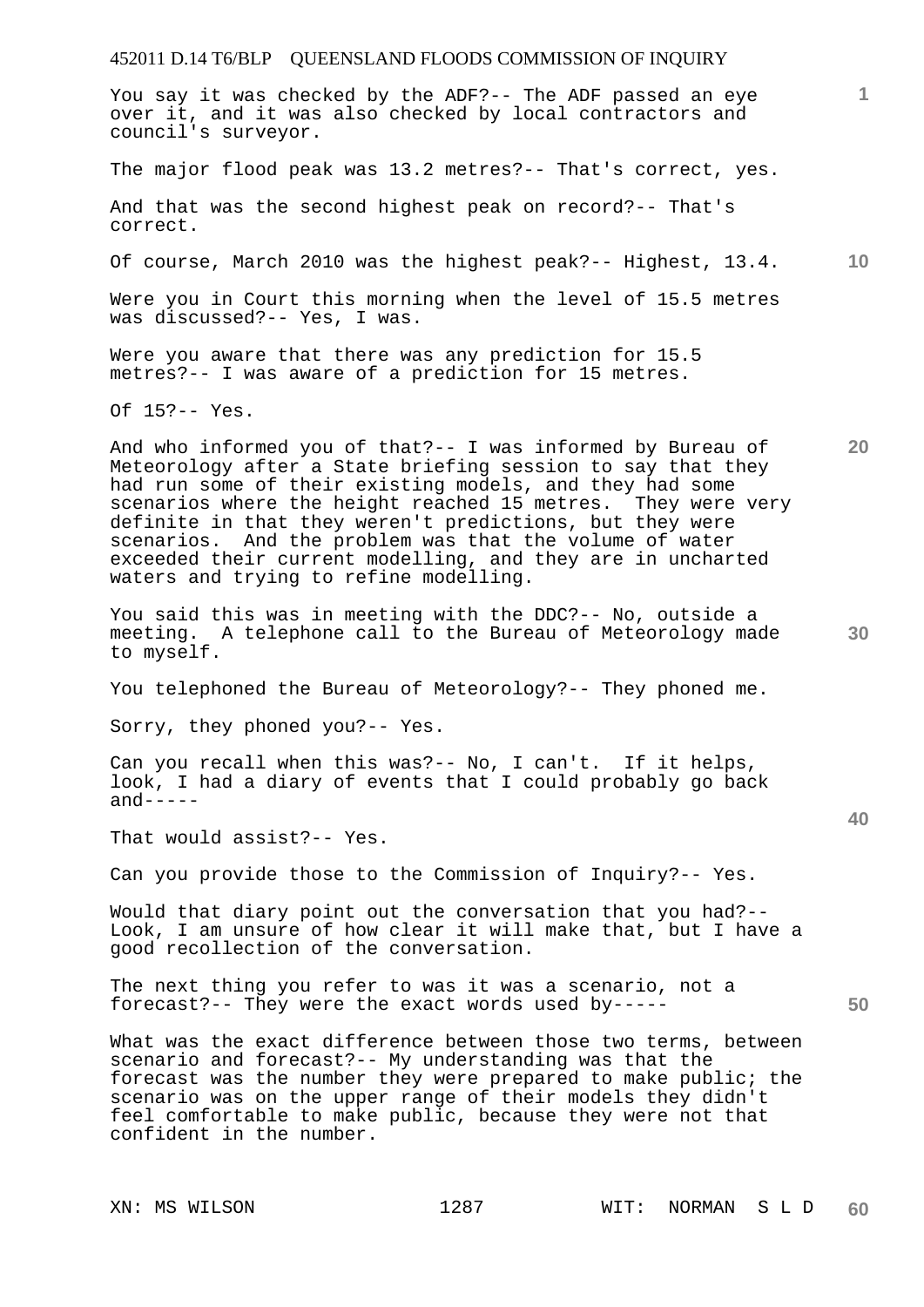Warned by that information that you said you got?-- Yes.

You, the Balonne Shire Council, had a trigger point of 1.25?-- Yes.

**10** 

**1**

**20** 

**30** 

**40**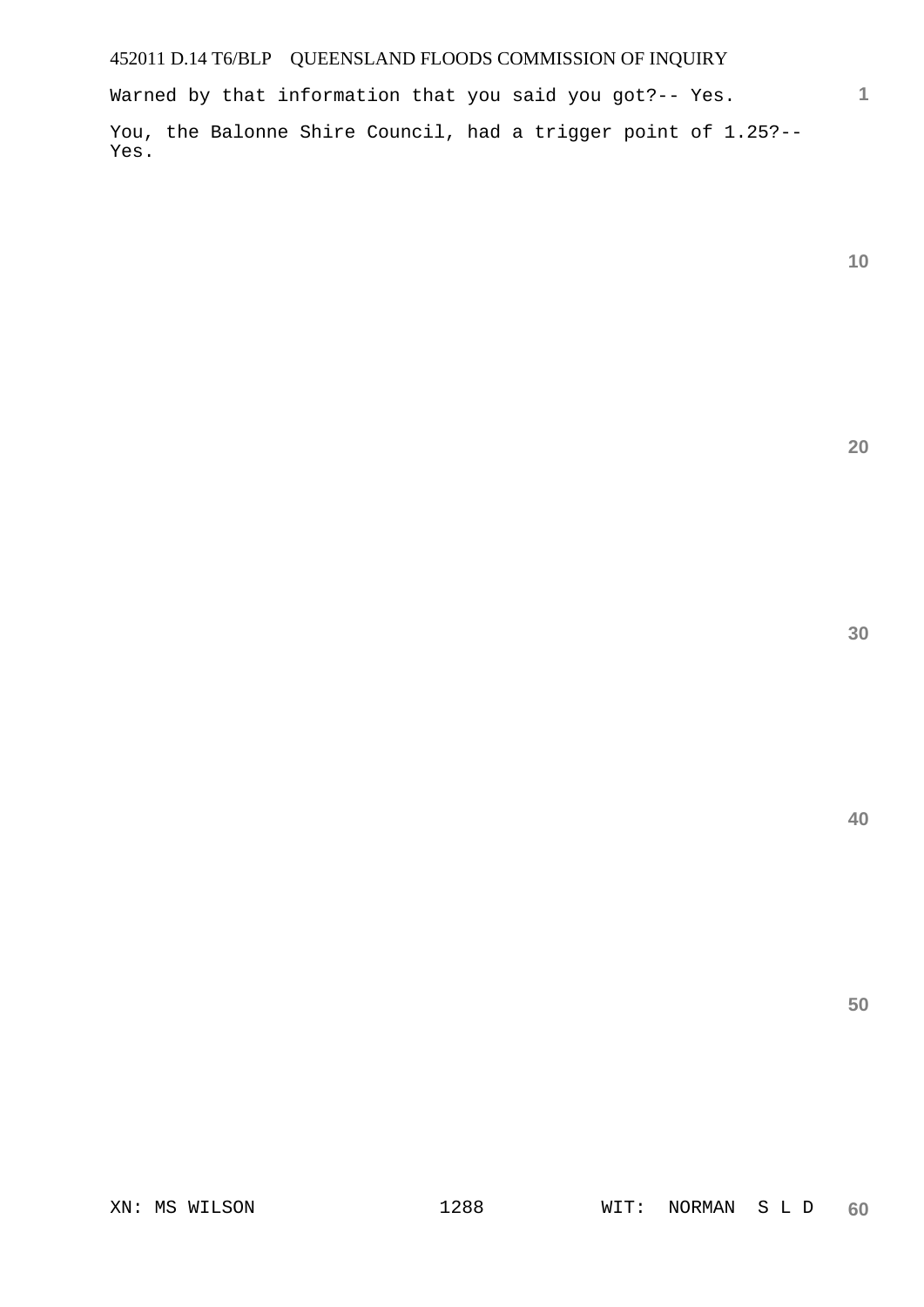When we're talking about a trigger point that is when evacuations would commence-----?-- Yes.

-----of the town. First of all, when we're talking about a trigger point of 14.25, is that a prediction of 14.25 or an actual recording of a level of 14.25?-- That is when we are confident it will reach 14.25. So in that sense it would be a prediction. However, the 14.25 is to give us adequate time to evacuate the time prior to 14.25 metres.

One of the issues is, is it not, that St George could get isolated and it would be difficult to evacuate if the flood level had reached 14.25, is that correct?-- St George was isolated for a total of about three days. There is normally road access to the east or to the south. Our evacuation plan - and I will run through it - was in two stages. The first evacuation centre was based at the State school and that was used for evacuees for those people who were flooded. The second evacuation point was on higher ground at the Wattleglen kangaroo processing factory, which is a little way out of town, and if we had to move the population of St George that's where they were going to.

And could that evacuation centre cater for a population of St George?-- Yes, it could. The recovery committee went and inspected it and made arrangements.

So you had this conversation, you say, with the Bureau of Meteorology where you were informed that there - there was a scenario of 15 metres?-- Yes.

Bearing in mind the distinction between forecast. What did the LDMG do in relation to being armed with that information of a scenario of 15 metres?-- My recollection is it coincided with the Deputy Premier's visit, who was concerned and it was - our planning had been to 14 and a half metres. We confirmed that planning height. And the really only number that was confirmed and made definite after that information was at 14.25, the town would be evacuated.

Excuse me. There was a change in circumstance, wasn't there, of the forecast that the Bureau of Meteorology supplied you some time after the - there was a higher peak that was expected by the Bureau of Meteorology where they talked about in excess of 14 metres?-- Yes.

And then there was a downgrade from that, less than 14 metres?-- Yes.

Now, in terms of the 15 metres, you heard the questions that were - the questions and answers that were put to Inspector Stiles this morning?-- Yes, I did.

And about erring on the side of caution about evacuating the town so they are not put in danger?-- Yes.

What is your response to that in relation to the scenario that

XN: MS WILSON 1289 WIT: NORMAN S L D **60** 

**10** 

**1**

**20** 

**40**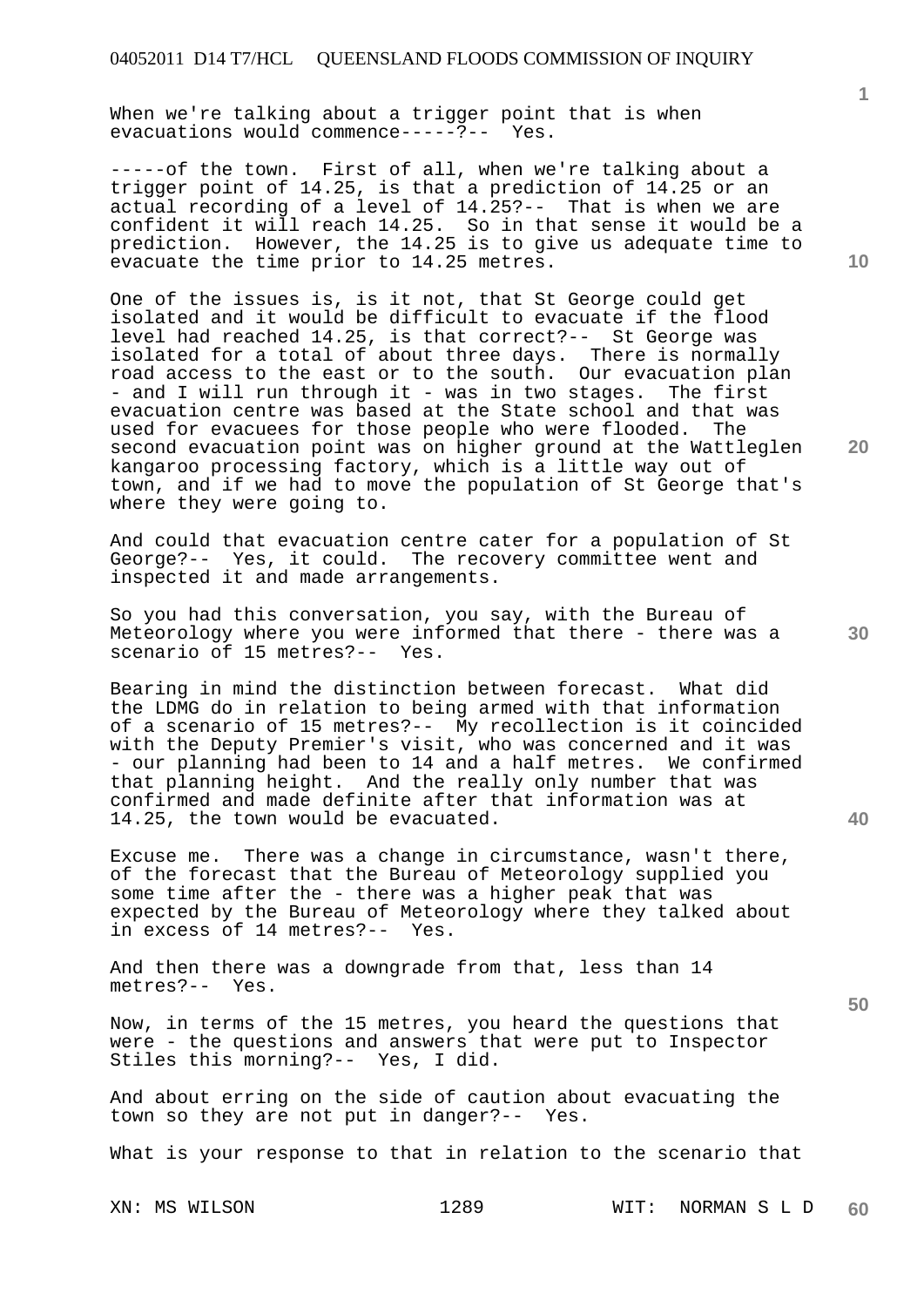you were provided?-- I will take it that it is in relation to his confidence in the amount of water that was coming.

Yes?-- Look, it was one of the many things that we considered. We have got a community full of very knowledgeable people of flows in the river because it makes their life difficult from it; each of them are watching all the websites, they know the volumes of water that are coming; we ourselves had a history of knowing the previous peaks of the river as it passed the various places upstream from us. So I am not saying we disregarded that scenario, we certainly went and made preparation to evacuate the town after we heard that scenario. However, it would be reasonable to say that - I think we accepted the comment in the same context it was given; there is a scenario, if - and it relates to Barrackdale Choke overflows, that you might see an overflow of water, and nobody was prepared to commit to that as a prediction, it was just "be warned", and we considered ourselves warned.

Were you prepared to take a risk?-- There was no risk. There is a lead time of at least two to three days and I don't see it as a risk. If we were going to breach that, we would evacuate to the Wattleglen factory and we're out of town.

How long did that evacuation process take?-- Look, I would be comfortable it would be completed within a day. We had resources come to the LDMG meeting that we would offer door knock. When we did evacuate the lower lying areas it was done via door knock.

Can I take you to another matter in your statement? Can I take you to item 7? If I can take you to subsection (b) in relation to that?-- Yes.

That's where you refer to, "The council was also responsible for the establishment and operation of the SES control centre."?-- That's correct.

And then the task of the control centre you have set out there?-- Yes.

Now, can you assist me: did the council direct the operations of the SES?-- The council chairs the Local Disaster Coordination Committee. The SES had a response role and there is a coordinator SES controller that sits and directs the operations of the SES. The SES attend the disaster coordination meetings and bring information to it and act upon some of the recommendations.

And can you assist me in providing the numbers of the local SES that you have here in St George?-- Look, not precisely but I would say 15 is probably the upper limit. We also have another unit at Thallon that was activated and there was other SES brought in from other areas to supplement our numbers.

And one of the greater risks that St George faces is flooding. Does the SES have the appropriate training in relation to flood boats and dealing with flooding?-- Yes, we have quite a

XN: MS WILSON 1290 WIT: NORMAN S L D **60** 

**30** 

**20** 

**50** 

**10**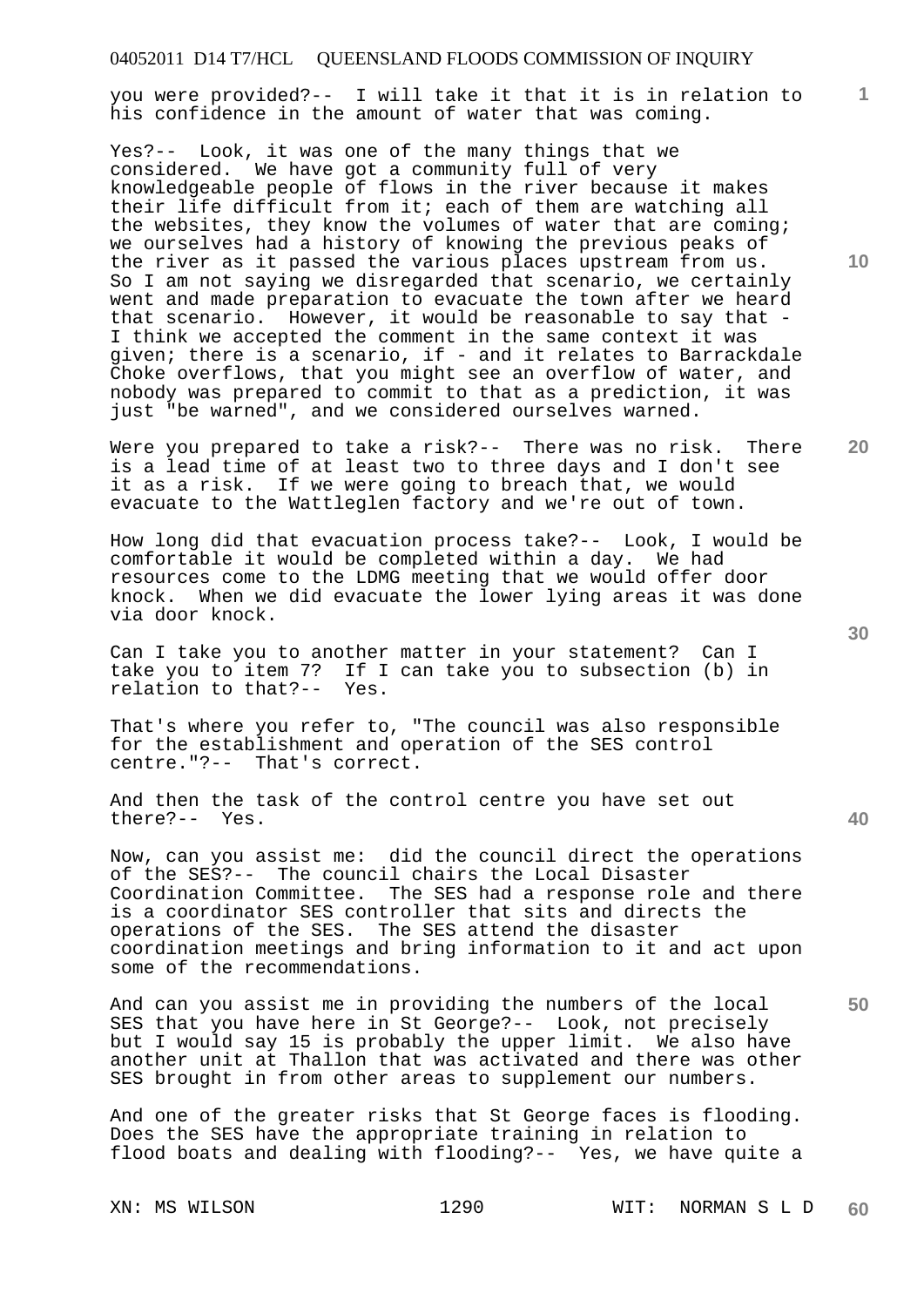few people qualified to operate those flood boats.

And what about the resources in relation to flood boats being available during flood events?-- Appropriate. There was other flood boats brought in to assist. We did move a boat from the town of Barwon across the Dirranbandi prior to the water arriving to make sure they were in a position to help themselves. I should add from the previous comment, too, that the SES do have people who train other people in the use of flood boats based out of St George.

Does the training come to St George or are you aware whether the members have to go elsewhere for their training?-- A combination. Previously there has been training in St George, previously we have sent people away to train others.

Okay?-- Can I-----

Go on?-- Can I add to the adequacy of the boats?

I will just take you to that. Is that something you have addressed in item 17E?-- Yes.

And that is in relation to - where you state that another difficulty with flood boats was only one outboard engine?-- That's correct.

Can you explain?-- In two circumstances there was a failure of the only engine, and both times, luckily, the boat drifted back to the edge of the river. Had there been an auxiliary engine, that would have been a much safer operation. Our other difficulty was we had a hand-me-down engine from the Gold Coast that had a lot of hours on it. In the end, it did require a major service. It didn't let anybody down terribly. The bottom of the motor broke off at some stage where it had been previously welded but it sufficed.

It sufficed when the bottom of the motor broke off?-- Yes, there is a little alloy fit, about that long, that had broke off previously and been welded, yes.

So in relation to those resources have you got any suggestions about the appropriateness of the flood boats in the area?-- I would suggest that those boats need an auxiliary motor to get them out of trouble.

That's just a little outboard engine that's also included on the boat?-- Yes. Another alternative would be to use twin engines instead of a single, yes.

Can I now take you back to item 10? And you say at B there are three particular issues that you wish to bring to the attention of the Commission?-- Mmm.

The first one is in relation to the information that the Bureau of Meteorology was supplying, vis-à-vis the information the Department of Environment and Resource Management was supplying on their website?-- Yes.

**10** 

**1**

**20** 

**40**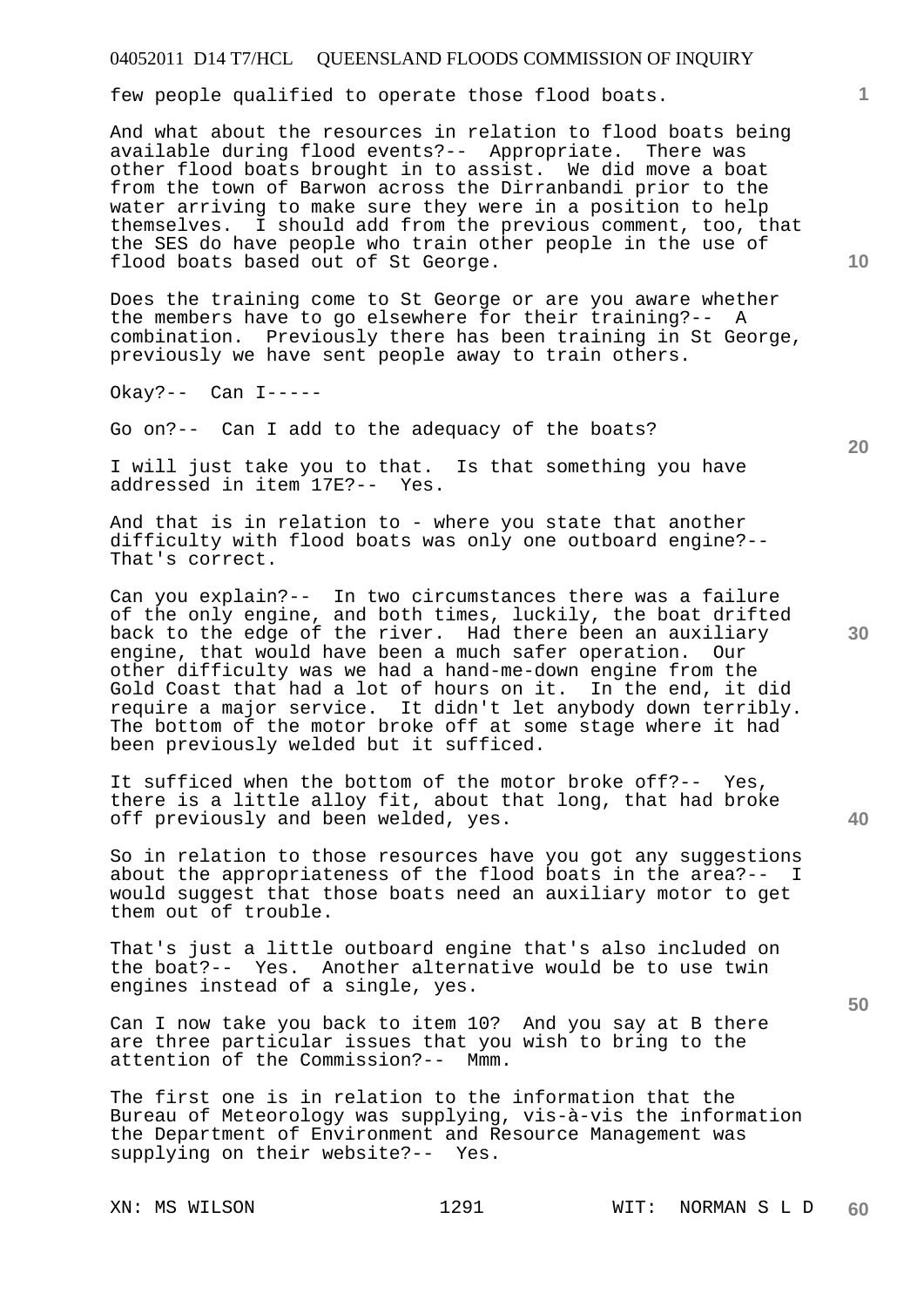And your suggestion is that there should be greater compatibility?-- There should - my comment arises from a situation during the floods where we had local irrigators watching the volume of water coming down the river and the two websites were out by 100,000 megalitres a day, which is significant, and to put it in perspective, about 300,000 megalitres a day is the most the Beardmore Dam has ever flowed. I brought that to the attention of BOM, Bureau of Meteorology. They met with the Department of Environment and Natural Resources, DERM. They resolved who was right and who was wrong and they were corrected in favour of the greater volume.

Who was corrected?--  $I - I$  - look, this is one - it is really a bit hazy in my mind. I think DERM had the higher numbers and I think DERM had the higher numbers and BOM corrected themselves.

**20**  You say in your - in 10B, "DERM later amended its rating tables to better reflect the BOM figure."?-- Yes. The rating tables within - now, this is where it is hazy in my mind. Two were reconciled. That's definite. Who admitted fault, I can't remember.

Okay. And when did that occur in relation to the flooding events of St George?-- Prior to the peak.

And did you have any other issues with that information throughout the rest of January?-- No, we were constantly reminded that the flow was outside the flow curves of the gauging stations, and they were relying on what they could physically measure on the ground with boats out there, and educated estimations.

Number 2 is an issue that you raise in relation to the Barrackdale Choke?-- Yes.

You say there, "The choke was tested beyond its previous limits and BOM produced a range of what-if scenarios"-----?-- Yes.

-----"in the event the capacity of the choke was exceeded."?-- Yes.

Can you assist me in telling me what you mean in relation to that?-- They were the scenarios we've previously spoken about. The people doing the predictions, BOM, had a view of the capacity of that choke. It acted as a natural dam, and at some point that dam would spill and the consequences of which they were unsure of, that's why they produced the range of scenarios.

And that's where you say that, for instance, one scenario put the height of the Balonne River at 15.5 metres?-- 15.5, yeah.

And that was something that you worked through and determined that it wouldn't reach?-- No, look, it is something we took on notice because BOM themselves were not sure. They said it

XN: MS WILSON 1292 WIT: NORMAN S L D **60** 

**30** 

**1**

**10** 

**40**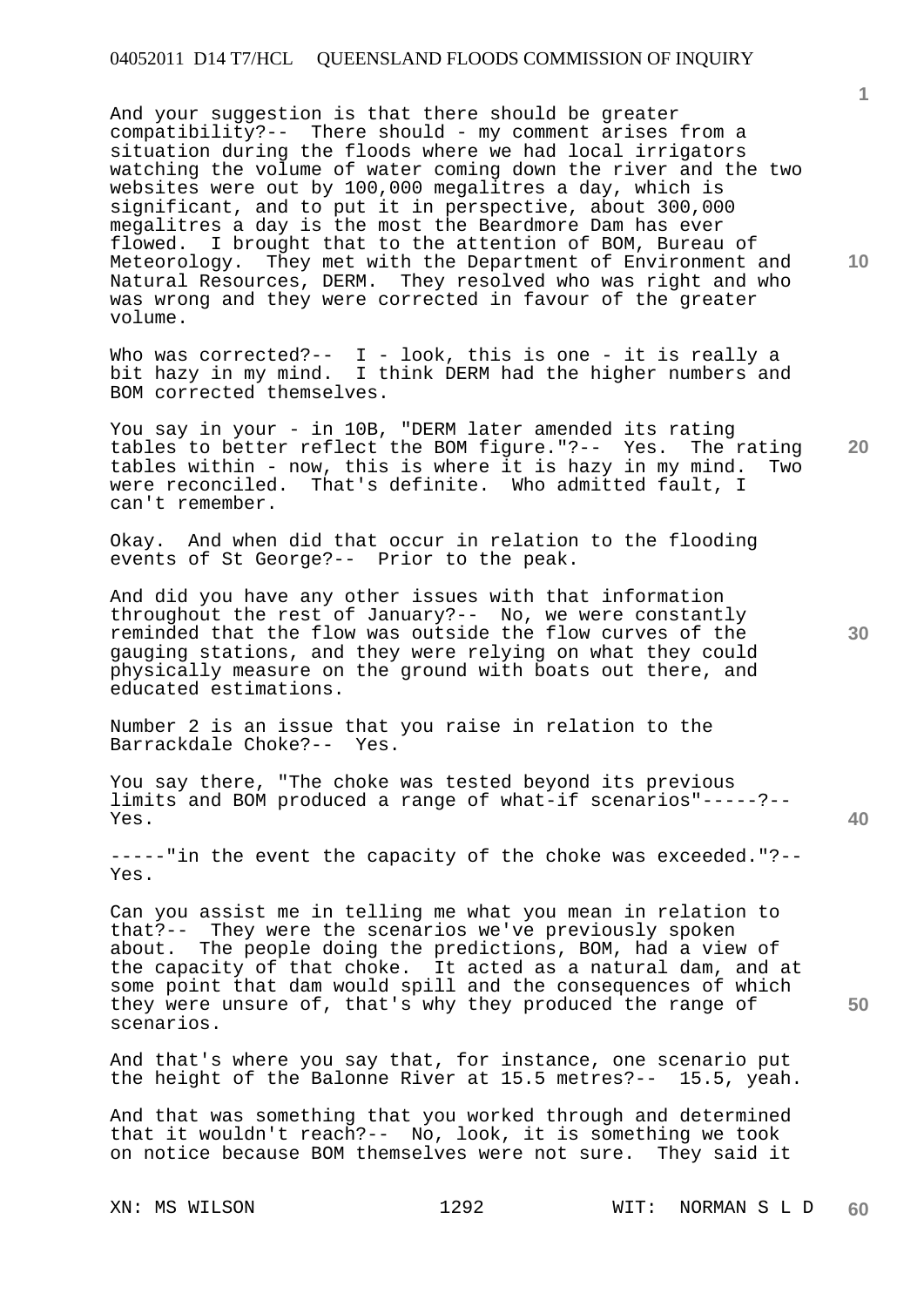is outside the range of their models, but they wanted the heads-up that it is a possibility and they would get back to us with more accurate information.

You say that, "The range of possible flood heights was considered and useful when establishing the evacuation at 14.25 metres."?-- Yes.

Can you explain what you mean by that?-- That obviously we had to be prepared to leave the town and it was appropriate at the time to set a height at which we would leave the town.

When you are talking about - how was the evacuation trigger point of 14.25 metres established with reference to the range of possible flood heights?-- It was discussed - I think it was actually in the presence of the Deputy Premier and agreed upon within the LDMG.

Can I now take you to item 19? These are matters that you raise for future planning?-- Yes.

And perhaps if we can go through them. The first one you state is, "In Thallon it is proposed to augment the current levee from its current alignment and the Natural Disaster Resilience Program funding for this augmentation has been approved."?-- That is correct. That resulted from the March '10 floods and prior to the January flood reaching Thallon, we moved heavy equipment in there, raised the level and prevented the town from flooding. We have now confirmed that that is the correct alignment of that levee.

Okay. That process is also occurring for Dirranbandi?-- Dirranbandi again came from the March '10 floods. Again, we had heavy equipment in place during this flood. It was to patch leaks. The Dirranbandi levee has now been substantially completed.

**40**  You also say that, "In St George, the council proposes to engage consultants to carry out a hydrological study of the floodplain below St George. Funding is currently being sought for this project."?-- That is correct, yes.

What is the purpose of this hydrological study in relation to flood preparedness?-- It is to address community concerns such as Mrs Kilroy suggested this morning, as to the development of the floodplain below St George.

Is that in relation to the building of - by private property owners of levee banks?-- Not only private property owners, the development of that floodplain dates back to the 50s and there has been no big flood tested in that time, so-----

So now might be a convenient time to discuss the issue of levee banks-----?-- Yes.

-----around St George. You heard the issues raised by Ms Kilroy this morning?-- Yes.

**20** 

**30** 

**10** 

**1**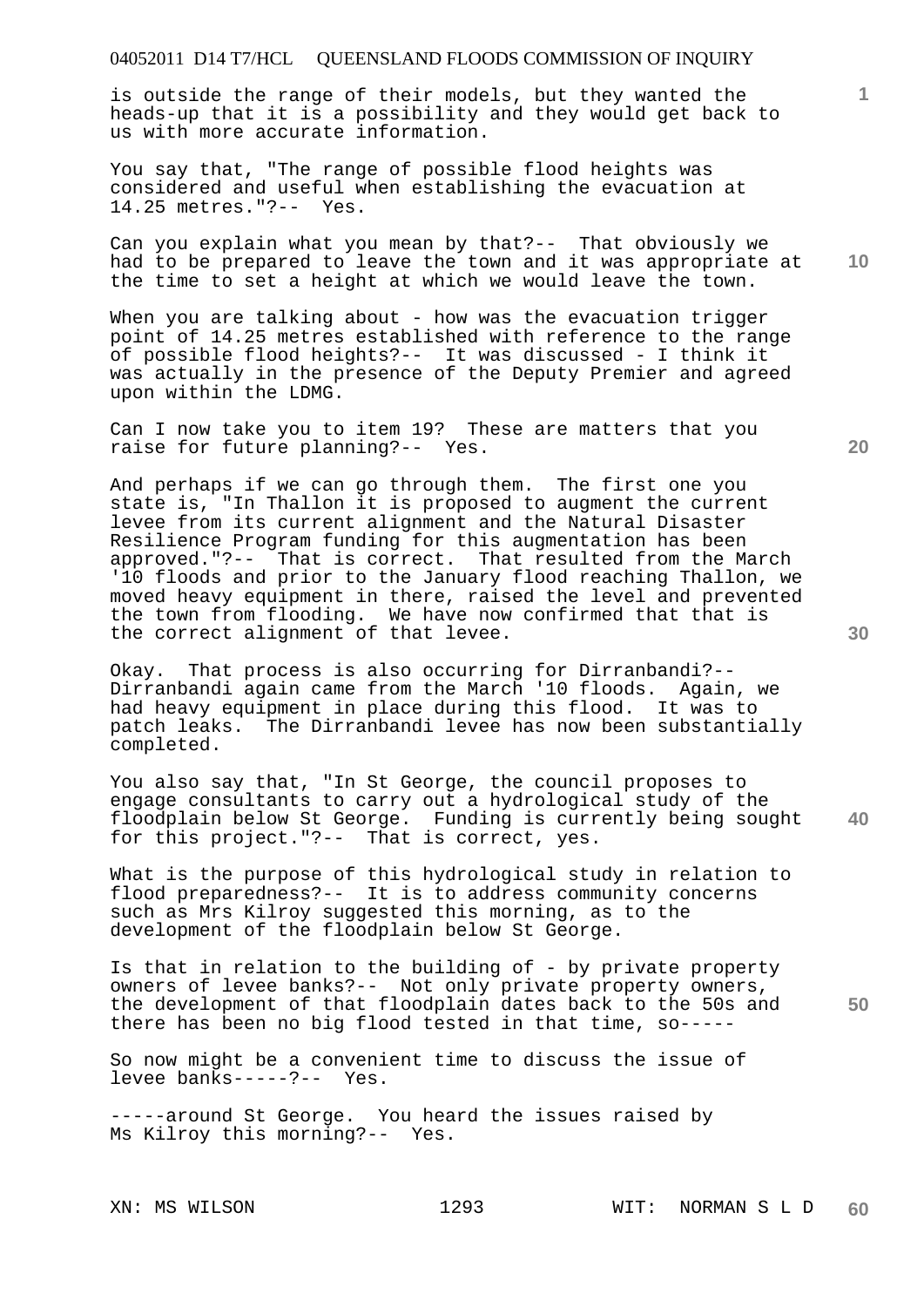And she has a view that the levee banks should be regulated or that process should be begun?-- Yes.

Now, has that process begun to - for the Balonne Shire Council to consider regulating levee banks?-- The process is certainly being considered and that seeking funding for that study is the starting point. It is a big issue beyond the resources of the shire, or very close to, and it is going to need other levels of government to assist.

What information are you hoping to get out of the hydrological study to assist you with the process of considering to regulate levee banks?-- To assist as to whether or not to regulate levee banks? The hydrological study is more in regard to flood preparedness, as first port of call. The second port of call in - to whether or not to regulate levee banks is a broader conversation because how you would regulate levee banks has to be further discussed.

So you are stating that the conversation is being started?-- The conversation has been started, yes.

And the first part of that conversation is to get this hydrological study?-- Is to get it, and it forms two parts. There is a proposal for a levee within St George. That is a study of a much more confined area and it would place a permanent levee to protect the town of St George. That is the small part of the study. Below that, it addresses community concerns because they have been raised and we really don't know the validity of what has been raised and I think we need to establish it.

Have community consultations been proposed late last year? Were they proposed to be undertaken?-- I would say that is a reference to the beginning to prepare a new planning scheme for the shire.

Well, tell us about the beginning of a new planning scheme for the shire?-- There is money in the current budget for council to scope a new planning scheme in line with the SPA, the Sustainable Planning Act, to replace the old planning scheme which was done under the Integrated Planning Act.

Why does that have relevance in relation to the building of levee banks in this area?-- We sought advice from Department of Local Government as to the appropriate way if you were wishing to regulate levee banks, and that was suggested as one possibility. It is - it is the start of a process.

But the community consultations didn't occur?-- No, as late as last month there was a resolution of council to commence the planning scheme. There was broader issues with the planning scheme as to the appropriateness of the timing of the new scheme.

Madam Commissioner, I understand that we are going to be supplied - the Commission is going to be supplied a report prepared by the Balonne Shire Council, and I understand

XN: MS WILSON 1294 WIT: NORMAN S L D **60** 

**20** 

**10** 

**1**

**30** 

**40**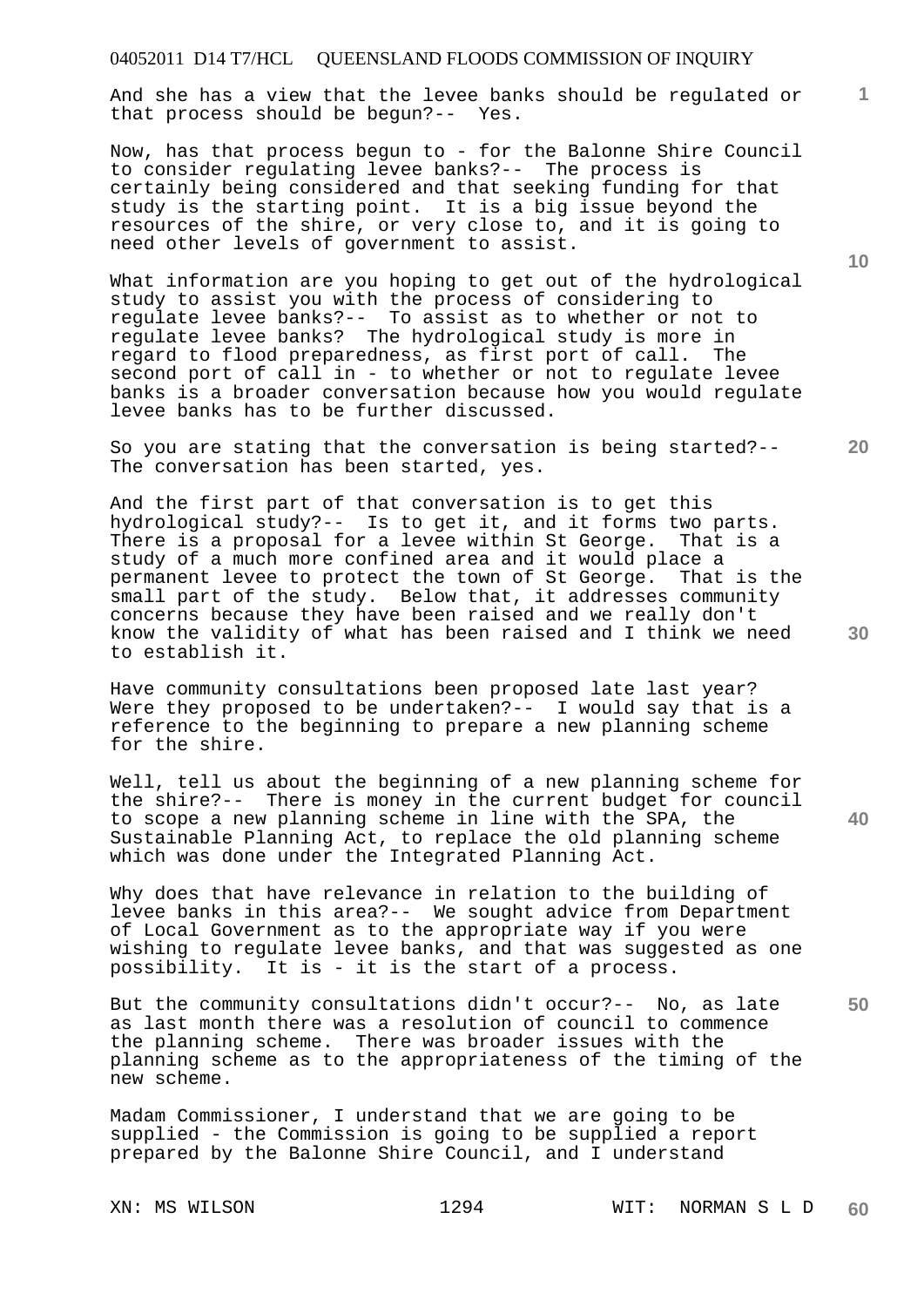written submissions are going to be given to the Commission in relation to this issue of levee banks, and any possible regulation of the levee banks, and perhaps that could be better addressed in that written form.

COMMISSIONER: Okay.

MS WILSON: If I can just continue through the item 19, there is also a proposal to design and construct a levee for the western end of St George?-- Yes. That's the one I just referred to that would require a hydrological study. Part of the town, it looks like it is impracticable to contend with the levee and the exact alignment of any levee is going to be controversial.

You say, "For areas of St George where a levee is not practical, such as Albert Street and Terrace Street, there is a proposal to raise houses to provide flood immunity. Funding is being sought for this proposal."?-- That's correct. There is a selection of houses that you are going to have to build a levee 10 metres high that just blocks all view of the river, and those houses - the only practical solution appears to be to raise them, looking for assistance for those people.

Who are you seeking funding from?-- Actually the Mayor raised the question and it was suggested to include it in this submission of the Commission.

Sorry, I am not too sure what you are seeking?-- Sorry, no, look, the - there was a discussion, the Mayor attended a meeting of Mayors of flood affected shires with the Premier, and the suggestion was raised that we were seeking this funding. The Premier responded that it would well be a The Premier responded that it would well be a matter for the Commission, so it was included in a submission.

And where you had put it in item 19 that is where it is included?-- No, it is also included to a submission to the Commission by myself.

"Council proposes to retain the emergency levels along the riverfront in St George where they do not interfere with roadways and private property. A Green Army project (a program to provide work experience and training to unemployed people) has been applied for to blend these levees into the landscape."?-- That's correct.

Is that underway?-- No, I got - the project funding has been applied for. It is imminent. We have got a partner who will employ the people. Look, there is emails going backwards and forwards at the moment. Look, that is a beautification and restoration project rather than a project to protect the town.

Okay. "The Balonne Shire Disaster Risk Management Study is to be updated." That's a document that we saw before, is it?-- Correct.

The one with the writing on it?-- Yes - oh, sorry, no, the risk management study is the one without the writing on it,

XN: MS WILSON 1295 WIT: NORMAN S L D **60** 

**10** 

**1**

**20** 

**40**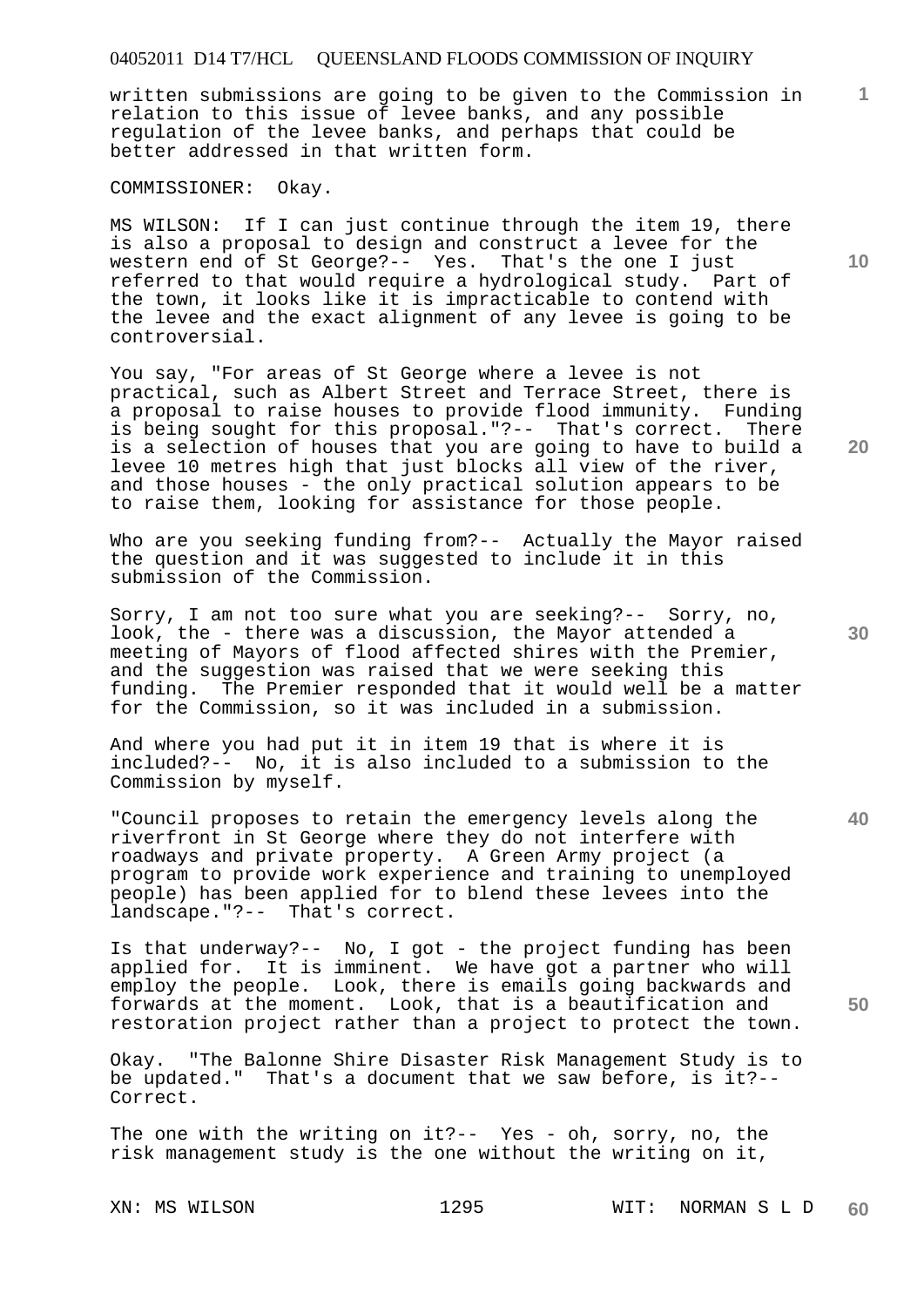the 2004 document.

And then that will be - however that is updated, that will be implemented into the Disaster Management Plan, is that the case?-- That's correct, yes.

Thank you. I have no further questions?-- Okay.

MS McLEOD: I have no questions, thank you.

COMMISSIONER: Mr Rolls, are you-----

MR ROLLS: I have no questions.

COMMISSIONER: Mr Dollar?

MR DOLLAR: Yes, thank you, Commissioner.

MR DOLLAR: Mr Norman, I act on behalf of SunWater. They are the owners and operators of Beardmore Dam which is one of the dams within this region. Now, that's a dam located 21 kilometres approximately north of this location. Through your time as the CEO of this Shire Council, have you become familiar or obtained some knowledge in relation to the way in which that dam is operated?-- Yes, I have.

Now, are you aware that it is a dam that has no flood storage capacity?-- Yes, I am.

And by that I mean that as floodwater comes into the dam, it must be passed through the dam and released to protect the safety of the dam?-- In layman terms they explained to me that their job is to keep the water flat, so, yes.

To keep a constant level of the dam?-- Yes.

Once it is full?-- Mmm.

Now, in your presentation to the Commission this morning you provided some information in relation to flood volumes passing through the town of St George. Now, have you read the statement of Mr Keogh from SunWater where he talks about that approximately 82 times the total storage volume of the dam passed through Beardmore dam from 1 December until the 7th of February?-- No, I haven't read that but I would accept that that would be the case.

**50**  I think you said this morning that it was approximately double the flood volume of the March 2010-----?-- Yes.

-----flood?-- Yes.

Now, you mentioned earlier you have some knowledge as to how the dam is operated?-- Yes.

Now, are you issued, as the Chief Executive Officer of this

XN: MR DOLLAR 1296 WIT: NORMAN S L D **60** 

**40** 

**20** 

**10**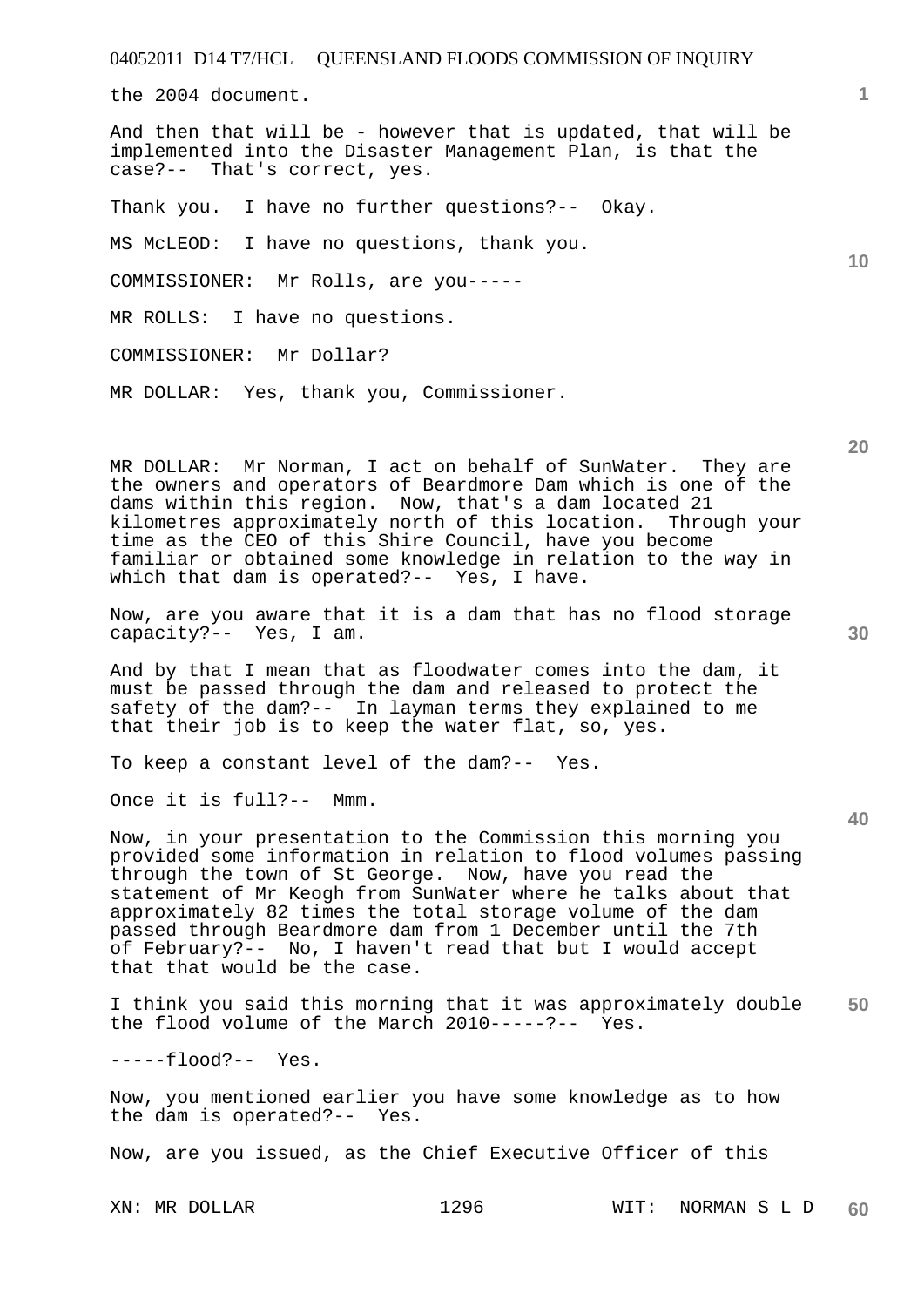Shire Council, with an emergency action plan prepared by SunWater?-- Yes, I am.

And is that a controlled copy of a document that you receive?-- Yes, it is.

Does that set out the way in which the dam is operated and the conditions under which the releases from the dam are made?-- Yes, it does.

And it provides the council with information that is useful for the council in understanding the precise mechanisms by which the dam is operated?-- Yes, it does.

In terms of contact between SunWater and the council, is that something that you have some experience in?-- Yes, on many levels outside of flood and during the flood, yes.

We might start, first of all, then, with the Emergency Action Plan contact. Are you aware of the contact list in the Emergency Action Plan whereby reference can be made to various and central personnel at SunWater where their contact details are provided?-- Yes. I am aware there is a list in there. For practical purposes, I normally deal with the local people.

Just dealing with this list and then we will deal with the local people?-- Yes.

But this list lists out - I won't go through them all, but from the CEO down to the dam operators as well as the engineers and anyone you might need to contact?-- Yes.

And it includes their mobile numbers, after hours, work numbers?-- And was recently updated.

**40**  Now, in terms of your local contact, you found that a very effective means of contacting people at SunWater, a local contact, is that right?-- That's correct. They had a representative on our Local Disaster Coordination Group, and when I needed information, I would ring - well, in particular William Bennett, local operator. He would tell me what he knew was happening, yes.

And how did you find the quality of the information that was received or given to you by Mr Bennett?-- Oh, invaluable.

Invaluable?-- Invaluable.

**50**  What was the type of information that would be provided by Mr Bennett on behalf of SunWater?-- For example, that the dam was nearing maximum capacity, as to the amount of water they could flow; how many more lifts they had on the gates to pass water through; that water was backing up around the dam, back of the dam where they had never soon it before. He was helped form a picture of what was happening locally.

So this information was provided to you in a number of means?-- Yes.

**30** 

**20** 

**1**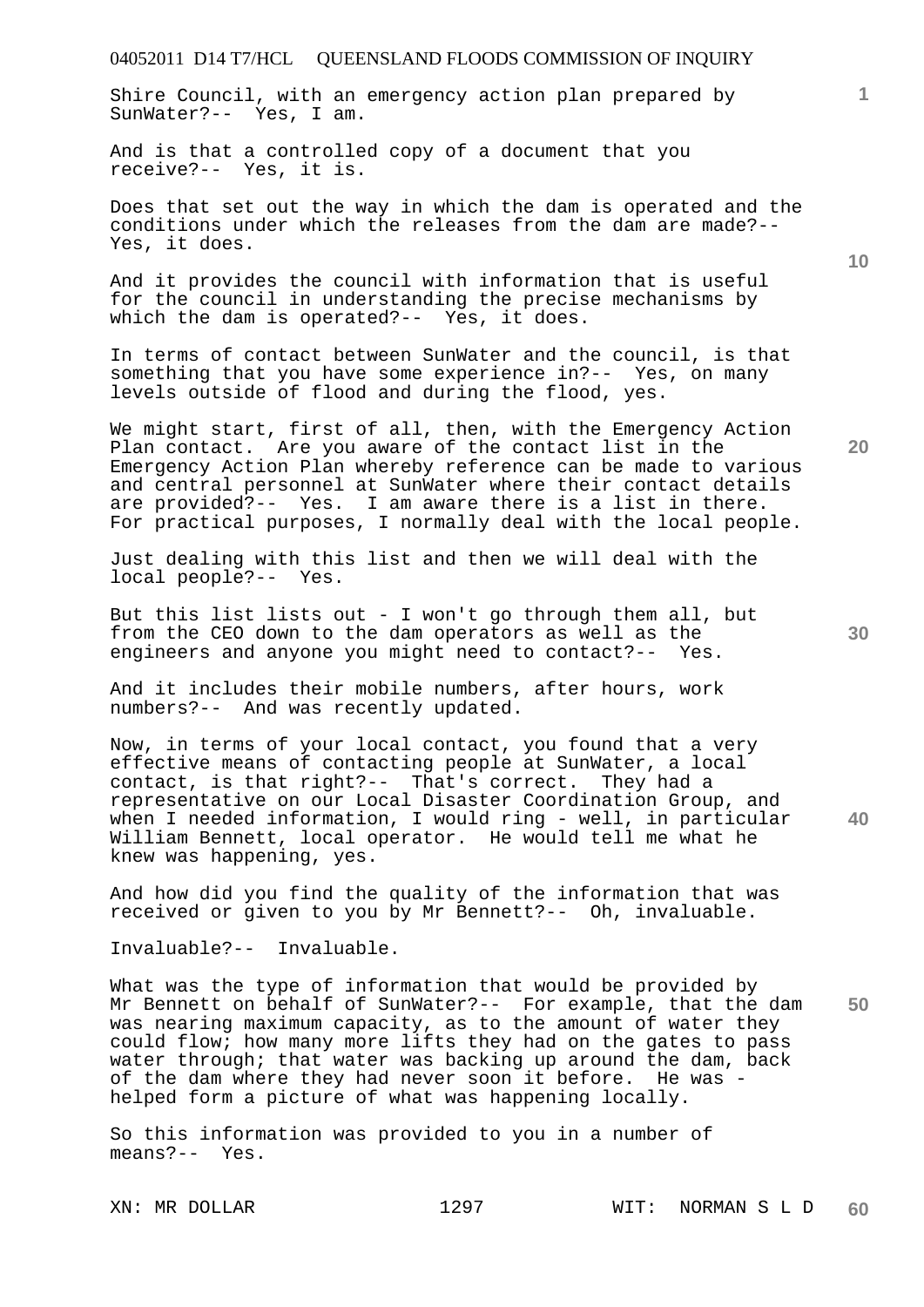First of all, you have mentioned telephone calls with Mr Stephens?-- Mr Bennett, yes.

Mr Bennett, I am sorry?-- Yes.

And you have also mentioned the Local Disaster Management Group meetings?-- Yes.

**10**  Did SunWater attend those meetings, did they?-- They did. Look, they might have missed one or two but they were there at the vast majority of them.

And they contributed information to these Local Disaster Management Group meetings?-- They did. At the end of the meeting we always went around the room for people to raise issues, and if there was something happening of particular interest, Bill Bennett would normally tell me and I would invite him to speak earlier in the meeting.

Now, there was a Local Disaster Management Group meeting debriefing session, so to speak, on the 24th of February-----?-- Yes.

-----this year. Was it that meeting that addressed some of the issues to be learned out of the flood event?-- Yes, it did.

Was that also a meeting that was attended by SunWater?-- Yes, it was.

In general terms, then, how would you describe the adequacy of the communications between SunWater and your council over the term of this flood event?-- Oh, wonderful. There was one criticism raised - I don't even know how practical it was - we had a brief window of about 36 hours when we had use of the bridge across the Balonne, and it was very hard to predict when that access would close again. Perhaps more information may have been fed about the rising or the lowering of gates. But it is a very minor - very minor criticism.

**30** 

**20** 

**1**

**40**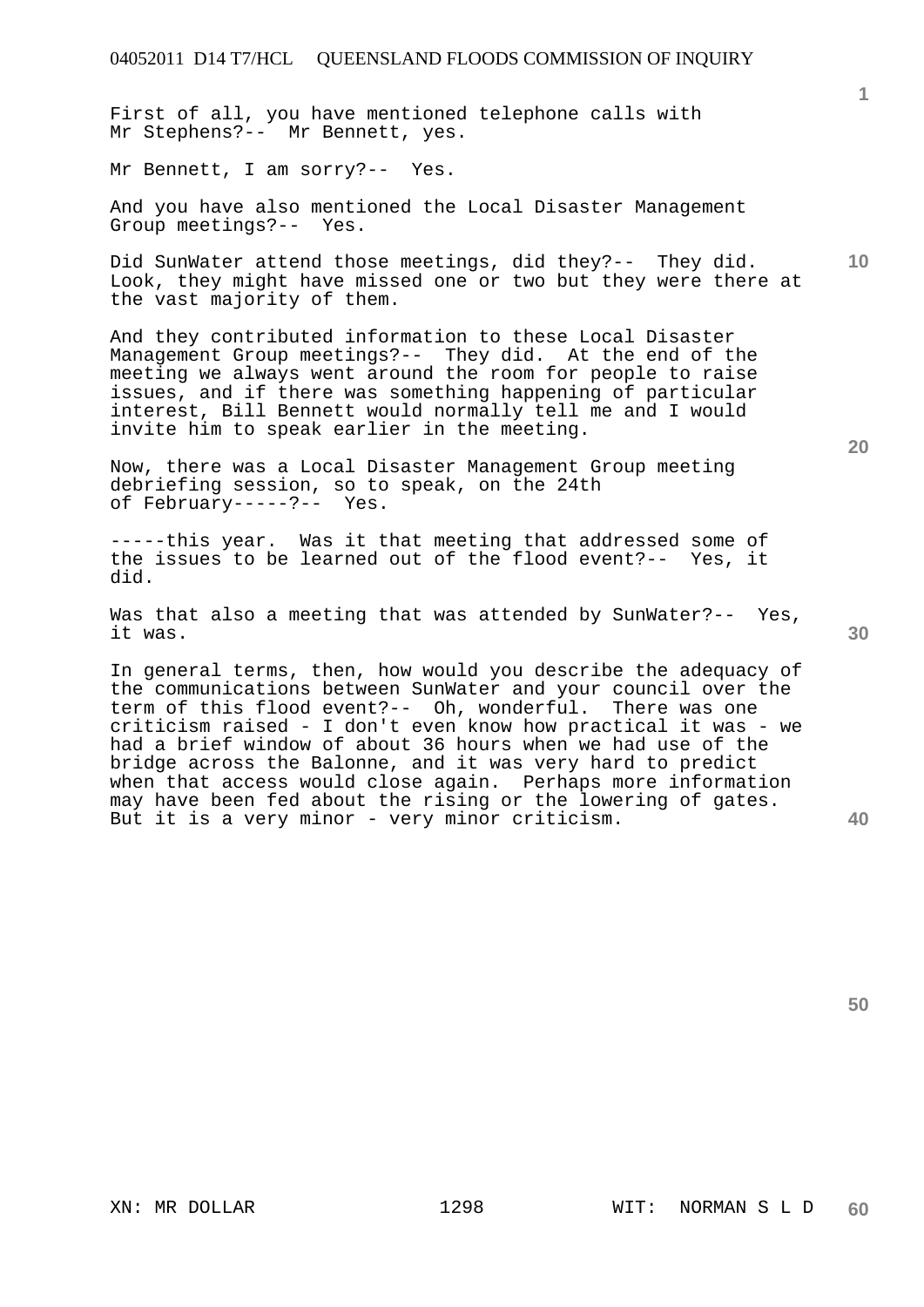Now, there were some difficulties that you're aware of in predicting the river flows or the peak heights of the river in St George?-- Yes.

To your understanding, does that have something to do with the Barrackdale choke you spoke to council assisting about in your evidence earlier?-- It certainly did. I was led to that conclusion by the Bureau of Meteorology.

There's been some attention paid this morning and this afternoon to some of the uncertainties that were evident in the prediction regarding the peak height of the flood here in St George, whether it be 15.5 metres or 15 metres?-- Yes.

You've spoken about a range of forecasts scenarios that were provided?-- Yes.

Not necessarily as forecast, but as a range of scenarios. And is it your understanding that the difficulty in determining at an early stage a precise forecast for the peak has something to do with the volume of water coming through the Barrackdale choke?-- It certainly did on this occasion, yes.

And those range of forecasts - to be clear, the higher range of 15.5 metres, that would have been a higher peak than in March 2010?-- Yes, March 2010 was 14 - sorry, no. 13.4, sorry.

And that forecast was subsequently revised and updated by the Bureau of Meteorology?-- The forecast was continually revised. There is a pattern as the water moves down the river, that the Bureau of Meteorology refines their forecasts. They tend to err on the side of caution. As the peak gets closer, they tend to-----

And is it your understanding that this revision of the forecast is due to the fact that the certainty of a flood peak height - or the level of certainty increases as there's more knowledge gained about the type of flood it is and the way in which the matter is moving through the system?-- Certainly. They would revise after a peak passed a gauging station.

You're aware that senior engineers from SunWater worked and collaborated with the Bureau of Meteorology on a daily basis to ensure that the predictions for the community in St George for the flood height were continually refined?-- No, I was not particularly aware of that. But like I said, we had very good cooperation with SunWater in every direction.

But you're aware that the rating tables coming out of the<br>Barrackdale choke were continually revised?-- Yes. I didn't Barrackdale choke were continually revised?-- Yes. know by whom.

And you were also aware that there was constant review of the modelling being done by someone in any event?-- Yes, and a lot of it done overnight too. I don't think anybody got a lot of sleep, yes.

**10** 

**1**

**30** 

**20** 

**40**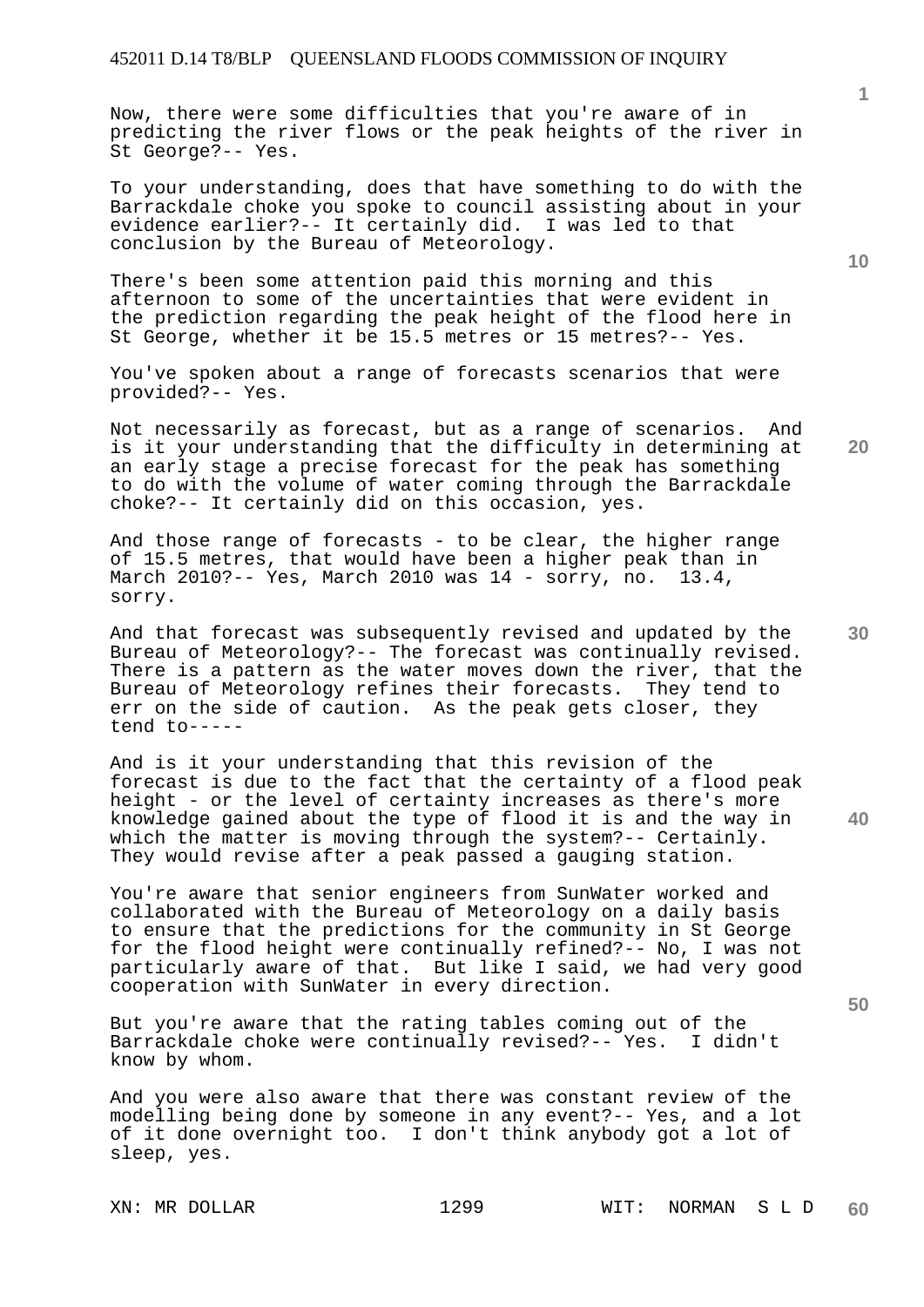So a lot of work behind the scenes?-- Yes.

Now, SunWater is one of the listed entities within the disaster management plan of your local council?-- Yes.

They are one of the people who is issued with a copy of the disaster management plan?-- Yes.

You've also spoken this morning about - there's been some comments about the lessons learned out of the 2010 floods here in March. Do you recall whether SunWater sent a number of senior staff to St George in March 2010 as a precaution in those flood events?-- Yes, I particularly remember Steve Gaudie was there and some other gentlemen whose names I can't recall.

If I was to suggest the other gentleman was Graham Hargreaves?-- Yes, rings a bell, yes.

Did these gentlemen from SunWater have any involvement in the council of the Local Disaster Management Group meetings in the March 2010 floods?-- They attended the meetings. They contributed to the comment. That was a more tense time, because we didn't have the benefit of this experience we have now.

And did you find that assistance or input from SunWater in March 2010 of a similar standard?-- Absolutely. We had two to three meetings a day at times as that critical peak approached because we just didn't know what to expect.

Thank you. Thank you, Madam Commissioner.

COMMISSIONER: Mr Favell.

MR FAVELL: If the Commission pleases, I don't have any questions of this witness. May I provide some information in respect of what we propose to do in respect of the question of levies south from the township.

We have commissioned - the Local Government Association of Queensland has commissioned a technical report on the January 2011 flooding within the Shire of Balonne. It is all but complete, and we would seek to provide that to the Commission.

It raises a number of matters that should be considered when considering the effects of the agricultural levy bank south of St George, and they include that there needs to be a comprehensive total floodplain - floodplain flood investigation to assess the effects of levy banks and formulate appropriate management strategy. It also recognises that most of the levy banks are unregulated by the government or council. There was a proposal in a previous floodplain management plan to recommend amendments to be included in the Water Act. That hasn't occurred.

We would seek to make submissions about the appropriate entity

XN: MR DOLLAR 1300 WIT: NORMAN S L D **60** 

**20** 

**40** 

**50** 

**10**